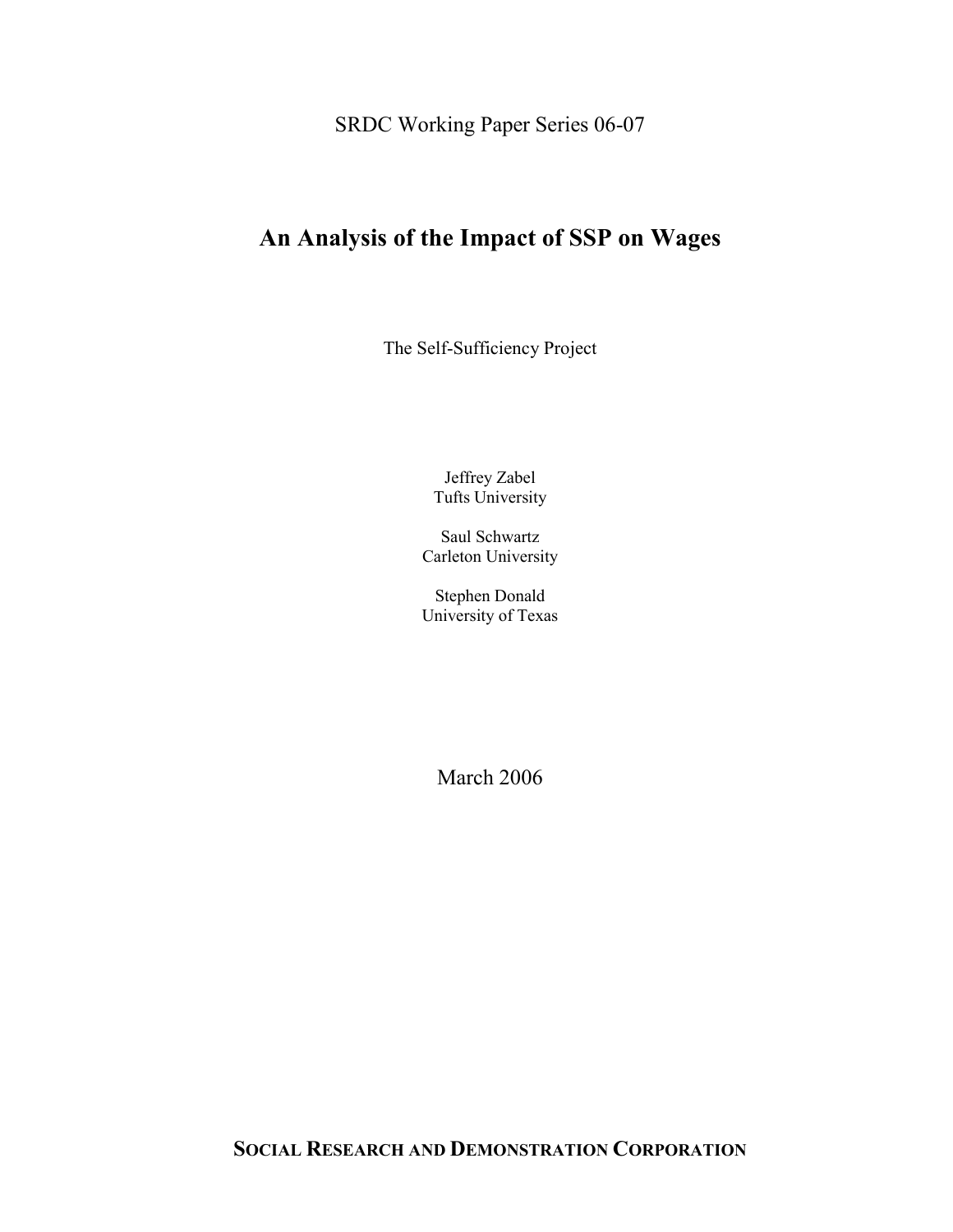This paper is part of the Social Research and Demonstration Corporation's program of analysis for the Self-Sufficiency Project (SSP) sponsored by Human Resources and Skills Development Canada (HRSDC). The Self-Sufficiency Project is sponsored by HRSDC. This paper was produced for the Social Research and Demonstration Corporation (SRDC). The opinions expressed herein are the authors' and do not necessarily reflect those of SRDC or HRSDC.

The Social Research and Demonstration Corporation is a non-profit organization and registered charity with offices in Ottawa, Vancouver, and Sydney, Nova Scotia. SRDC was created specifically to develop, field test, and rigorously evaluate social programs. SRDC's two-part mission is to help policy-makers and practitioners identify social policies and programs that improve the well-being of all Canadians, with a special concern for the effects on the disadvantaged, and to raise the standards of evidence that are used in assessing social policies and programs. As an intermediary organization, SRDC attempts to bridge the worlds of academic researchers, government policy-makers, and on-the-ground program operators. Providing a vehicle for the development and management of complex demonstration projects, SRDC seeks to work in close partnership with provinces, the federal government, local programs, and private philanthropies.

### **Copyright © 2006 by the Social Research and Demonstration Corporation**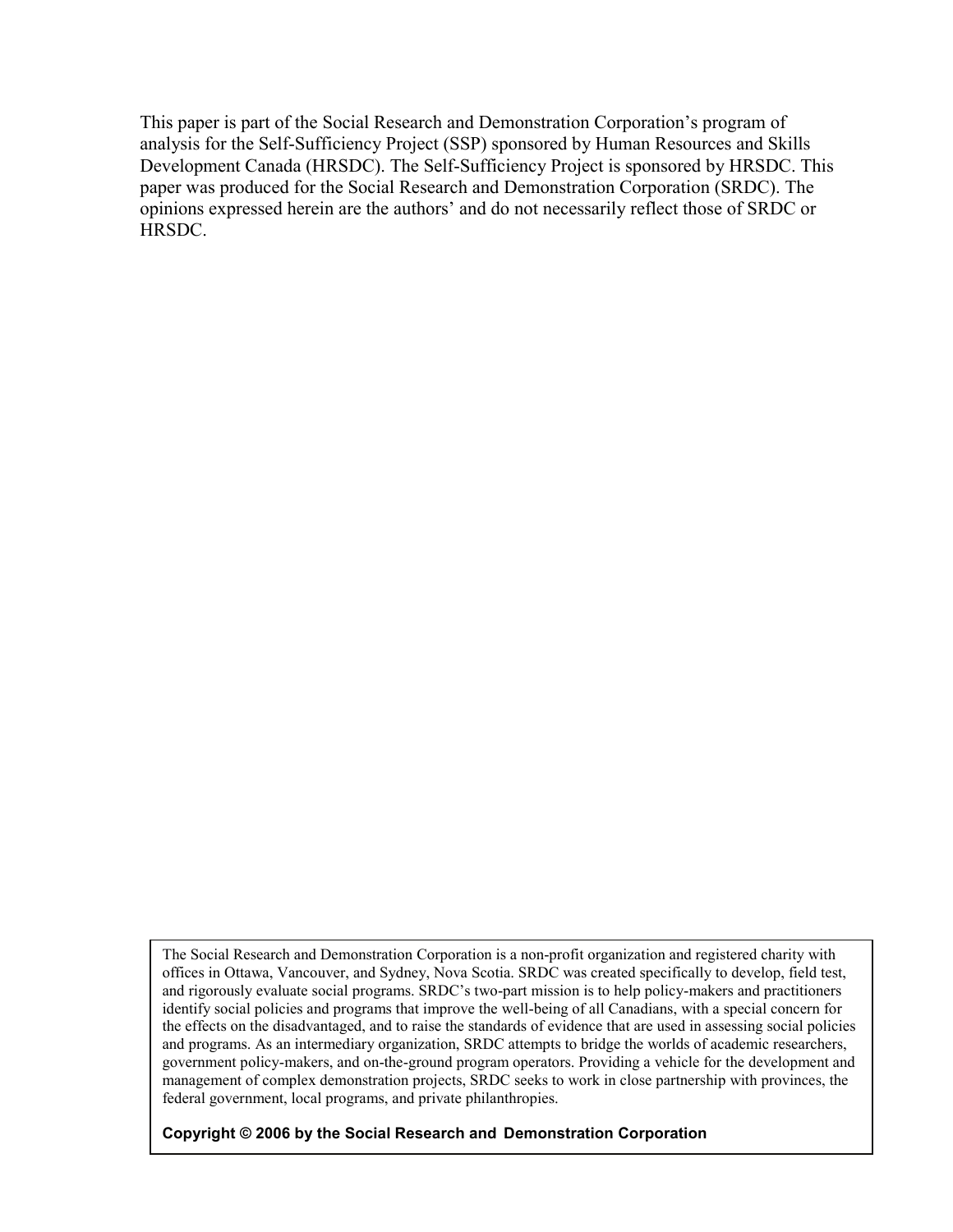# **Table of Contents**

| <b>Tables and Figures</b>                                                                                                           | iv     |
|-------------------------------------------------------------------------------------------------------------------------------------|--------|
| <b>Executive Summary</b>                                                                                                            | $ES-1$ |
| 1. Introduction                                                                                                                     | 1      |
| 2. Literature Review                                                                                                                | 5      |
| 3. The SSP Program and the SSP Data                                                                                                 | 9      |
| 4. A Simple Estimate of the Effect of the Treatment on the Treated:<br>Identifying the "Incentivized" and "Non-incentivized" Groups | 17     |
| 5. Measuring the Impact of SSP on Wages                                                                                             | 23     |
| <b>6. Conclusion</b>                                                                                                                | 37     |
| <b>Appendix</b>                                                                                                                     | 41     |
| <b>References</b>                                                                                                                   | 45     |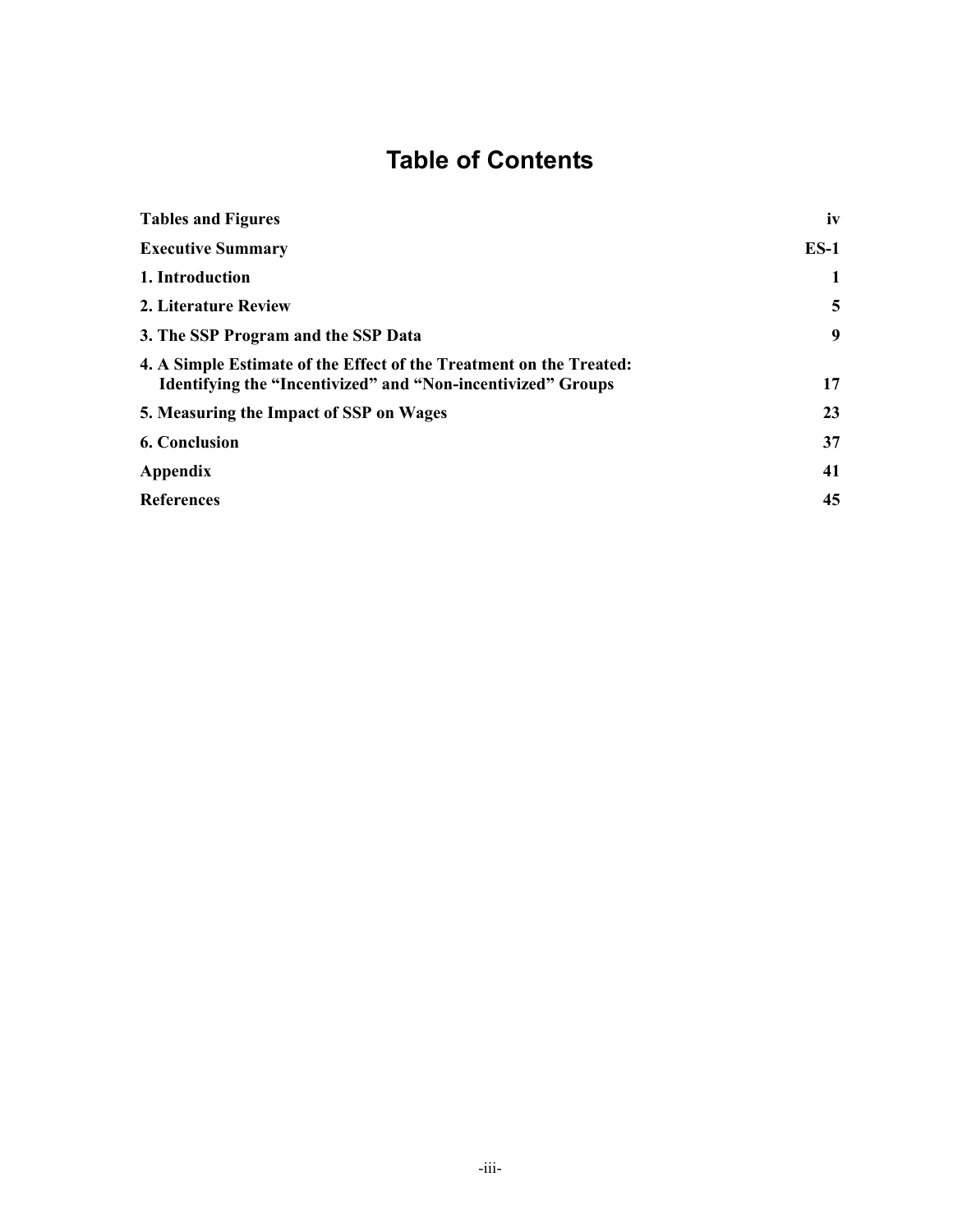# **Tables and Figures**

| <b>Table</b>   |                                                                                                                           | Page |
|----------------|---------------------------------------------------------------------------------------------------------------------------|------|
| $\mathbf{1}$   | Key Features of the Self-Sufficiency Project Earnings Supplement                                                          | 9    |
| $\overline{2}$ | Descriptions of Explanatory Variables                                                                                     | 11   |
| 3              | Means and Standard Deviations of Baseline Variables                                                                       | 12   |
| 4              | Results from a Simple Comparison of Wages at Months 14 and 51 for Program and<br><b>Control Groups</b>                    | 15   |
| 5              | Summary Statistics for the Propensity Scores                                                                              | 19   |
| 6              | Fixed Effects Regression Results for Wage Equation<br>Dependent Variable: ln(Wage)                                        | 27   |
| 7              | Estimates of Relative Wage Progression Based on Linear Wage Model                                                         | 28   |
| 8              | Estimates of Relative Wage Progression for Different Subgroups Based on Linear<br>Wage Model                              | 32   |
| <b>Figure</b>  |                                                                                                                           | Page |
| $\mathbf{1}$   | Median Wages for British Columbia and New Brunswick Program and<br>Control Groups From Month 2 to Month 51                | 14   |
| $\overline{2}$ | Median Wages for the Non-incentivized Program and Control Groups<br>in British Columbia and New Brunswick                 | 20   |
| 3              | Median Wages for Program and Control Group Members Who<br>Were Employed at Baseline in British Columbia and New Brunswick | 22   |
| A.1            | Propensity Scores for the Non-incentivized Program Group (British Columbia)                                               | 41   |
| A.2            | Propensity Scores for the Non-incentivized Control Group (British Columbia)                                               | 41   |
| A.3            | Propensity Scores for the Non-incentivized Program Group (New Brunswick)                                                  | 42   |
| A.4            | Propensity Scores for the Non-incentivized Control Group (New Brunswick)                                                  | 42   |
| A.5            | Propensity Scores for the Incentivized Program Group (British Columbia)                                                   | 43   |
| A.6            | Propensity Scores for the Incentivized Control Group (British Columbia)                                                   | 43   |
| A.7            | Propensity Scores for the Incentivized Program Group (New Brunswick)                                                      | 44   |
| A.8            | Propensity Scores for the Incentivized Control Group (New Brunswick)                                                      | 44   |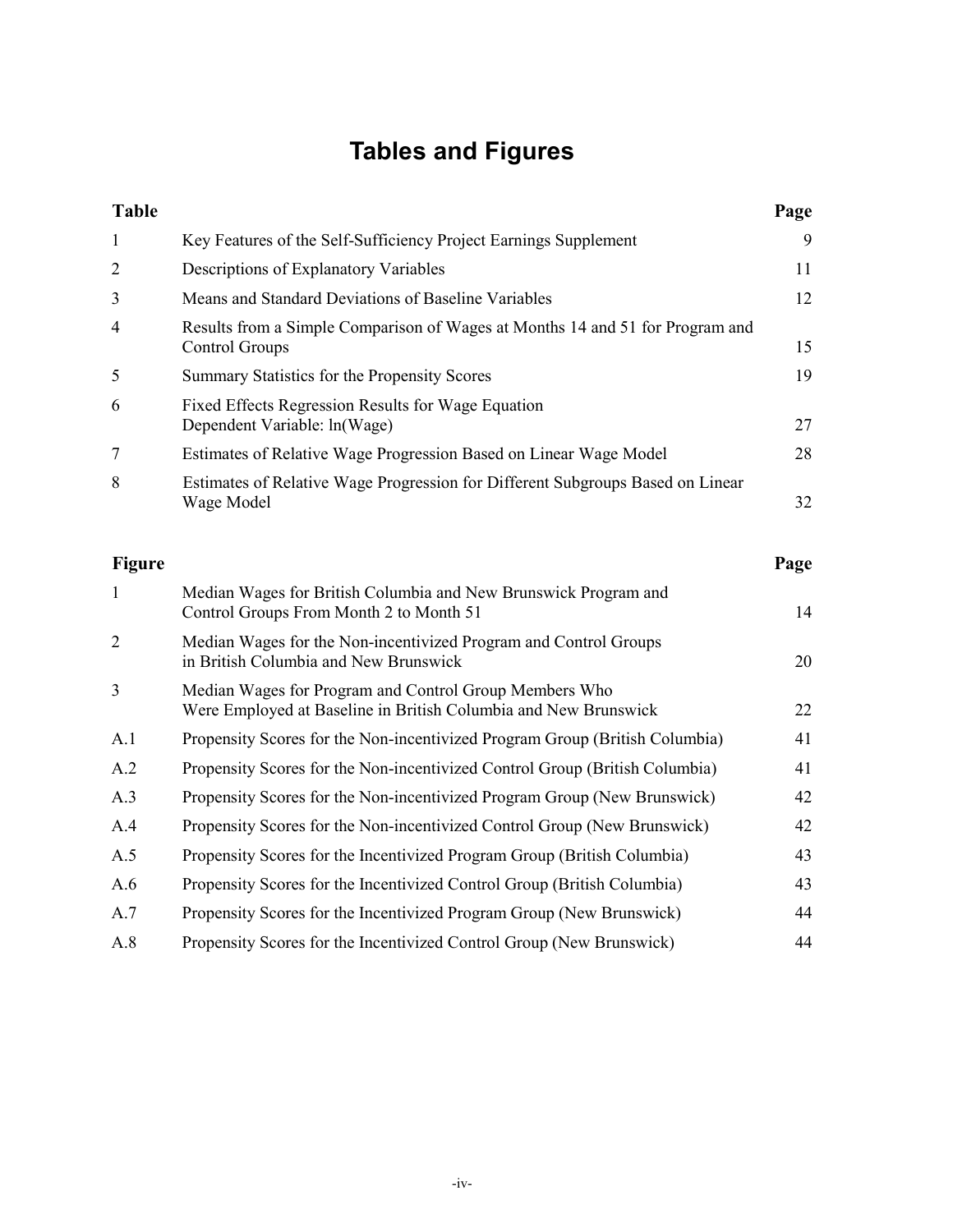### **Executive Summary**

The Self-Sufficiency Project (SSP) was a Canadian research and demonstration project that attempted to "make work pay" for long-term income assistance (IA) recipients by supplementing their earnings. The long-term goal of SSP was to get lone parents permanently off IA and into the paid labour force. In this study, we empirically examine one theoretical explanation for the existence of a long-term impact of SSP on employment — wage progression. In order to qualify for the supplement, program group members had to find fulltime work within one calendar year of random assignment. Those who qualified (called the "take-up" group) received the supplement while they were working full time during the three years following their qualification. Because of this additional incentive to work, take-up group members acquired more full-time work experience than comparable control group members. The greater full-time work experience should imply, on average, that at the end of the follow-up period the wages of individual take-up group members were higher than comparable control group members. This is what we refer to as "relative wage progression." With higher wages, take-up group members should be more likely to work than comparable control group members even after the supplement period has ended. That is, relative wage progression is one avenue through which SSP might have had long-term impacts on the ability of recipients to work full time.

We refer to the relative wage progression of the program group as a whole as the treatment effect. The relative wage progression for the take-up group, the subset of the program group members who found full-time work in the first year, is a measure of the effect of the treatment on the treated (TOT). We calculate TOT for two subgroups of the take-up group: those who would have found full-time work within one year even without the incentive of receiving the SSP supplement (the non-incentivized program group) and those who would not have found full-time work in the first year if they had not had such an incentive (the incentivized program group). We are able to calculate the relative wage progression for these two groups for the 36-month supplement period and for the 12 months that follow. The latter information will provide some evidence about whether SSP continued to affect labour market behaviour after the supplement period had ended.

Using an econometric model of wage determination, we find evidence of a relative wage progression of approximately 10 percentage points for the incentivized program groups in both provinces. This includes relative wage progression of nine percentage points during the 36-month supplement period. Further, there is (indirect) evidence of a sustained impact of SSP on the incentivized groups in the 12 months after the supplement period had ended in both provinces; this amounts to an additional relative wage progression of approximately one percentage point. For the non-incentivized groups, there is evidence of a relative wage progression of three percentage points during the supplement period in New Brunswick but no evidence of any impact in British Columbia. In New Brunswick, there is also direct evidence of a sustained impact of SSP on the non-incentivized group during the 12 months that follow and, again, no such evidence in British Columbia.

It is encouraging to see that SSP had its biggest impact where it mattered most. That is, it was able to induce a number of individuals to take up full-time work when they would not otherwise have done so and then to motivate them to continue working. What is surprising is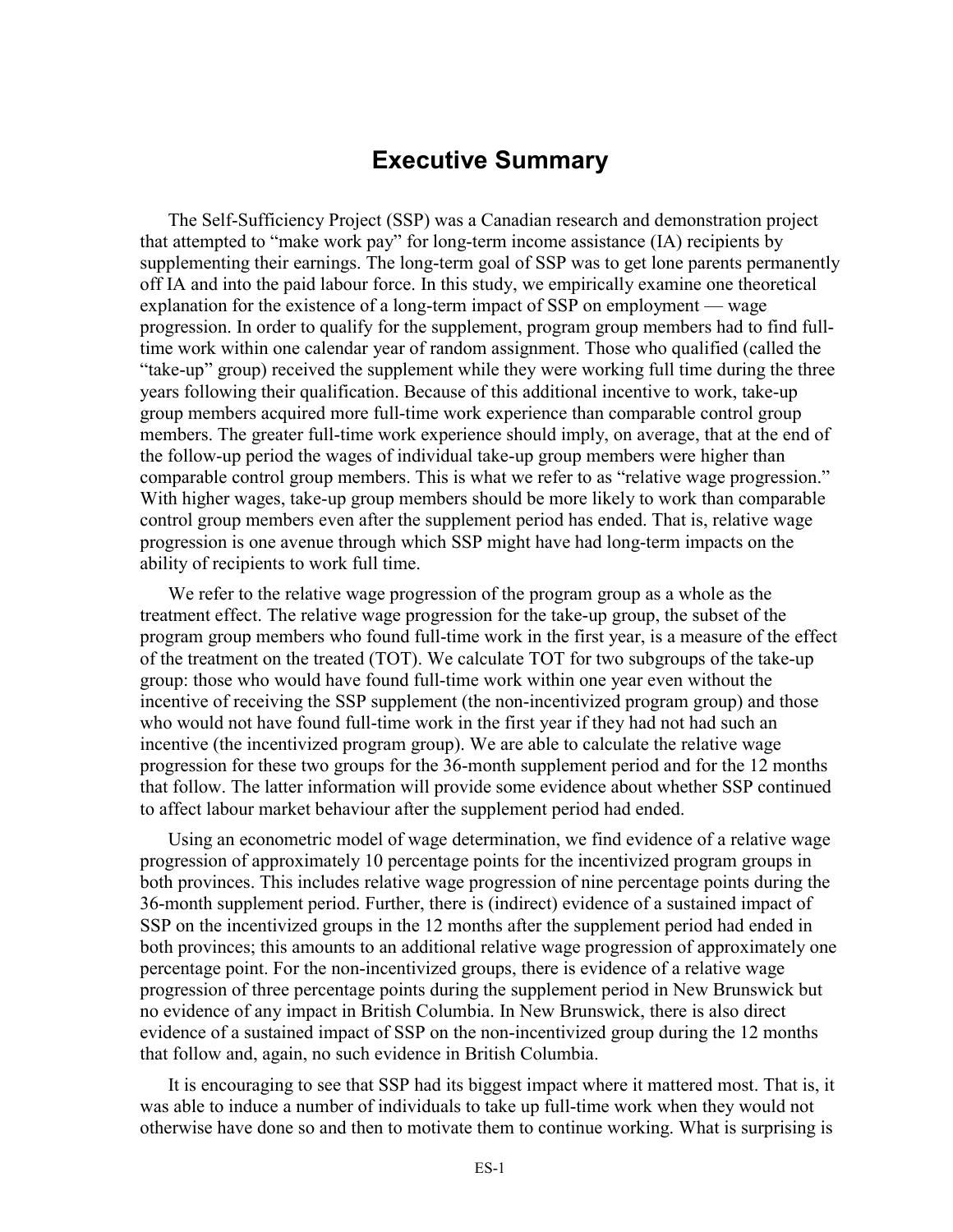that these incentivized program group workers gained as much full-time experience as their non-incentivized counterparts. That is, their labour market behaviour mimicked that of the non-incentivized program group. We construct a subset of the control group that is comparable with the incentivized program group, which we call the "incentivized control group." This group gained very little full-time experience and showed little wage progression over the follow-up period. This is why the incentivized program group members exhibited significant relative wage progression compared with the incentivized control group.

We provide two approaches to evaluating the treatment effect and the TOTs. First, we carry out a simple comparison of the median wages of program and control group members. We calculate wage progression as the difference in median wages at the beginning and end of the 52-month follow-up period. The median wages are the same at the point of random assignment and, even though the median wages of the program group were below those of the control group for most of the follow-up period, they regain equality at the end of the follow-up period. Hence there is no evidence of relative wage progression over this period. When we restrict the comparison period to begin in Month 14, when all take-up group members are eligible to receive the supplement, median wages of the control group begin at higher levels than those of the program group. As the median wages of the program group catch up to those of the control group by Month 52, there is evidence of relative wage progression from Month 14 to Month 52.

While this simple analysis has its appeal, the major drawback is that the resulting estimates of relative wage progression are sensitive to who is working in the beginning and final month of the comparison of median wages. For example, we cannot get an accurate measure of the wage progression of the incentivized program group, since so few are working in the first 14 months of the follow-up period. We address this deficiency by developing a formal model of individual wages that includes experience as one of its determinants. Wage progression in that model occurs because of the increase in experience over the duration of the follow-up period. The effect of SSP operates through its differential impact on the extent of full-time work experience in the program and control groups. This structural approach is able to control for the endogeneity of experience and the non-random selection into work. It is not subject to the problem of the first procedure, because we can use the results of the wage model to predict the wages for each individual in every month of the 52-month follow-up period. Further, we can calculate wages (and hence wage progression) at any month and for various subgroups of the full sample. This allows us to calculate wage progression over the 36-month supplement period and for the 12 months that follow.

An important part of our analysis is estimating the relative wage progression of the nonincentivized and incentivized program groups. Yet, these subgroups are not directly observed. One of the contributions of this paper is the procedure we develop to identify these subgroups.<sup>1</sup> Specifically, we use a matching procedure to link members of the take-up group with comparable members of the control group. This matching procedure not only enables us to divide the take-up group into the incentivized and non-incentivized program groups, but it also defines comparable subsets of the control group. This means that we measure the relative wage progression of the incentivized and non-incentivized program groups against equally sized matched subsets of the control group.

 $\overline{a}$ 

<sup>&</sup>lt;sup>1</sup>Riddell and Riddell (2004) implement a different but related procedure for identifying the members of the non-incentivized and incentivized groups.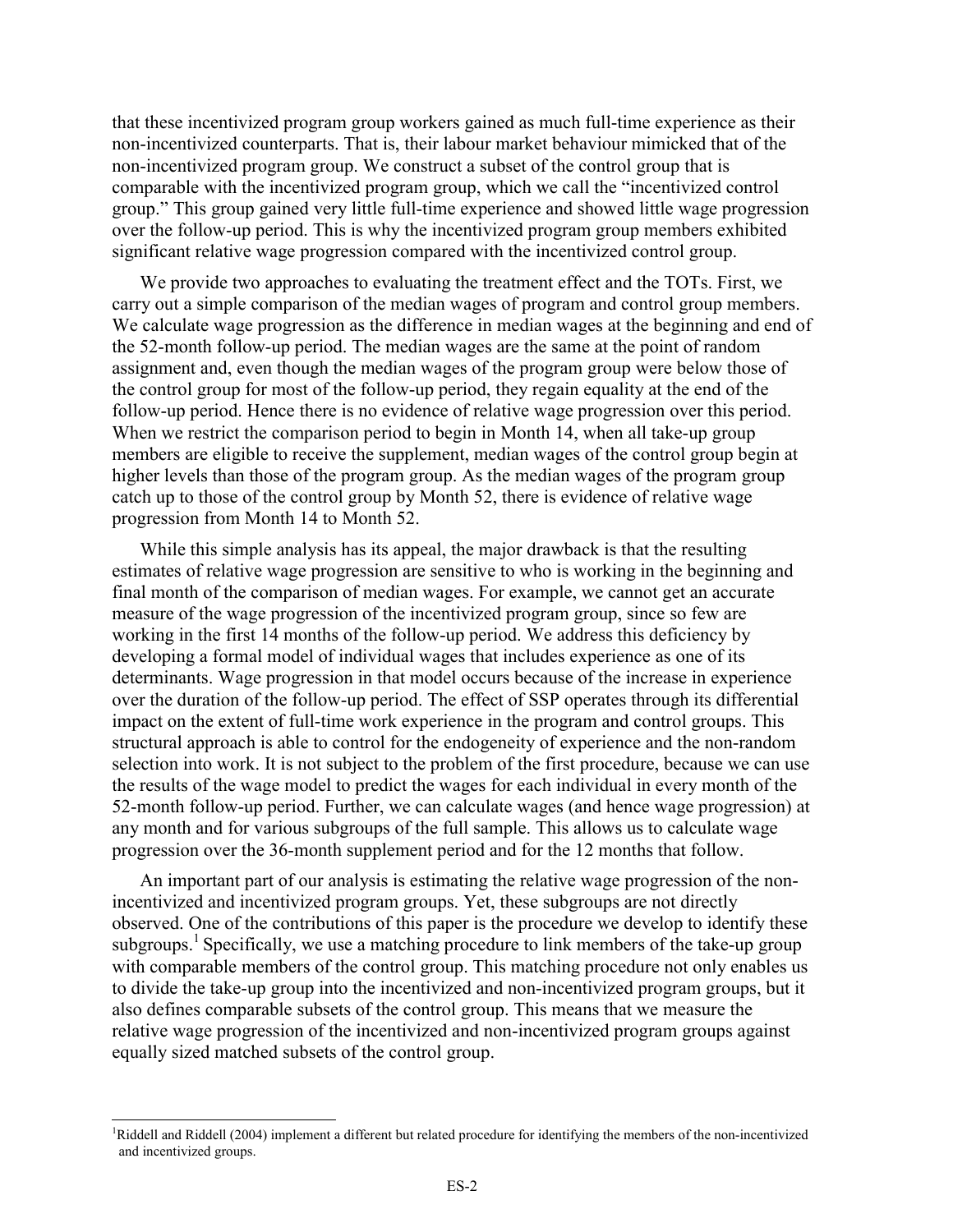As mentioned above, we estimate the relative wage progression for specific subgroups of the program group. Included are those with and without a high school degree, those with and without young children present, those in each of the four quartiles of the IA benefits, and those in each of the four quartiles of the wage distribution. The incentivized and nonincentivized program subgroups with high school degrees exhibited more relative wage progression than those without high school degrees. This difference is greatest in New Brunswick. Further, the non-incentivized program subgroup with young children present experienced greater relative wage progression than the non-incentivized program subgroup with children. The reverse is true for the incentivized program subgroup; those program subgroup members with no young children did better than those with young children. For the subgroups defined by the IA benefits quartiles, the largest relative wage progression occurs for the incentivized program subgroup in the lowest quartile of the benefits distribution. This subgroup has the greatest number of months of experience since baseline, since there is less of an incentive to stay on IA given the lower benefits level. For the subgroups defined by the quartiles of the distribution of wages received at the first full-time job since baseline, we find that the non-incentivized program group members in the fourth quartile of the wage distribution did comparatively worse than those members in the other three quartiles. Thus, SSP had a greater impact on those who needed the most help in attaining self-sufficiency (those not at the upper end of the wage distribution).

A related analysis of the relative wage progression of the SSP program group was previously carried out by Card, Michalopoulos, and Robins (2001). They used the 36-month survey and looked at wage growth between months 12 to 14 and months 33 to 35. They found little difference in the wage growth of the program and control groups over this period. Further, they found no difference in the wage growth of the incentivized program group compared with the non-incentivized program group. Our study differs from theirs in a number of important ways: 1) we use the 54-month survey rather than the 36-month survey, allowing us to estimate relative wage growth over the entire 36-month supplement period and up to 12 months after that; 2) we develop and estimate a model of wages that allows us to evaluate relative wage growth at any point in time and for various program subgroups by calculating the difference in mean wages arising from the different levels of experience accumulated by the program and control groups; 3) while Card et al. indirectly infer the wage growth of the incentivized program group, we use a matching procedure to identify not only this group, but also the non-incentivized program group; 4) we carry out separate analyses for British Columbia and New Brunswick, and we find differences across the two provinces in the wage progression for the non-incentivized groups; and 5) unlike Card et al., we find evidence of a relative wage progression on the order of 10 percentage points for the incentivized group. The key to this result is choosing the relevant comparison group — those members of the control group who did not find full-time work in the first year and who best matched up with the members of the incentivized program group.

Our work directly addresses a major policy question under consideration at Human Resources and Skills Development Canada (HRSDC): "How can low-income Canadians escape poverty?" SSP provides evidence to answer this question. By analyzing the SSP data, we can determine if generous earning supplements can lead to relative wage progression through increased labour force participation and then to self-sufficiency after the supplement period ends. Our results indicate that the biggest impact of SSP was on the wages of the incentivized program group. We also find evidence that this impact was sustained after the supplement period ended.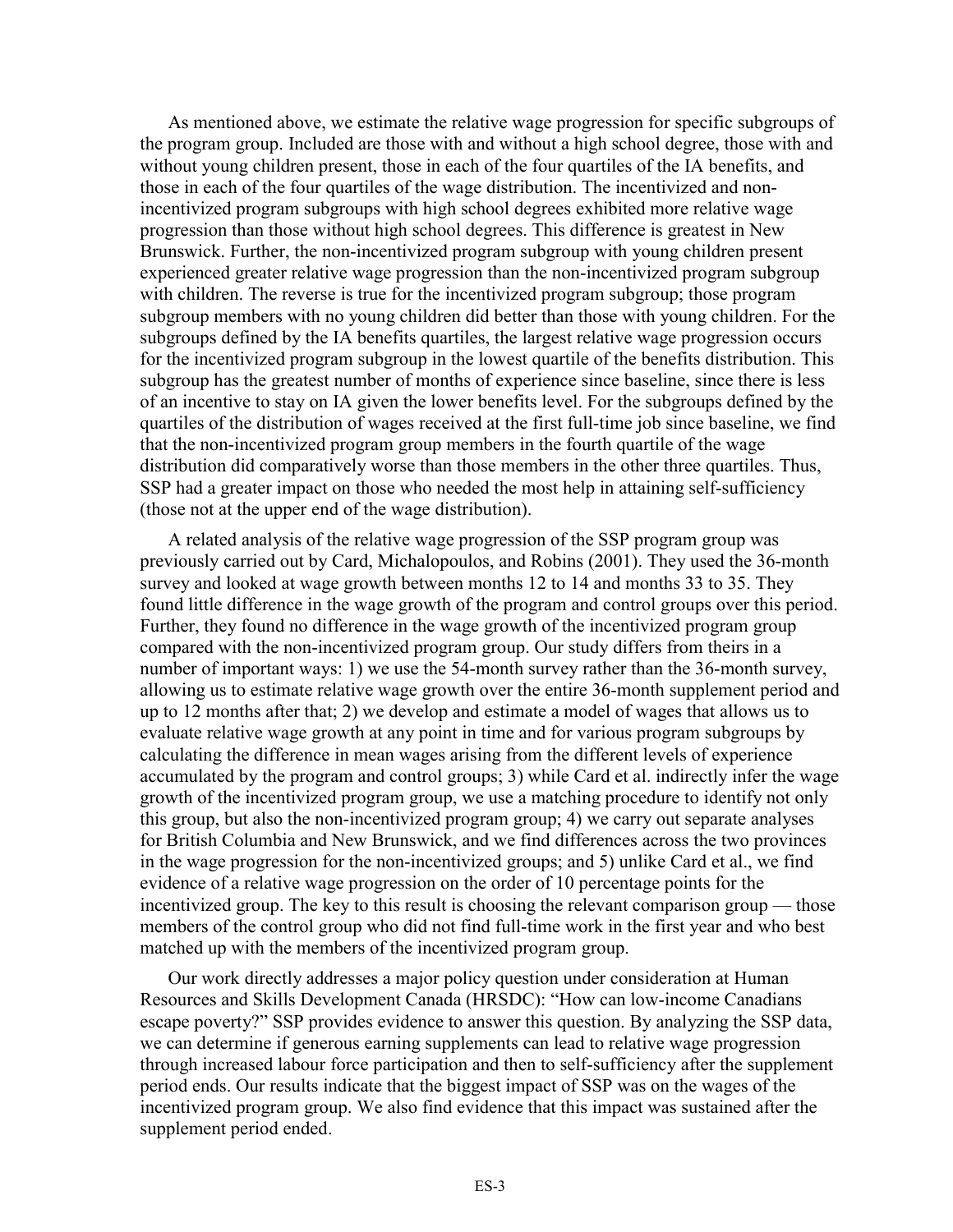Since it is those who would not have worked full time without the SSP supplement who benefited the most from receiving it, the most effective program is one that provides the greatest incentive for this group to leave IA. An idealized experiment might include eligibility periods of different lengths to see how this affects take-up of the supplement. To fully examine the usefulness of even having an eligibility period, one such option could exclude the eligibility period, and hence all program group members would be given the supplement for full-time work during a fixed time period. Also, given our evidence that SSP actually continued to have an impact during the 12-month post-supplement period, our idealized experiment would continue to collect information for more than a year after the supplement ended. This data would allow one to ascertain if the benefits program truly had a long-term (more than one year post-supplement) impact on IA recipients. Further, it would be interesting to allow the length of the supplement period to vary to see how this affects the long-term impact of an experiment similar to SSP.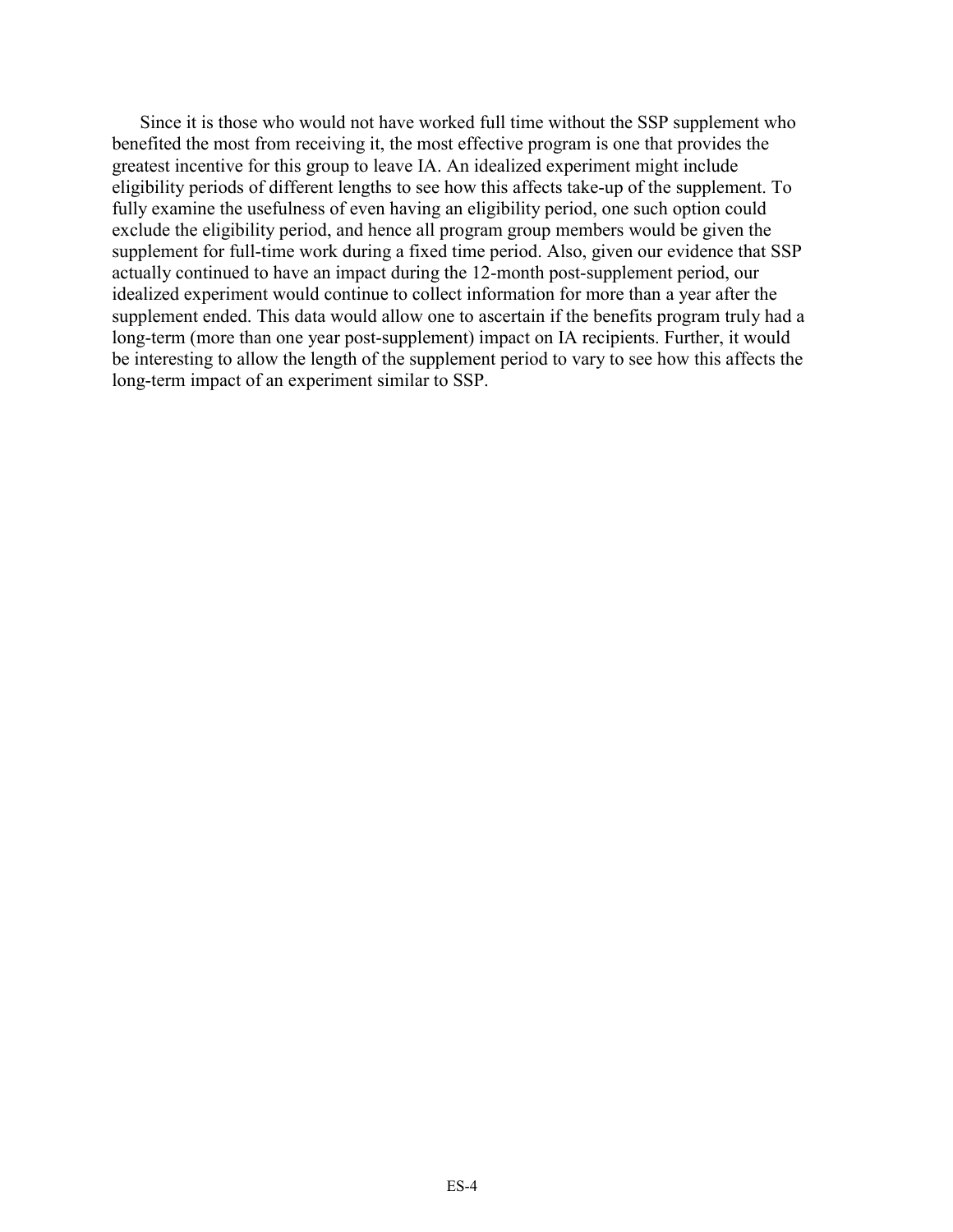### **1. Introduction**

The Self-Sufficiency Project (SSP) was a Canadian research and demonstration project that attempted to "make work pay" for long-term income assistance (IA) recipients by supplementing their earnings. Lone parents on IA qualified for a generous earnings supplement if they took up full-time work and left the welfare rolls within 12 months of entering the project. Once qualified, they received a supplement that roughly doubled their pre-tax earnings during periods of full-time work in the next three years. Participation was entirely voluntary; individuals could choose not to participate without penalty. Those who qualified for the supplement could return to IA when they were not working; if they subsequently found full-time work within their three-year eligibility period, they could again receive the earnings supplement. Participants received only minor services beyond the financial incentive provided by the earnings supplement.

The project took place in two Canadian provinces, British Columbia and New Brunswick, between November 1992 and December 1999 and was funded by Human Resources Development Canada<sup>2</sup> (HRDC), the large federal government department that was responsible for Canadian labour market programs and policy. Operating outside the provincially run social assistance systems, SSP was managed by the Social Research and Demonstration Corporation (SRDC).

The goal of SSP was to allow lone parents on social assistance — 95 per cent of whom are lone mothers — to take up paid work, if they so desired, and to increase their total income by doing so. As is well known, the benefits paid to social assistance recipients are reduced, often dollar-for-dollar, as labour market earnings rise. Thus, work may not "pay," because increased earnings are offset by lower social assistance payments.

To evaluate whether participation in SSP resulted in increased earnings and employment, it was designed as a social experiment with potential participants randomly divided into a program group and a control group. The rigorous evaluation methods associated with social experimentation were an integral part of the project from its inception. A series of surveys a baseline survey at the point of random assignment and follow-up surveys 18, 36, and 54 months after random assignment — were undertaken by Statistics Canada.

In this study, we empirically examine one theoretical explanation for the existence of any possible long-term impact of SSP on employment — wage progression. Program group members who qualified for the supplement (called the "take-up" group) received the supplement while they were working full time during the three years after they established their eligibility. The supplement created an additional incentive to work, and take-up group members acquired more full-time work experience than comparable control group members. The greater full-time work experience should imply, on average, that the wages of take-up group members grew more quickly than comparable control group members over the course of the follow-up period, a phenomenon we refer to as "relative wage progression." With relatively higher wages, take-up group members should be more likely to work even after the supplement period has ended. Relative wage progression is therefore one avenue through which SSP can have a long-term impact on full-time work.

 $\overline{a}$ 

<sup>2</sup> HRDC has since been reorganized, and the federal department responsible for SSP is now Human Resources and Skills Development Canada (HRSDC).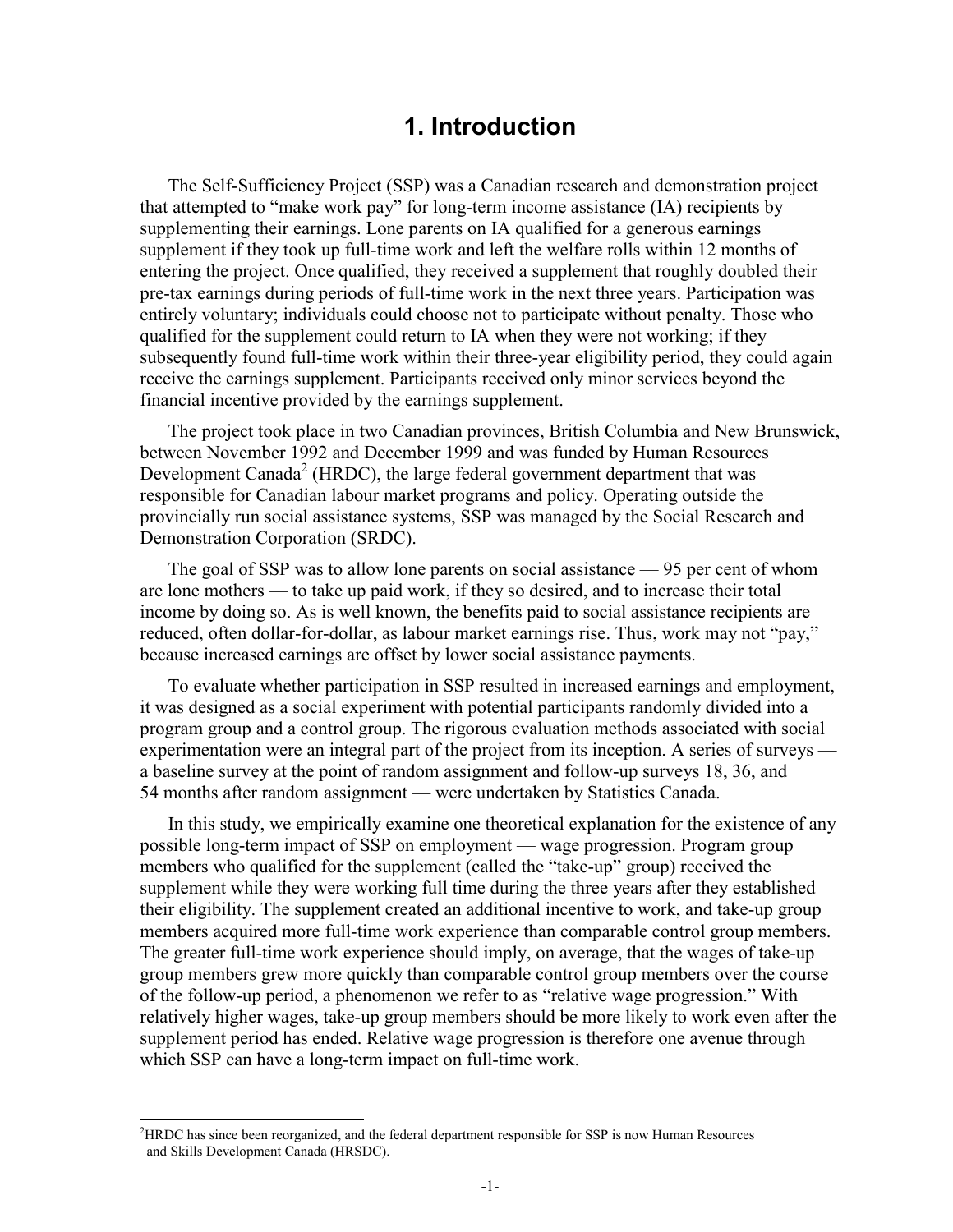In Section 2, we survey the literature on wage progression in SSP and elsewhere. One especially relevant paper is by Card, Michalopoulos, and Robins (2001) who analyzed wage progression using data from the 36-month SSP follow-up survey. We summarize their work and we point out how our analysis differs, even though our work is in the same spirit as theirs. In Section 3, we describe the SSP program and discuss the data we will use for our analysis. We also present a simple comparison of median wages for the program and control groups at the beginning and end of the survey period. This allows us to arrive at one estimate of the relative wage progression of the program group.

In Section 4, we conduct a similar analysis of median wages for the take-up group, those program group members who qualified for the supplement. We decompose the take-up group into what we call the "incentivized" and "non-incentivized" groups.<sup>3</sup> The latter subgroup is made up of take-up group members who would have worked full time in the first year even without the SSP supplement. For this group, the additional payments for full-time work were a windfall gain. The incentivized group, on the other hand, would not have worked full time in the first year without the additional motivation provided by the prospect of receiving the SSP supplement in the following three years.

While the incentivized and non-incentivized program groups are subsets of the take-up group, they cannot be directly observed. Thus, we develop a means of identifying them using a technique known as "propensity score matching." Specifically, we use the nearest neighbour algorithm to link members of the take-up group with comparable members of the control group.

The problem with these simple comparisons of median wages is that they do not properly control for all observable and unobservable differences in the subsets of program and control group members who worked during different months in the survey period. Thus, the median wages at the beginning and end periods are sensitive to who is working (and who is not working) at these times. In Section 5, we address this deficiency by developing a model of wages that includes labour market experience as one of its determinants. Wage progression in our model occurs through the increase in experience over the duration of the follow-up period. The effect of SSP in the model arises from the impact of different amounts of fulltime work experience in the program and control groups. We estimate the wage model using fixed effects to control for time-invariant unobserved individual factors that affect wages. Because it is endogenous, we instrument for full-time work experience using the program/control group dummy variable. We also control for non-random selection into fulltime work.

Next we use the estimates from the wage model to calculate the effect of the treatment on the treated, that is, the impact of SSP on the wage progression for the non-incentivized and incentivized program groups. We do so over the 36-month supplement period and over the 12 months following the supplement period, allowing us to differentiate between the relative wage progression that occurred during and after the supplement period. The latter information will provide some evidence about whether SSP continued to affect labour market behaviour after the supplement period ended. Finally, we estimate the relative wage progression for specific subgroups of the program group: those with and without a high

l

<sup>&</sup>lt;sup>3</sup>In various versions of their paper, Card et al. call these two groups the "incentivized" and "non-incentivized" groups and also the "induced" and "windfall" groups. Riddell and Riddell (2004), the authors of another paper on SSP wage progression, use the latter terminology.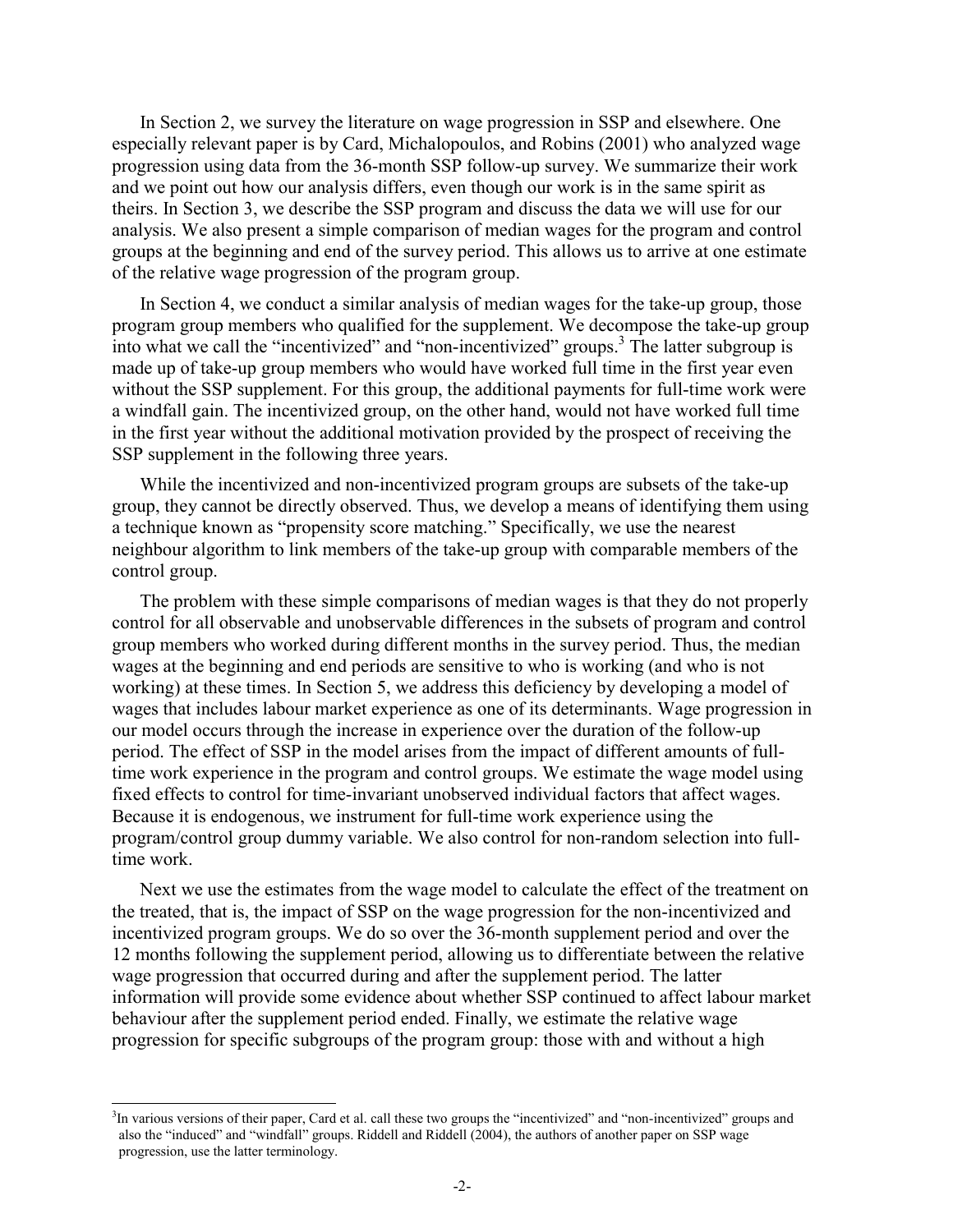school diploma, those with and without young children present, those in each of the four quartiles of the IA benefits, and those in each of the four quartiles of the wage distribution.

We summarize and discuss our analysis in Section 6 and offer policy recommendations based on our findings.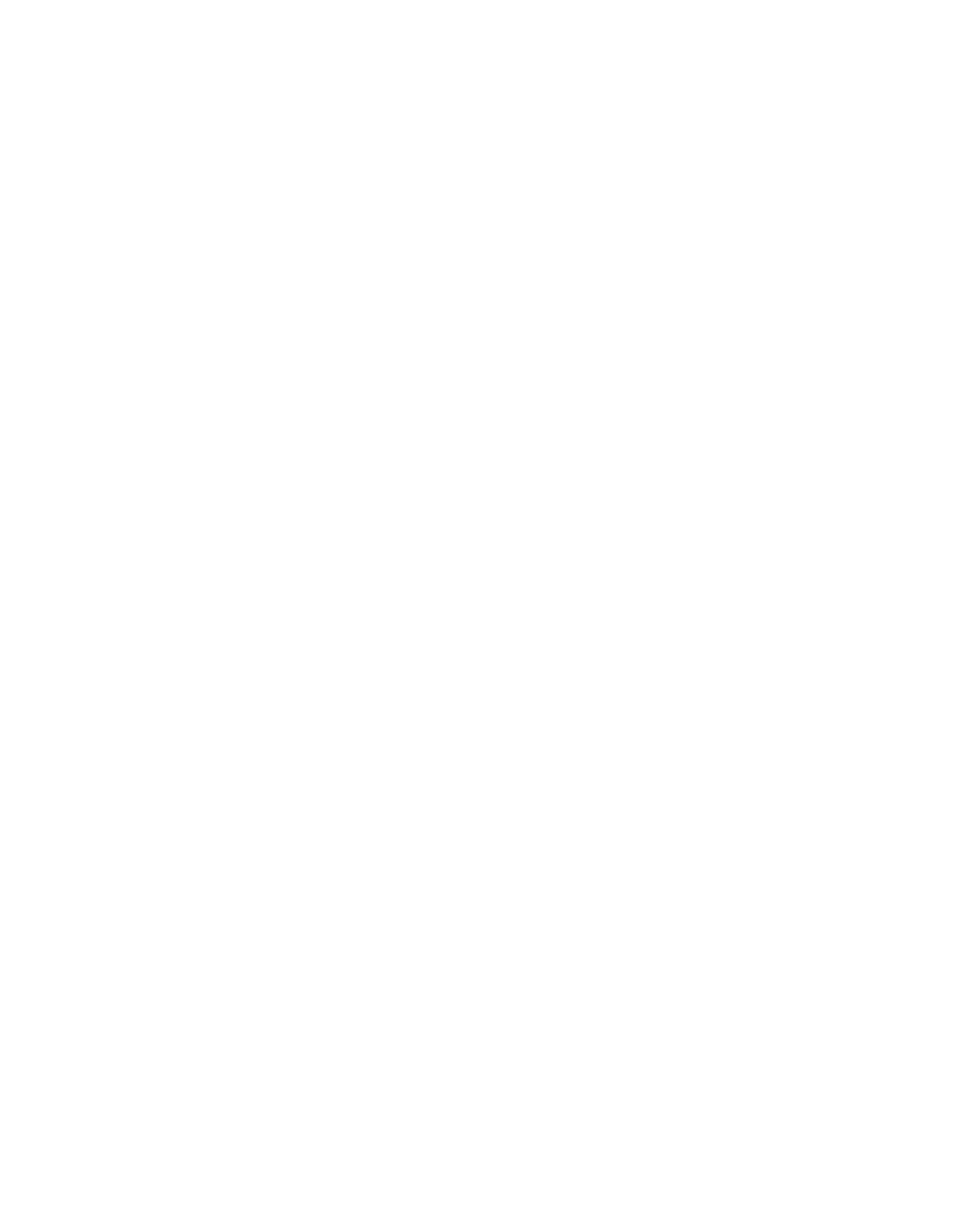## **2. Literature Review**

Card, Michalopoulos, and Robins (2001), were the first to produce an analysis of the relative wage progression of the Self-Sufficiency Project (SSP) program group that went beyond the confines of experimental comparisons. They focused on those individuals in the take-up group who would not have worked if not for the SSP supplement, a group they refer to as the "induced" subgroup (and who we refer to as the "incentivized" subgroup). The authors used the 36-month SSP follow-up survey and looked at mean wage growth between months 12 to 14 and months 33 to 35. They found little difference in the wage growth of the program and control groups over this period. Further, they found no difference in the wage growth of the induced subgroup as compared with the "non-induced" subgroup (those who would have worked full time even without the SSP supplement). The authors estimate that the annual growth rate for all these groups was 2.5 to 3 per cent.

One assumption that Card et al. (2001) rely on to obtain their results is that SSP had no impact on the wage growth of the non-induced subgroup. They test this assumption by comparing the wage growths of program and control group members who were working at baseline, either full or part time, and they showed that there were no discernable differences between the wage growths of the two groups. Since members of the program group who were working at baseline constituted approximately 70 per cent of the non-induced subgroup, Card et al. concluded that it was likely that SSP had no effect on the full non-induced subgroup. Card et al. also address the potential selection bias that arises from the non-random selection into work and concluded that the selection bias in observed wage growth was small and not significant.

Our work on wage progression differs from the analysis of Card et al. (2001) in the following ways:

- We look solely at full-time work, whereas Card et al. include part-time work in their analysis.
- We use the 54-month survey rather than the 36-month survey. This allows us to estimate relative wage growth over the entire 36-month supplement period and 12 months of the post-supplement period. The latter analysis provides evidence about the impact of SSP after supplement eligibility has ended.
- We estimate a model of wages that includes full-time post-baseline experience. The model assumes that the formal means by which wage progression occurs is by the accumulation of full-time work experience. We can then evaluate relative wage growth at any point in time and for various program subgroups by calculating the difference in mean wages that arises from the different amounts of experience accumulated by the program and control group members.
- While Card et al. indirectly infer the wage growth of the incentivized group, we use nearest neighbour matching to identify not only this group, but also the non-incentivized group. We can then calculate separate estimates of relative wage growth for the incentivized and non-incentivized subgroups.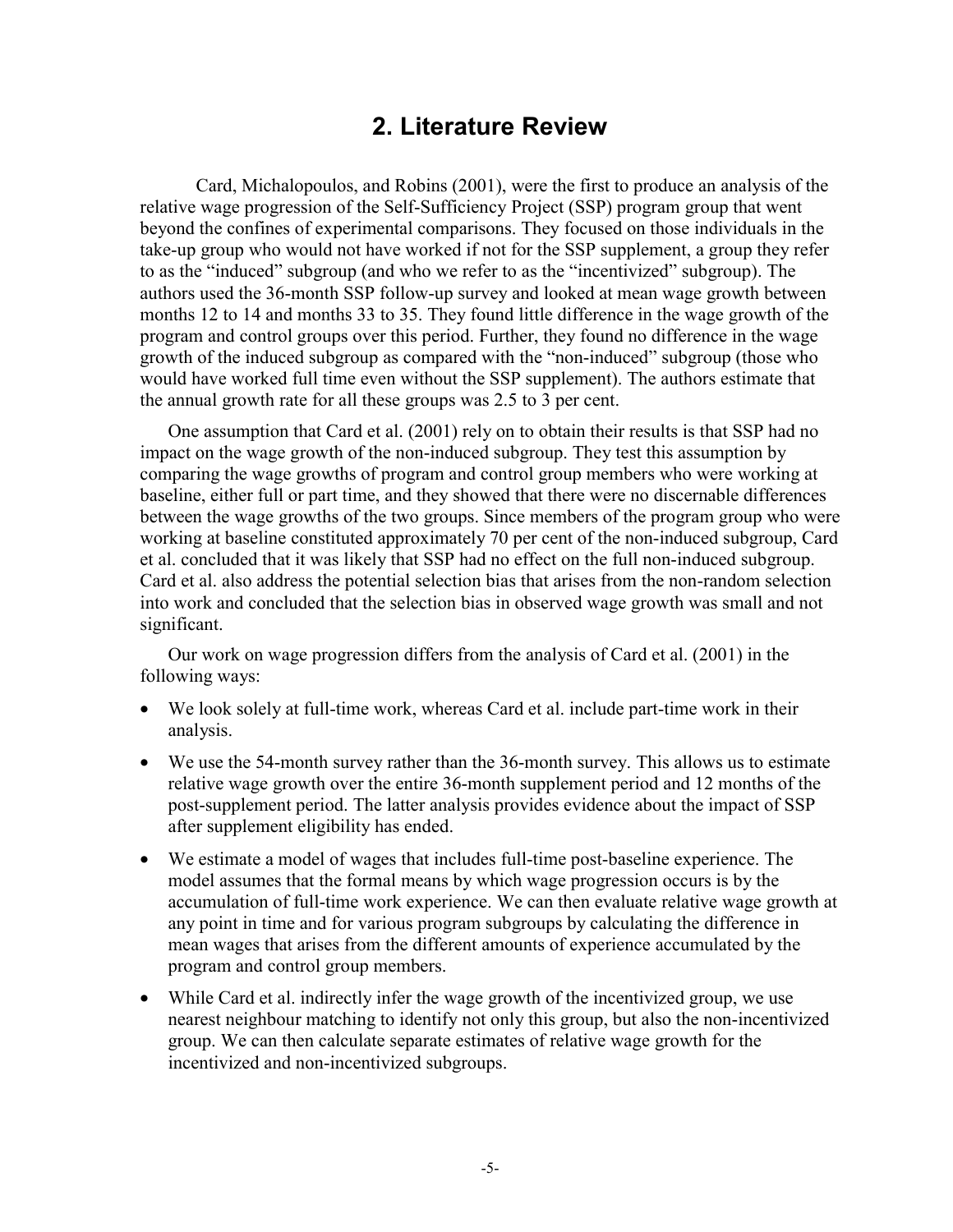- We carry out separate analyses for British Columbia and New Brunswick, and we find differences across the two provinces in the wage progression for the non-incentivized groups.
- Unlike Card et al., we find evidence of a relative wage progression on the order of 10 percentage points for the incentivized group. The key to this result is choosing the relevant comparison group — those members of the control group who did not find fulltime work in the first year and who best matched up with the members of the incentivized program group.

Riddell and Riddell (2004) also studied wage progression in SSP. Using the 54-month follow-up survey, their first step was to update the analysis of Card et al. (2001). Their updated results are similar to those of Card et al. in that they show little relative wage progression for the program group.

Their next step was to decompose the program group into what they called "windfall" and "induced" subgroups, which correspond to our "non-incentivized" and the "incentivized" groups. 4 Looking at simple differences between mean wage growth for various subgroups, they decided that "in summary, those leaving welfare in the program and control groups experienced similar rates of wage growth over the period of the SSP demonstration" and that "induced participants and windfall beneficiaries experienced similar rates of wage increase" (Riddell & Riddell, 2004, p. 22).

Finally, Riddell and Riddell (2004) estimated a wage-growth model in which the dependent variable was the difference, for each SSP participant who worked full time in months 12 to 14, between the full-time wage reported during months 12 to 14 and the last reported full-time wage. Although they acknowledge the possibility that some of the righthand side variables in their wage growth model were endogenous, Riddell and Riddell estimated only an ordinary least squares (OLS) model, arguing that the likelihood of substantial bias was small, that the samples sizes were too small to permit more complicated analysis, and that no obvious instruments for the endogenous variables were available.

Connolly and Gottschalk (2004) analyzed the impact of the SSP subsidy on job choice and between-job and within-job wage growth. The framework for their analysis was a job search model. Based on a comparison of the costs and benefits of search, possible wages were divided into ranges for which individuals will search full time, search on-the-job, and not search at all. Connolly and Gottschalk then show how the SSP supplement would cause some people who were searching full time to take a job and switch to on-the-job search and others who were working to stop looking for a new job. Overall, Connolly and Gottschalk show that the SSP supplement would decrease job duration, but they have no prediction about how the supplement would affect wage growth between jobs.

l

<sup>4</sup> The authors' method of accomplishing this decomposition is somewhat different than our method. They also divide the take-up group into those who would have worked full time in the absence of the supplement offer (our non-incentivized group) and those who would not have worked full time in its absence (our incentivized group). Their first step was to estimate a model whose dependent variable took the value "1" for control group members who were working full time in two of the three months 12 to 14 and "0" otherwise ( $n = 2,174$ ). Using the coefficients from that model, they then estimated the probability of working full time in two of months 12 to 14 for all program group members who actually were working full time in those months  $(n = 679)$ . They defined their "non-incentivized" group as those with the highest probabilities of working full time in two of the three months 12 to 14. This group had the same size as the control group that worked fulltime in months 12 to 14. The remaining program group members who were working full time in two of months 12 to 14 those with the lowest probabilities of doing so — were defined as the induced or incentivized group.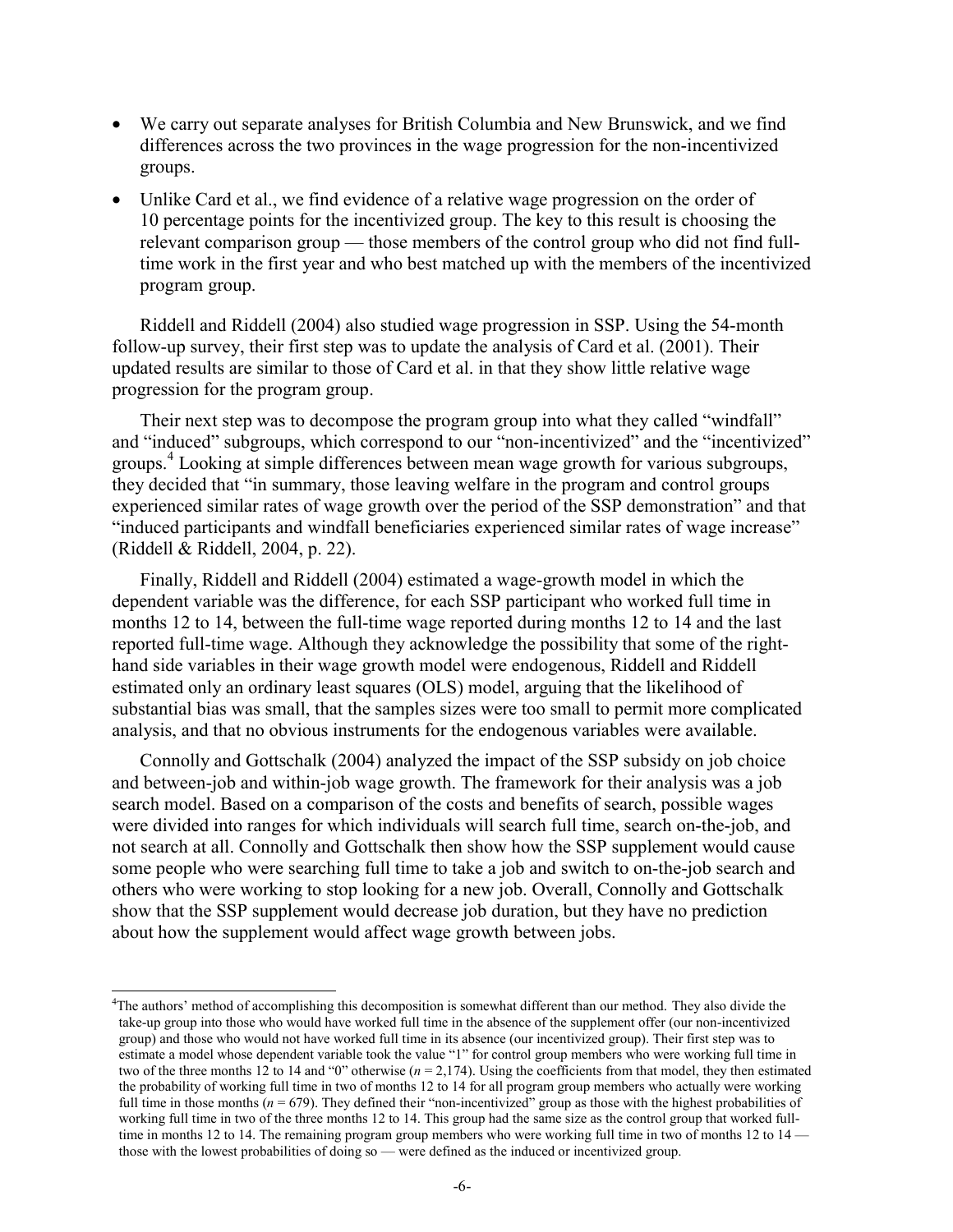Connolly and Gottschalk (2004) used the 36-month survey for their empirical analysis. Data were restricted to months 19 to 36, since starting and ending wages for jobs were not recorded until after Month 18. The results confirm the prediction of shorter job duration. To analyze between-job and within-job wage growth, they restricted the sample to those employed at baseline. They did this to minimize the differences in the composition of the sub-samples of program and control group members who were used to calculate wage growth. For this sub-sample, they found both higher within-job and between-job wage growth for the SSP program group as compared with the control group. This appears to conflict with Card et al. (2001) who found no difference in the wage growth of program and control group members who were working at baseline.

Grogger (2005) estimated the returns to experience as a means for evaluating the impact on wages of Florida's Family Transition Program (FTP), a pilot welfare reform program. Like SSP, FTP randomly assigned participants to treatment and control groups and provided the treatment group with financial incentives for working. Grogger developed a new approach to controlling for the bias that arises because of non-random selection into work. His approach involved the use of the reservation wage as reported by participants in FTP. Grogger also found that his model did a reasonable job of controlling for the endogeneity of experience. When he instrumented for experience using the FTP treatment-control indicator, he did not reject the exogeneity of experience. Grogger applied his model of wages to a cross-section of data collected four years after random assignment. He estimated that the sample of welfare recipients received a 5.6 per cent annual return to experience. Given that the treatment group gained, on average, one more quarter of experience over this four-year period, this implies that they showed a 1.4 per cent relative wage progression (compared with the control group).

Gladden and Taber (2000) provided an empirical analysis of the wage progression of moderate to low-skilled workers. These are defined as individuals with 12 or fewer years of schooling and with fewer than 10 years of potential experience. Gladden and Taber were interested in finding out if wage growth differed across different groups. They found that wage growth did not differ by level of schooling and family background and they found little evidence that the returns to experience differed over the different subgroups. Gladden and Taber used potential experience (person's age minus person's education minus 6) as an instrument for actual experience. They estimated that both low-skilled and medium-skilled workers experienced rates of wage growth of four to six per cent per year for full-time work in the first 10 years of their workforce lifetimes.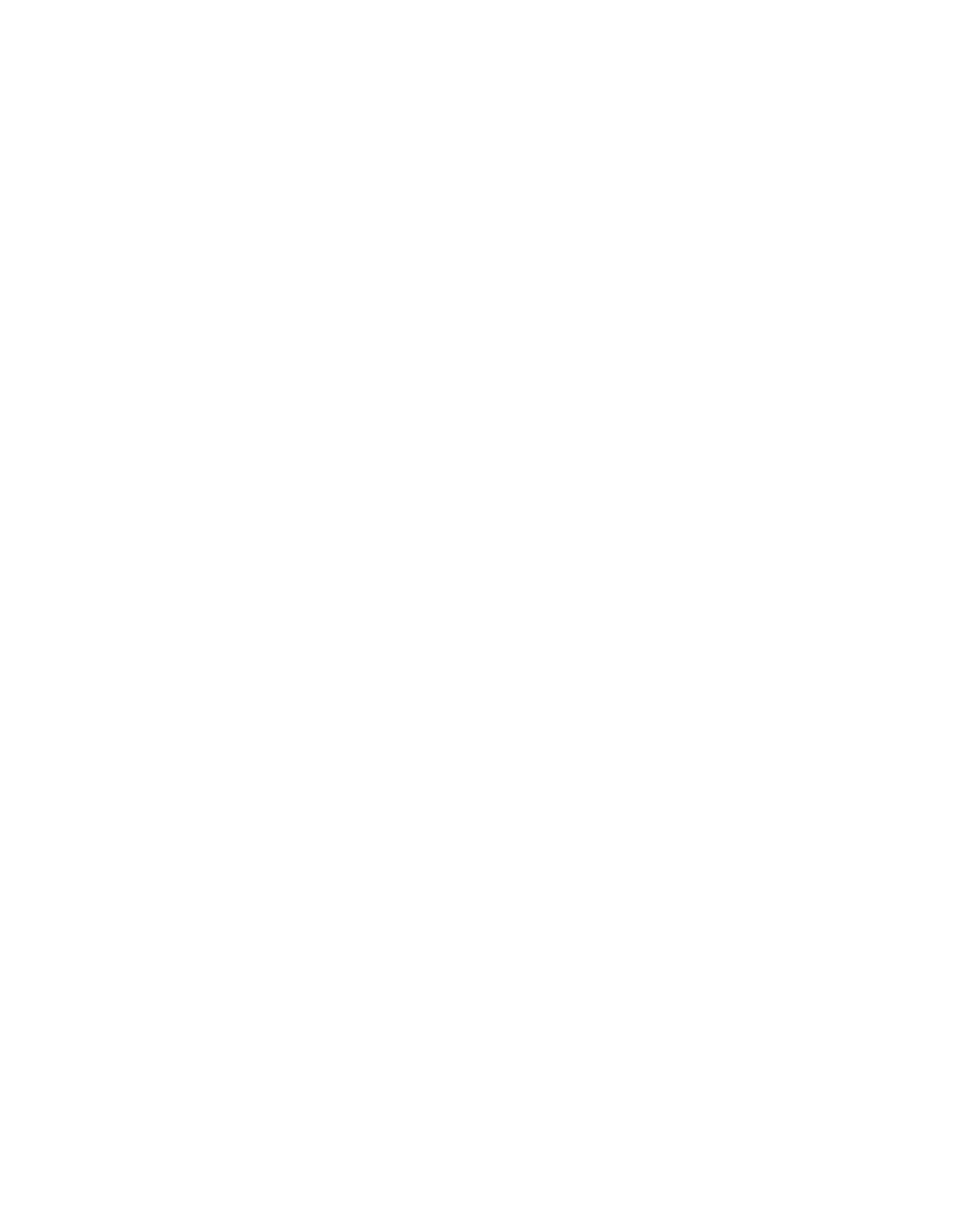# **3. The SSP Program and the SSP Data**

The key features of the Self-Sufficiency Project (SSP) and its earnings supplement are given in Table 1. In total, 6,028 lone parents completed the baseline survey and were randomly assigned between November 1992 and March 1995. Of the 6,028 participants, 2,880 were assigned to the program group, 2,849 were assigned to the control group, and 299 were assigned to a special program called "SSP Plus." In this paper, we use the results of the follow-up survey administered by Statistics Canada roughly 54 months after each participant was randomly assigned either to the program group or to the control group. The number of 54-month survey respondents, excluding those who were assigned to SSP Plus, was 4,852; 2,460 respondents were in the program group and 2,392 were in the control group.

### **Table 1: Key Features of the Self-Sufficiency Project Earnings Supplement**

- **Full-time work requirement.** Supplement payments were made only to eligible single parents who worked full time (an average of at least 30 hours per week over a four-week or monthly accounting period, whether in one or more jobs) and who were not receiving income assistance (IA).
- **Substantial financial incentive.** The supplement was calculated as half the difference between a participant's earnings from employment and an "earnings benchmark" set by the program for each province. The benchmark was set at a level that would make full-time work pay better than IA for most recipients. During the first year of operations, the benchmark was \$37,000 in British Columbia. The benchmark was adjusted over time to reflect changes in the cost of living and in the generosity of IA. The supplement was reduced by 50 cents for every dollar of increased earnings. Unearned income (such as child support), earnings of other family members, and number of children did not affect the amount of the supplement.
- **Targeted at long-term recipients.** Eligibility for the supplement was limited to long-term welfare recipients (with at least one year of IA receipt).
- **One year to take advantage of the offer.** Eligible IA recipients were informed that they could sign up for the supplement if they found full-time work within the 12 months following random assignment. If they did not sign up within 12 months, they could never receive the supplement.
- **Three-year time limit on supplement receipt.** A person could collect the supplement for up to three calendar years from the time he or she began receiving it, as long as he or she was working full time and not receiving IA.
- **Voluntary alternative to welfare.** Participants could not receive IA payments while receiving the supplement. No one was required to participate in the supplement program; however, after beginning supplement receipt, people could decide at any time to return to IA, as long as they gave up supplement receipt and met the eligibility requirements for IA. They could also renew their supplement receipt by going back to work full time at any point during the three-year period in which they were eligible to receive the supplement.
- **Eligible jobs.** Only jobs paying at least the provincial minimum wage were eligible for supplementation. Jobs working for family members were not eligible for supplementation. Jobs also had to be eligible for Employment Insurance.

Participants who had missing values for one or more of the survey questions used in the multivariate models that we estimate were also excluded. The resulting sample size for our analysis is 4,769 (2,415 in the program group and 2,354 in the control group).

An interesting and somewhat unexpected feature of the SSP sample is that a significant proportion of participants — about 10 per cent — were already working full time in the month before they were randomly assigned. For those in this 10 per cent who were randomly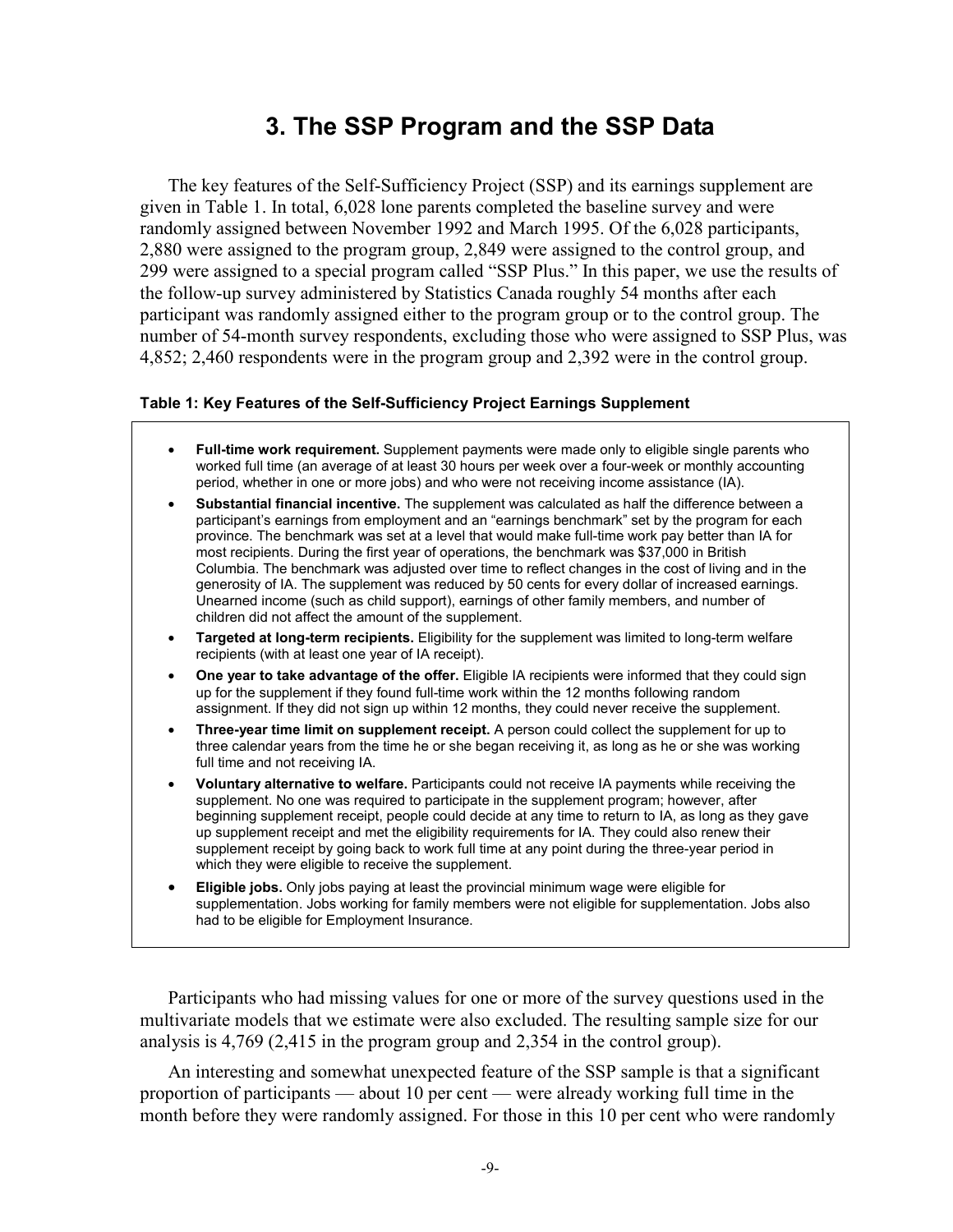assigned to the program group, the SSP supplement was a windfall gain, since they were already working full time and could qualify for the supplement without changing their employment status (although they would have to leave income assistance [IA]).

The data are organized into "relative months" or months since random assignment. The "first" month for each SSP participant is the month in which they were randomly assigned, which could have been in any calendar month from November 1992 to March 1995. After random assignment, SSP participants were followed until the end of a follow-up period marked by the date of the 54-month survey interview. For a number of participants, however, the survey occurred before 54 calendar months had elapsed, so that complete data on unemployment and employment durations are available for only 51 months after random assignment. Thus, in this paper, the follow-up period is 51 months in length. We use the employment status in Month *t*-1 to determine the value of the employment status variable assigned in Month *t*. Since employment status in the 51st month determines employment status in the 52nd month, there are 52 months over which employment and wages can be calculated.

Each survey asked about every job that the respondent held between the survey date and the last time the respondent had been surveyed. For example, the 18-month survey collected detailed information about every job held since the date of the baseline survey. Respondents were asked if they were still working in jobs that they held at the time of the baseline interview and were asked about every new job held since baseline.<sup>5</sup> In this analysis, we focus on full-time jobs. This is because SSP provided supplements for individuals who were working full time in the three-year supplement period. In addition, program group members had to have found a full-time job in the first year in order to be eligible to receive the supplement. Further, the means by which we capture wage progression in our wage model is through increasing work experience. It is unlikely that the return to part-time work experience will be equal to that of full-time experience, and it might be only marginally greater than zero. For these reasons, we have excluded part-time work from our analysis.

To calculate wages, we use the monthly wage variables provided in the SSP analysis file. The variables are calculated from information collected in each of the periodic follow-up surveys. We note that to be eligible for the earnings supplement program group members were required to work in full-time jobs that paid at least minimum wage. During the SSP experiment, New Brunswick and British Columbia had different minimum wages, which varied over time. At the start of SSP in 1992, minimum wage was \$5.50 per hour in British Columbia and \$5.00 per hour in New Brunswick. At the end of the experiment, minimum wage was \$7.15 per hour in British Columbia and \$5.50 per hour in New Brunswick. We have excluded observations for both control and program group members where a full-time wage rate below the provincial minimum wage was recorded. This resulted in the exclusion of 4,424 of a possible 50,331 monthly wage-rate observations (8.8 per cent). Because wages are measured in different time periods, we have put the wages in constant 2003 dollars using the Canadian Consumer Price Index.

We provide the definitions of a number of observable characteristics of SSP participants used in our analyses in Table 2. We give the means and standard deviations of these variables for all program and control group members in columns 1 and 5 of Table 3.

 $\overline{a}$ 

<sup>&</sup>lt;sup>5</sup>We note that "seam effects" may exist in the SSP data. Seam effects arise because respondents tend to "move" starting and ending dates of events to the dates on which they were interviewed. The Social Research and Demonstration Corporation (SRDC) has noted this seam problem in the SSP data and, in work done in 2002, taken steps to mitigate the problem. We have used the adjusted data in this paper.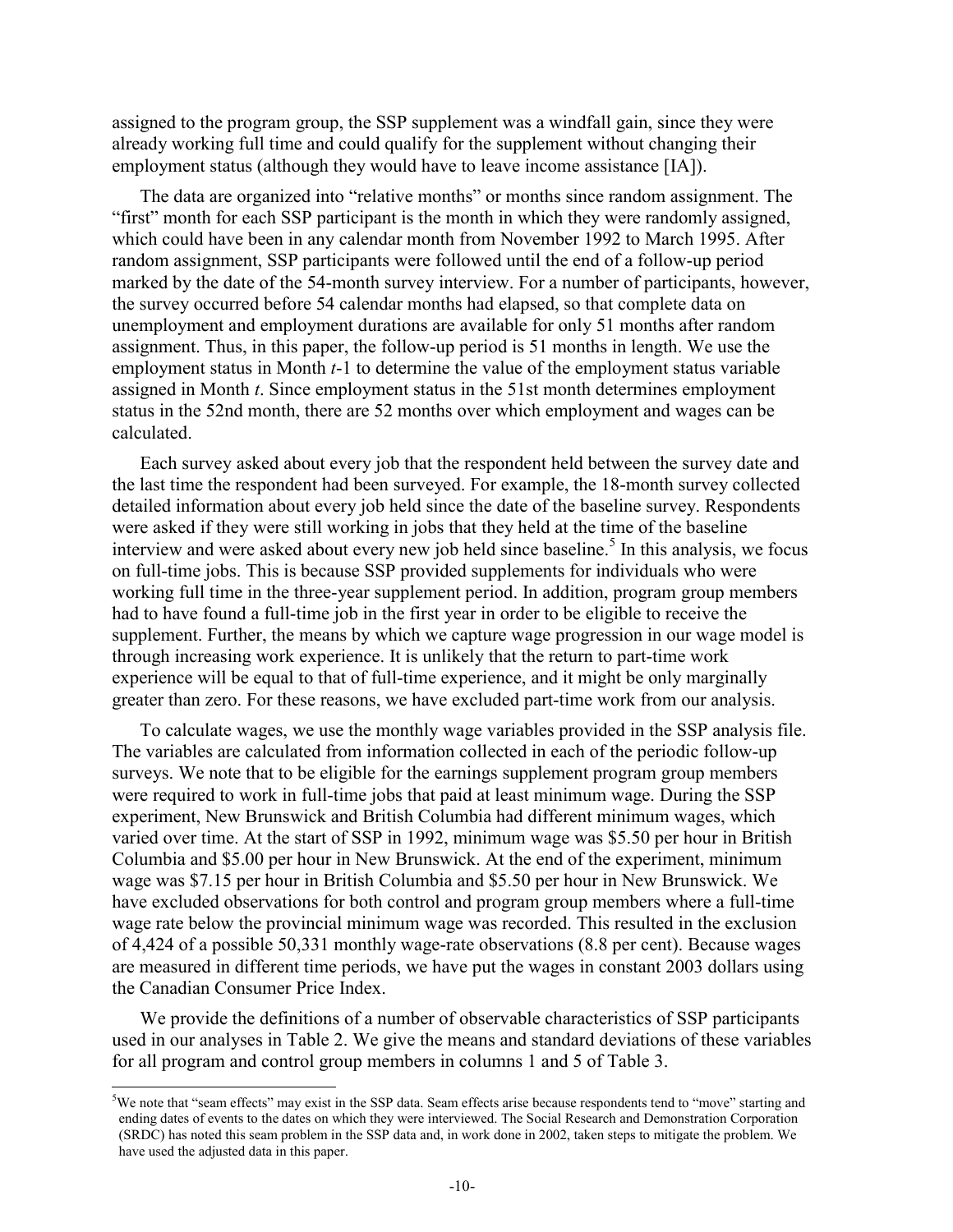| Variable        | <b>Description</b>                                                                                                                                                    |
|-----------------|-----------------------------------------------------------------------------------------------------------------------------------------------------------------------|
| <b>PROGRAM</b>  | 1 if program group member; 0 if control group member                                                                                                                  |
| <b>TAKE-UP</b>  | 1 if program group member who found work in qualifying period (13 months following<br>baseline interview; 0 otherwise                                                 |
| <b>NKIDS</b>    | Number of children in respondent's household at baseline                                                                                                              |
| YGCHLE4         | 1 if a child in the household is less than or equal to four years; 0 otherwise                                                                                        |
| <b>BLTHS</b>    | 1 if respondent has less than a high school education at baseline; 0 otherwise                                                                                        |
| <b>NVRMAR</b>   | 1 if respondent is single, never married at baseline; 0 otherwise                                                                                                     |
| <b>MONTHIA</b>  | Number of months on IA in the three years prior to the baseline interview                                                                                             |
| <b>EMOPROB</b>  | 1 if respondent had limited activity due to a long term emotional, psychological, nervous<br>or mental health condition or problem at baseline; 0 otherwise           |
| <b>BENEFIT</b>  | Average monthly IA amount received in four guarters prior to baseline interview (in<br>hundreds)                                                                      |
| <b>BAGE1922</b> | 1 if respondent's age is 19 to 22 at baseline; 0 otherwise (omitted)                                                                                                  |
| <b>BAGE2325</b> | 1 if respondent's age is 23 to 25 at baseline; 0 otherwise                                                                                                            |
| <b>BAGE2629</b> | 1 if respondent's age is 26 to 29 at baseline; 0 otherwise                                                                                                            |
| <b>BAGE3034</b> | 1 if respondent's age is 30 to 34 at baseline; 0 otherwise                                                                                                            |
| <b>BAGE3539</b> | 1 if respondent's age is 35 to 39 at baseline; 0 otherwise                                                                                                            |
| BAGEGE40        | 1 if respondent's age is more than 40 at baseline; 0 otherwise                                                                                                        |
| <b>UNRATE</b>   | The unemployment rate for women, 15+, in the respondent's province, for each calendar<br>month corresponding to each month after random assignment for the respondent |

#### **Table 2: Descriptions of Explanatory Variables**

In each relative month after random assignment, a (non-random) subset of the program and control groups were working full time. We can calculate the median wage for each subset in each month. We use the median rather than the mean wage because the former is more robust to outliers.<sup>6</sup> Note that unlike Card, Michalopoulos, and Robins (2001) and Riddell and Riddell (2004), we analyze changes in median wages and not the means of individual-level changes in wages.

 $\overline{a}$ 

<sup>&</sup>lt;sup>6</sup>We carried out the analysis using the mean and found that our estimates of both absolute and relative wage progression were higher than when the median is used. Note that while the results based on the mean are more comparable to the regression results in Section 5, the results based on the median are actually closer to the regression results than are those based on the mean.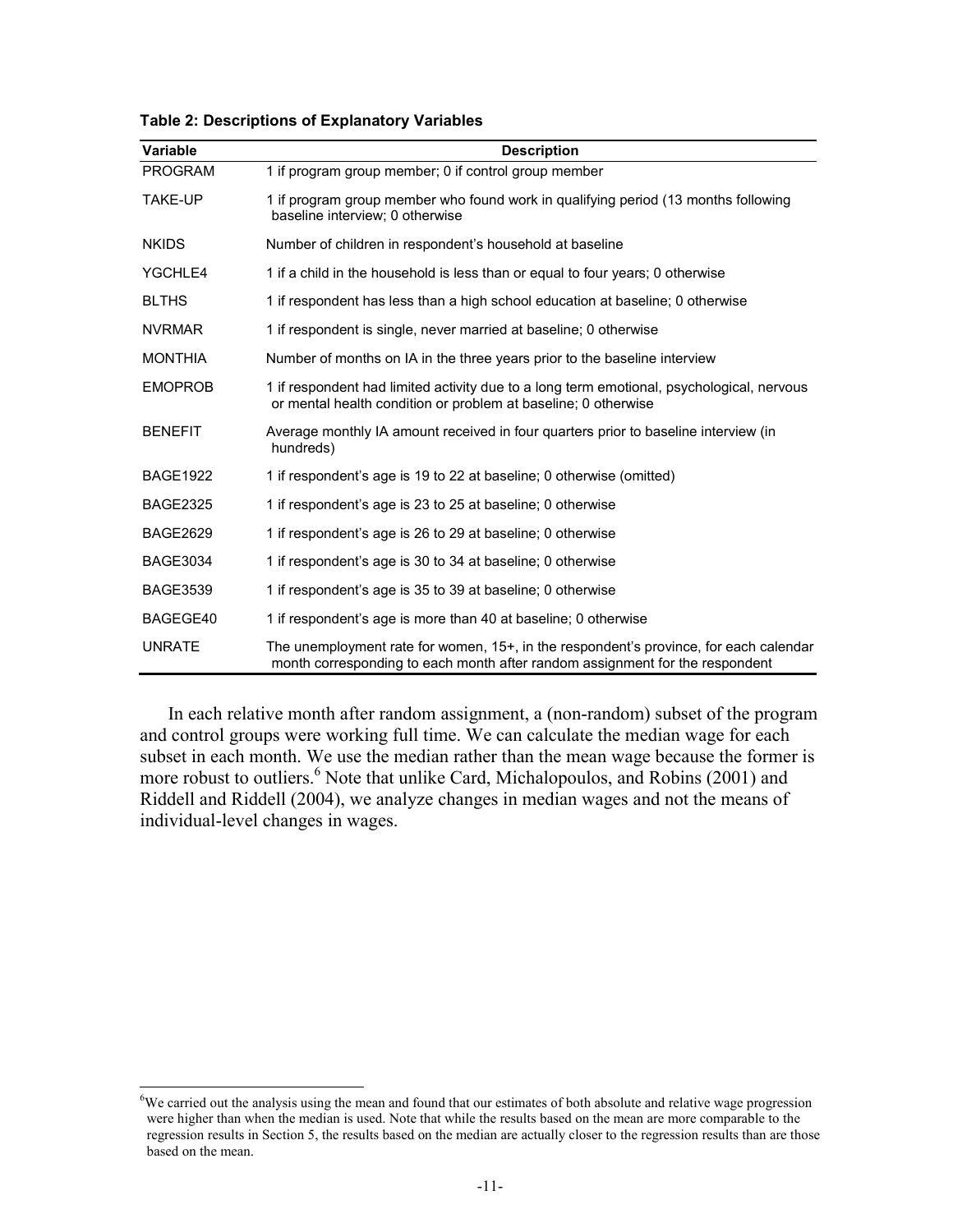| <b>Program Group</b><br><b>Control Group</b><br>Non-<br>Non-<br>incentivized<br>All<br>incentivized<br>All<br>Take-Up<br>Incentivized<br>Incentivized<br>(1)<br><b>Name</b><br>(4)<br>(5)<br>(6)<br>(7)<br>(2)<br>(3) |       |
|-----------------------------------------------------------------------------------------------------------------------------------------------------------------------------------------------------------------------|-------|
|                                                                                                                                                                                                                       |       |
|                                                                                                                                                                                                                       |       |
|                                                                                                                                                                                                                       |       |
| <b>NKIDS</b><br>1.728<br>1.722<br>1.733<br>1.627<br>1.738<br>1.785<br>1.774                                                                                                                                           |       |
| (0.882)<br>(0.803)<br>(0.91)<br>(0.805)<br>(0.891)<br>(0.843)<br>(0.832)                                                                                                                                              |       |
| 0.477<br>0.451<br>0.411<br>0.490<br>0.506<br>0.435<br>0.485<br>YCHLE4                                                                                                                                                 |       |
| (0.5)<br>(0.498)<br>(0.493)<br>(0.501)<br>(0.5)<br>(0.497)<br>(0.501)                                                                                                                                                 |       |
| $0.505^6$<br>0.416<br>0.549<br>NO HS DEGREE<br>0.527<br>0.460<br>0.392<br>0.563                                                                                                                                       |       |
| (0.499)<br>(0.499)<br>(0.494)<br>(0.501)<br>(0.498)<br>(0.489)<br>(0.497)                                                                                                                                             |       |
| <b>NEVER</b>                                                                                                                                                                                                          |       |
| 0.438<br>0.441<br>0.455<br>0.427<br>0.445<br>0.478<br>0.432<br><b>MARRIED</b>                                                                                                                                         |       |
| (0.496)<br>(0.497)<br>(0.496)<br>(0.497)<br>(0.499)<br>(0.501)<br>(0.497)                                                                                                                                             |       |
| <b>MONTHS ON IA</b><br>29.293<br>28.701<br>28.038<br>29.374<br>28.437<br>27.345<br>28.534                                                                                                                             |       |
| (8.015)<br>(8.323)<br>(7.962)<br>(8.495)<br>(7.456)<br>(8.37)<br>(8.085)                                                                                                                                              |       |
| <b>EMOTIONAL</b>                                                                                                                                                                                                      |       |
| 0.088<br>0.058<br><b>PROBLEMS</b><br>0.038<br>0.078<br>0.080<br>0.038<br>0.087                                                                                                                                        |       |
| (0.284)<br>(0.234)<br>(0.192)<br>(0.268)<br>(0.192)<br>(0.283)<br>(0.272)                                                                                                                                             |       |
| 991.783,6<br>967.49<br>922.79<br>854.79<br>959.79<br><b>BENEFIT</b><br>839.25<br>974.48                                                                                                                               |       |
| (217.79)<br>(218.42)<br>(232.30)<br>(179.15)<br>(233.98)<br>(261.75)<br>(191.54)                                                                                                                                      |       |
| $0.170^{6}$<br>0.116<br>0.133<br>0.096<br>0.134<br>0.124<br>0.126<br>AGE: 23-25                                                                                                                                       |       |
| (0.32)<br>(0.339)<br>(0.295)<br>(0.376)<br>(0.341)<br>(0.331)<br>(0.333)                                                                                                                                              |       |
| 0.186<br>0.178<br>0.172<br>0.184<br>0.161<br>0.158<br>0.136<br>AGE: 26-29                                                                                                                                             |       |
| (0.389)<br>(0.383)<br>(0.379)<br>(0.389)<br>(0.368)<br>(0.366)<br>(0.344)                                                                                                                                             |       |
| 0.194<br>AGE: 30-34<br>0.232<br>0.217<br>0.239<br>0.239<br>0.230<br>0.223                                                                                                                                             |       |
| (0.422)<br>(0.413)<br>(0.428)<br>(0.397)<br>(0.426)<br>(0.422)<br>(0.417)                                                                                                                                             |       |
| 0.182<br>0.177<br>0.191<br>AGE: 35-39<br>0.182<br>0.183<br>0.184<br>0.218                                                                                                                                             |       |
| (0.386)<br>(0.387)<br>(0.387)<br>(0.389)<br>(0.382)<br>(0.394)<br>(0.414)                                                                                                                                             |       |
| <b>AGE: 40 OR</b>                                                                                                                                                                                                     |       |
| 0.178<br>OLDER<br>0.186<br>0.172<br>0.184<br>0.182<br>0.163<br>0.180                                                                                                                                                  |       |
| (0.383)<br>(0.386)<br>(0.389)<br>(0.379)<br>(0.389)<br>(0.37)<br>(0.385)                                                                                                                                              |       |
| <b>Number of</b><br>209<br>206<br>209<br>observations<br>1,268<br>415<br>1,223<br>206                                                                                                                                 |       |
| <b>New Brunswick</b>                                                                                                                                                                                                  |       |
| <b>NKIDS</b><br>1.609<br>1.567<br>1.539<br>1.637<br>1.594<br>1.753<br>1.607                                                                                                                                           |       |
| (0.816)<br>(0.764)<br>(0.733)<br>(0.679)<br>(0.804)<br>(0.865)<br>(0.977)                                                                                                                                             |       |
| 0.457<br>0.502<br>0.478<br>0.477<br>YCHLE4<br>0.488<br>0.522<br>0.472                                                                                                                                                 |       |
| (0.5)<br>(0.498)<br>(0.501)<br>(0.501)<br>(0.501)<br>(0.5)<br>(0.501)                                                                                                                                                 |       |
| $0.489^{3,6}$<br>0.527<br>0.332<br>0.529<br>0.363<br>0.461<br>NO HS DEGREE<br>0.396                                                                                                                                   |       |
| (0.499)<br>(0.49)<br>(0.472)<br>(0.499)<br>(0.482)<br>(0.501)                                                                                                                                                         | (0.5) |
| <b>NEVER</b>                                                                                                                                                                                                          |       |
| 0.551<br>0.539<br>0.520<br>0.528<br><b>MARRIED</b><br>0.548<br>0.567<br>0.546                                                                                                                                         |       |
| (0.498)<br>(0.498)<br>(0.499)<br>(0.497)<br>(0.498)<br>(0.501)<br>(0.501)                                                                                                                                             |       |

### **Table 3: Means and Standard Deviations of Baseline Variables**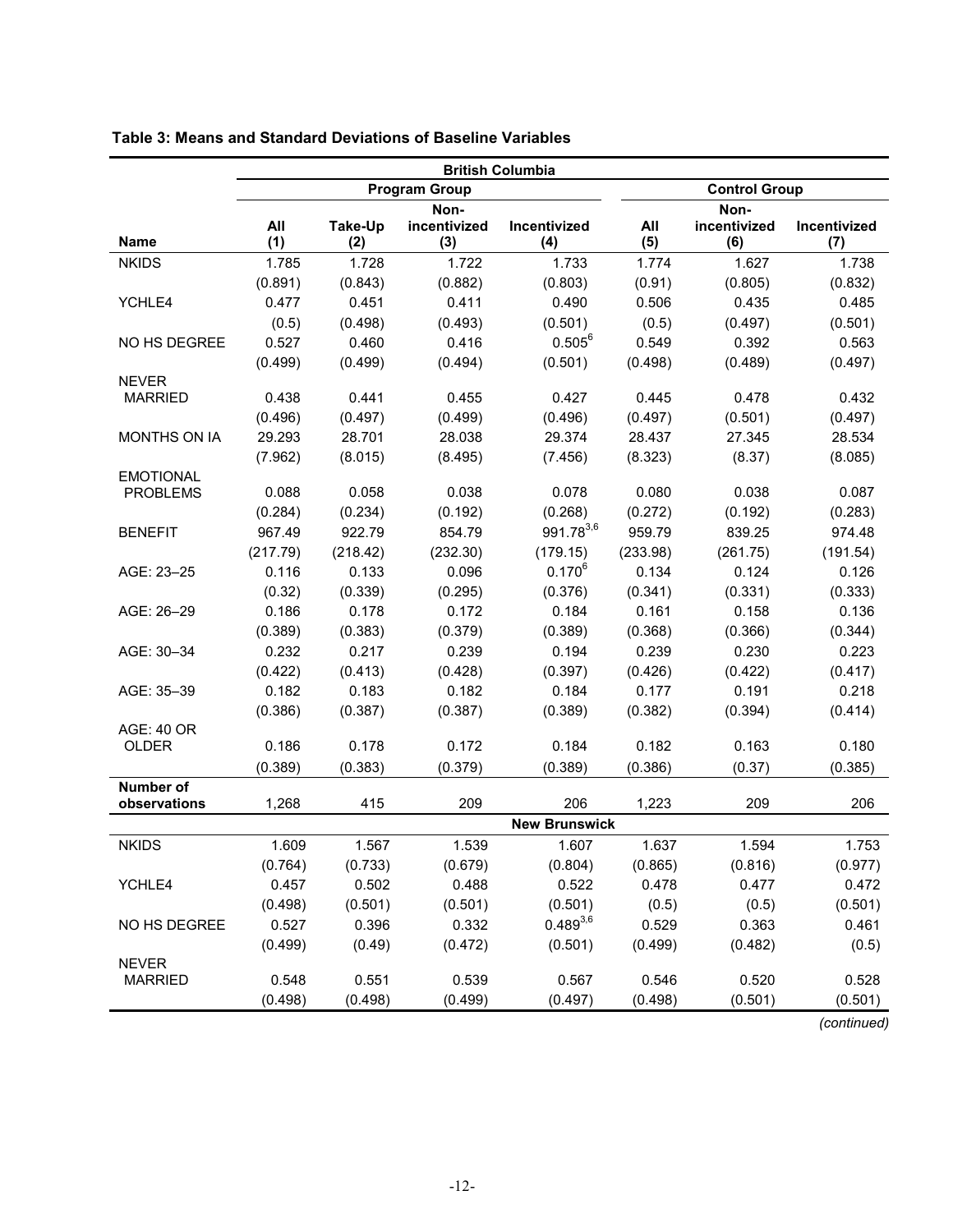|                           | <b>New Brunswick</b>                         |                |                     |                            |            |                     |                            |  |
|---------------------------|----------------------------------------------|----------------|---------------------|----------------------------|------------|---------------------|----------------------------|--|
|                           | <b>Control Group</b><br><b>Program Group</b> |                |                     |                            |            |                     |                            |  |
|                           | Non-<br>Non-                                 |                |                     |                            |            |                     |                            |  |
| <b>Name</b>               | All<br>(1)                                   | Take-Up<br>(2) | incentivized<br>(3) | <b>Incentivized</b><br>(4) | All<br>(5) | incentivized<br>(6) | <b>Incentivized</b><br>(7) |  |
| <b>MONTHS ON IA</b>       | 31.092                                       | 30.304         | 29.594              | $31.326^{3,6}$             | 30.650     | 28.785              | 30.927                     |  |
|                           | (7.339)                                      | (7.671)        | (7.877)             | (7.265)                    | (7.506)    | (8.009)             | (7.43)                     |  |
| <b>EMOTIONAL</b>          |                                              |                |                     |                            |            |                     |                            |  |
| <b>PROBLEMS</b>           | 0.073                                        | 0.048          | 0.027               | $0.079^{3,6}$              | 0.065      | 0.027               | 0.084                      |  |
|                           | (0.261)                                      | (0.215)        | (0.163)             | (0.27)                     | (0.246)    | (0.163)             | (0.279)                    |  |
| <b>BENEFIT</b>            | 652.85                                       | 614.99         | 578.01              | 668.183,6                  | 652.75     | 577.19              | 685.84                     |  |
|                           | (143.58)                                     | (158.96)       | (172.92)            | (117.95)                   | (148.61)   | (175.45)            | (122.95)                   |  |
| AGE: 23-25                | 0.130                                        | 0.145          | 0.168               | 0.112                      | 0.147      | 0.172               | 0.152                      |  |
|                           | (0.336)                                      | (0.353)        | (0.375)             | (0.317)                    | (0.354)    | (0.378)             | (0.36)                     |  |
| AGE: 26-29                | 0.156                                        | 0.168          | 0.184               | 0.146                      | 0.179      | 0.215               | 0.202                      |  |
|                           | (0.363)                                      | (0.374)        | (0.388)             | (0.354)                    | (0.383)    | (0.412)             | (0.403)                    |  |
| AGE: 30-34                | 0.221                                        | 0.244          | 0.207               | $0.298^{3,6}$              | 0.200      | 0.184               | 0.140                      |  |
|                           | (0.415)                                      | (0.43)         | (0.406)             | (0.459)                    | (0.4)      | (0.388)             | (0.348)                    |  |
| AGE: 35-39                | 0.160                                        | 0.134          | 0.156               | 0.101                      | 0.154      | 0.160               | 0.157                      |  |
|                           | (0.366)                                      | (0.341)        | (0.364)             | (0.302)                    | (0.361)    | (0.367)             | (0.365)                    |  |
| AGE: 40 OR                |                                              |                |                     |                            |            |                     |                            |  |
| <b>OLDER</b>              | 0.153                                        | 0.127          | 0.121               | 0.135                      | 0.166      | 0.121               | 0.197                      |  |
|                           | (0.36)                                       | (0.333)        | (0.327)             | (0.343)                    | (0.372)    | (0.327)             | (0.399)                    |  |
| Number of<br>observations | 1,147                                        | 434            | 256                 | 178                        | 1,131      | 256                 | 178                        |  |

#### **Table 3: Means and Standard Deviations of Baseline Variables (Cont'd)**

**Note:** The superscripts "3" and "6" in Column 4 indicate that the mean for the incentivized group is significantly different from the mean in Column 3 and/or 6 at the five per cent level.

Standard deviations are in parentheses.

l

An important issue for the simple analyses of changes in median wages that are carried out in sections 3 and 4 is that the median wages that we compare across months will involve different sets of individuals. Any change in median wages, therefore, might be due either to changes in the wages of individual workers or to changes in the composition of the group of workers for whom the median is calculated. That situation has the potential to create a "composition" bias if the groups of full-time workers in the different months are very dissimilar and hence have very different wages. One method that we employ to mitigate the potential for such a composition bias is to use three-month moving averages (the median wage listed for month *t* is the median of the months  $t - 1$ ,  $t$ , and  $t + 1$ ). We will effectively eliminate this bias when we move to a formal model of wages in Section 5.<sup>7</sup>

Figure 1 shows the monthly median wages for program and control group members for months 2 through 51; data for New Brunswick and British Columbia are shown separately. It is clear from Figure 1 that program group members had lower median wages than the control group. This is the expected result, since take-up group members are likely to work at jobs with lower wages, given that they also receive the supplement. We also see in Figure 1 that median wages were higher in British Columbia than they were in New Brunswick.

<sup>7</sup> Note that the comparison of the wage rates for a given individual in different months (as done in Card et al., 2001) also has problems, since it is confined to the subset of individuals who worked in both of the different months and can generate sample selection bias.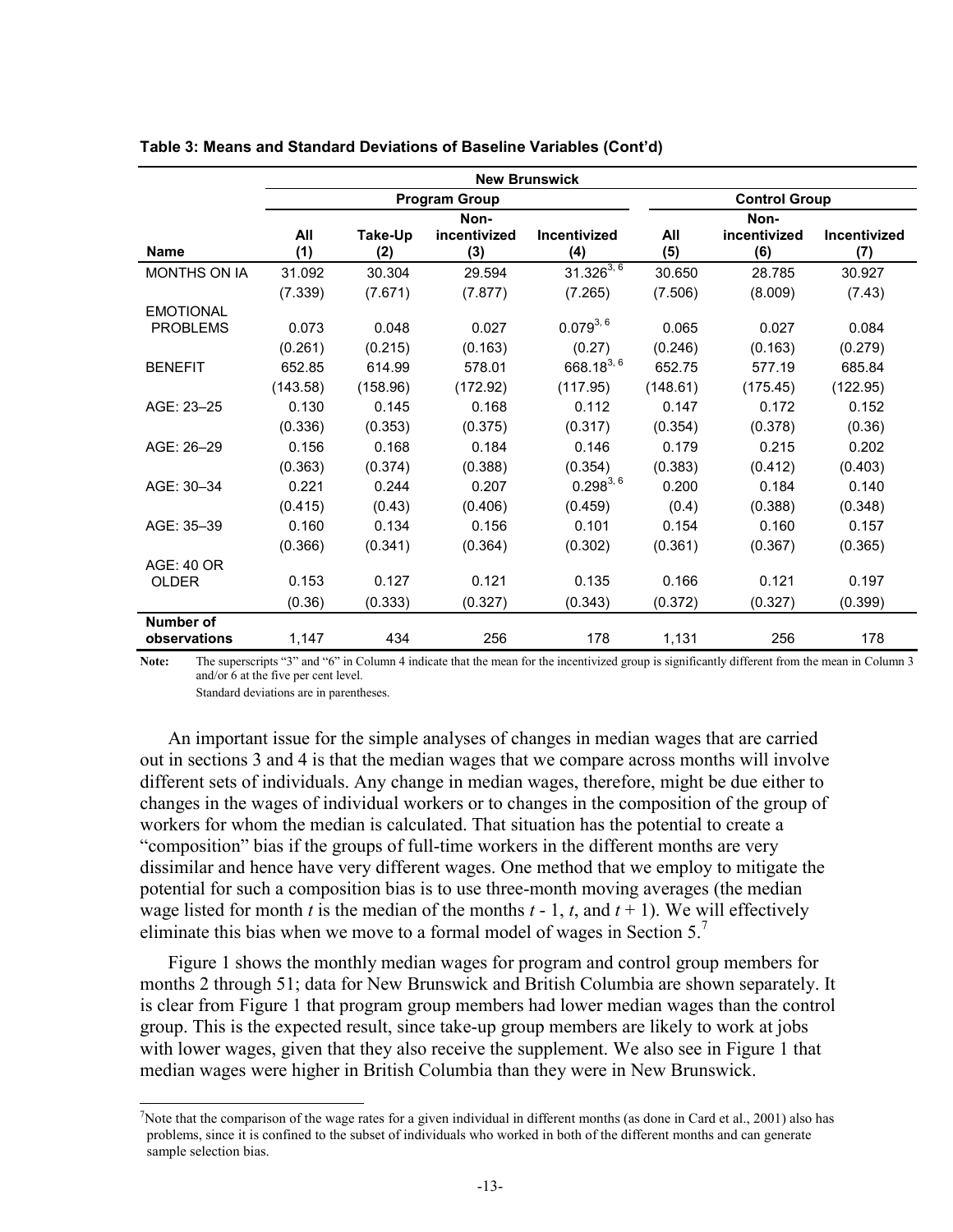

**Figure 1: Median Wages for British Columbia and New Brunswick Program and Control Groups From Month 2 to Month 51** 

As Table 1 clearly indicates, program group members could qualify for the earnings supplement if they found a full-time job within one calendar year of the point of random assignment.<sup>8</sup> From Figure 1, we see that the median wages of the program group actually fell during that first year as program group members found full-time jobs to qualify for the supplement. After this, there is a slow catch-up of the wages of the program group relative to the control group. Thus, between the beginning and the end of the 51-month follow-up period, Figure 1 provides no evidence of relative full-time wage progression for the program group in either British Columbia or New Brunswick.

We now take a closer look at the period starting in Month 14, since this is when the eligibility period has ended and all take-up group members now receive the SSP supplement for full-time work.<sup>9</sup> This is the time period when we first expect to see evidence of relative wage progression as the supplement induces eligible individuals to work more. The additional work experience will lead to relatively higher wages as long as there is a positive return to experience. Further, using Month 14 as the baseline for comparison will help to mitigate the composition bias that is generated by comparing median wages across two time periods. Because of the structure of SSP, we expect the program group members who worked in Month 51 to be more similar to those who worked in Month 14 than to those who worked in Month 2. This should imply that the difference in median wages between months 14 and 51 is a better measure of wage progression as it is less influenced by the composition bias relative to the same comparison of median wages in months 2 and 51. This is suggested by the fact that in British Columbia only 83 program group members worked in Month 2 whereas 305 worked in Month 14 and 271 worked in Month 51. Further, a comparison of

 $\overline{a}$ 

 $8$ We actually define the incentive period to be the first 13 months. Each program group member had exactly 12 months to qualify for the earnings supplement by finding a full-time job. The employment variable measured in the surveys, however, was based on calendar months. A participant whose 12-month period started on January 21st, for example, would have until January 21st of the following year to qualify. However, "Month 1" for that person would be the January in which random assignment occurred. If he or she found a full-time job in the first three weeks of the second January, full-time employment would have been coded as starting in Month 13.

<sup>9</sup> At Month 14, all program group members who could qualify for the supplement would have qualified for it. However, only a subset of eligible program group members were typically working in any given month, since take-up group members were free to leave full-time work without forfeiting their supplement eligibility.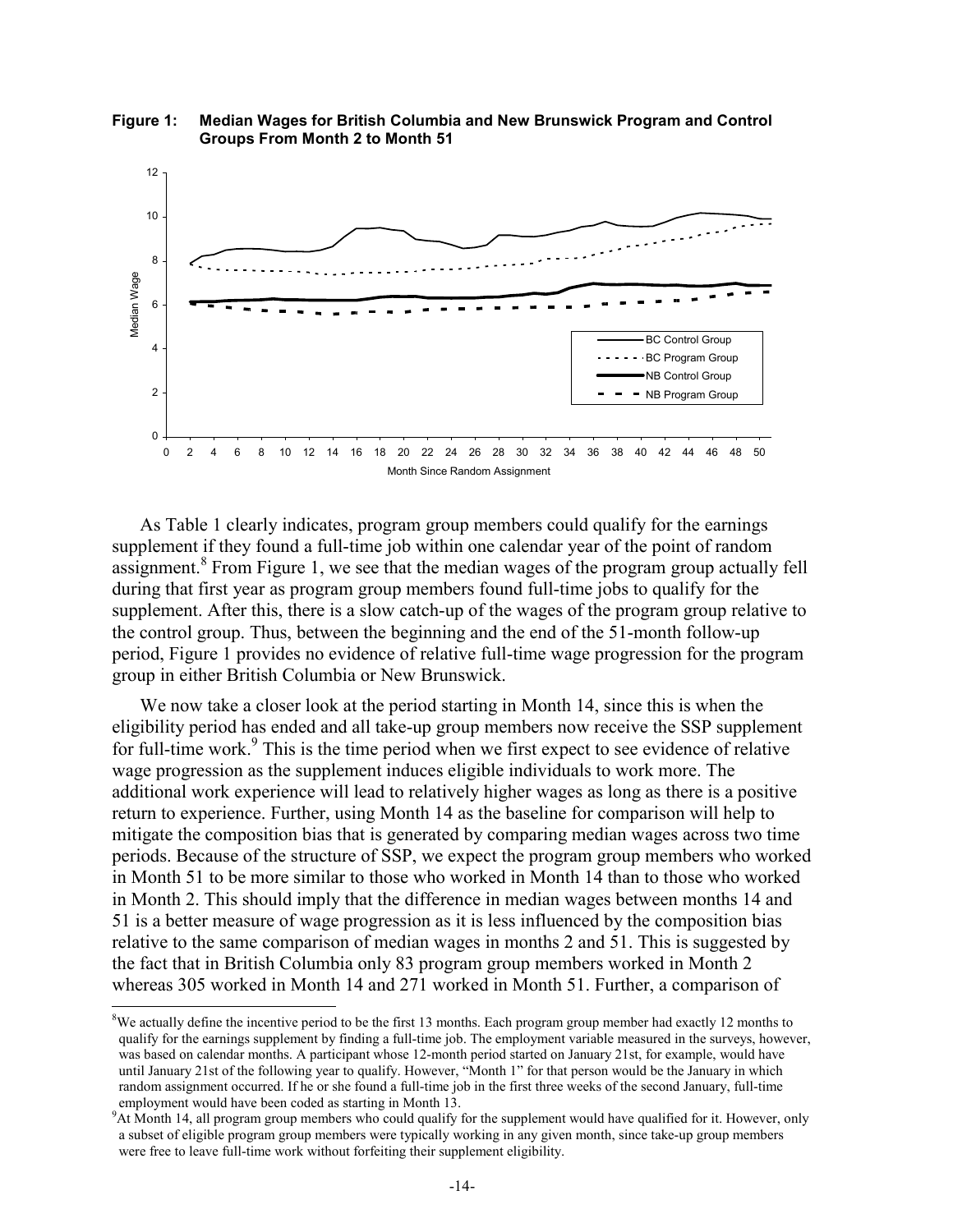mean values of 13 demographic characteristics of working participants for months 14 and 51 showed that the differences in these means were smaller in all but one case than the differences in means between months 2 and 51. We conclude that program group workers are much more similar for months 14 and 51 than they are for months 2 and 51.

In British Columbia, in Month 14, 305 program group members worked full time for a median wage of  $$7.37$ .<sup>10</sup> In that same month, 141 control group members worked for a median wage of \$8.65. In Month 51, 271 program group members worked for a median wage of \$9.69, while 240 control group members worked for an a median wage of \$9.91. Overall, the median real wage increased by \$2.32 and \$1.26 for the program and control groups, respectively. The absolute relative wage progression for the program group is the difference in these values, which is \$1.06. Between months 14 and 51, the percentage gains in median wages for the program and control groups were 31.5 per cent and 14.6 per cent, respectively (10.2 per cent and 4.7 per cent annually). The relative wage progression for the program group is the difference in these values, which is 16.9 percentage points. The figures in this paragraph are also presented in Table 4.

|                                                                 |               | <b>British Columbia</b>                                    |               | <b>New Brunswick</b> |  |  |
|-----------------------------------------------------------------|---------------|------------------------------------------------------------|---------------|----------------------|--|--|
|                                                                 | All           | Non-incentivized                                           | All           | Non-incentivized     |  |  |
|                                                                 |               | Month 14                                                   |               |                      |  |  |
| Program group: number                                           | 305           | 154                                                        | 340           | 193                  |  |  |
| Median wage                                                     | \$7.37        | \$7.51                                                     | \$5.58        | \$5.66               |  |  |
| Control group: number                                           | 141           | 140                                                        | 140           | 136                  |  |  |
| Median wage                                                     | \$8.65        | \$8.63                                                     | \$6.21        | \$6.21               |  |  |
|                                                                 |               | Month 51                                                   |               |                      |  |  |
| Program group: number                                           | 271           | 81                                                         | 313           | 137                  |  |  |
| Median wage                                                     | \$9.69        | \$9.69                                                     | \$6.60        | \$7.04               |  |  |
| Control group: number                                           | 240           | 91                                                         | 260           | 116                  |  |  |
| Median wage                                                     | \$9.91        | \$10.59                                                    | \$6.88        | \$7.16               |  |  |
|                                                                 |               | Absolute Increase in Median Wages Between Months 14 and 51 |               |                      |  |  |
| Program group                                                   | \$2.32        | \$2.18                                                     | \$1.02        | \$1.38               |  |  |
| Control group                                                   | \$1.26        | \$1.96                                                     | \$0.67        | \$0.95               |  |  |
| Difference between program and<br>control groups (absolute wage |               |                                                            |               |                      |  |  |
| progression)                                                    | \$1.06        | \$0.22                                                     | \$0.35        | \$0.43               |  |  |
|                                                                 |               | Per Cent Increase in Median Wages Between Months 14 and 51 |               |                      |  |  |
| Program group                                                   | 31.5 per cent | 29.0 per cent                                              | 18.3 per cent | 24.4 per cent        |  |  |
| Control group                                                   | 14.6 per cent | 22.7 per cent                                              | 10.8 per cent | 15.3 per cent        |  |  |
| Difference between program and<br>control groups (relative wage |               |                                                            |               |                      |  |  |
| progression) (in percentage points)                             | 16.9          | 6.3                                                        | 7.5           | 9.1                  |  |  |

|                       | Table 4: Results from a Simple Comparison of Wages at Months 14 and 51 for Program and |  |
|-----------------------|----------------------------------------------------------------------------------------|--|
| <b>Control Groups</b> |                                                                                        |  |

In New Brunswick in Month 14, 340 program group members worked for a median wage of \$5.58. During the same month, 140 control group members worked for a median wage of \$6.21. In Month 51, 313 program group members worked for a median wage of \$6.60 while 260 control group members worked for an a median wage of \$6.88. Overall, the median real

 $\overline{a}$ 

<sup>&</sup>lt;sup>10</sup>The median wage in "Month 14" is actually the median of months 13, 14, and 15. The number of workers is the average of those working in these three months.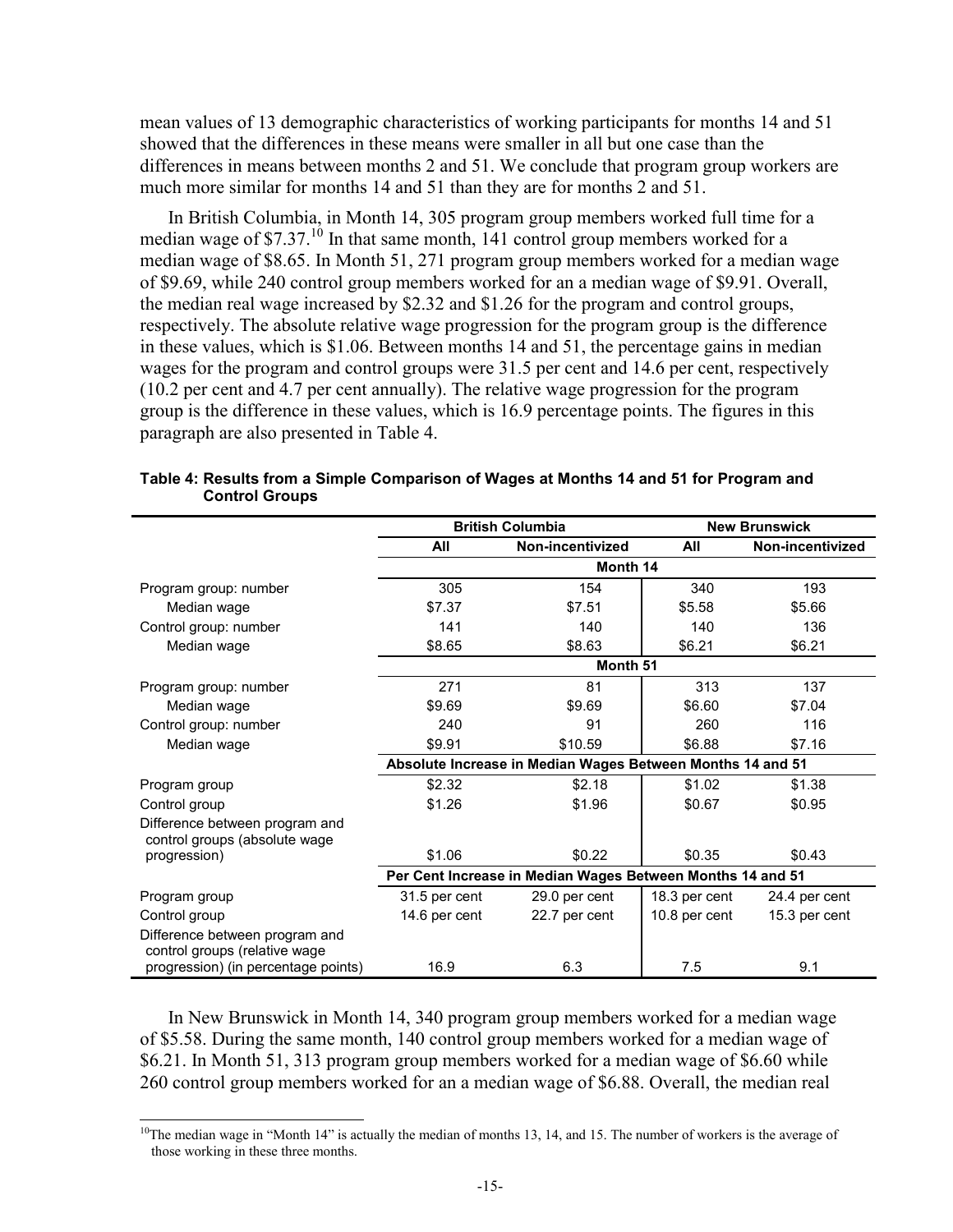wage increased by \$1.02 and \$0.67 for the program and control groups, respectively. The absolute relative wage progression for the program group is thus \$0.35. Between months 14 and 51 the percentage gain in median wages for the program and control groups was 18.3 per cent and 10.8 per cent, respectively (5.8 per cent and 3.5 per cent annually). The relative wage progression for the program group is thus 7.5 percentage points.

Thus we find that in both British Columbia and New Brunswick, there is evidence of relative wage progression made by the program group. However, we cannot attribute this relative increase in median wages to SSP without first controlling for observable and unobservable differences in the two groups in Month 14 and in Month 51. We do this in Section 5, where we develop a formal model of wage determination.

Finally, we can compare the full distribution of wages for the program and control groups. Using methodology suggested in Barrett and Donald (2003) we tested for the stochastic dominance of the wages of one group versus the other. The result is that for both British Columbia and New Brunswick the distribution of wages for the control group stochastically dominates (to all orders) the distribution for the program group starting at around Month 4 and continuing until about Month 48. This is not surprising since it is likely that some program members were induced to find work at lower-paying jobs than they would have been willing to take without the supplement.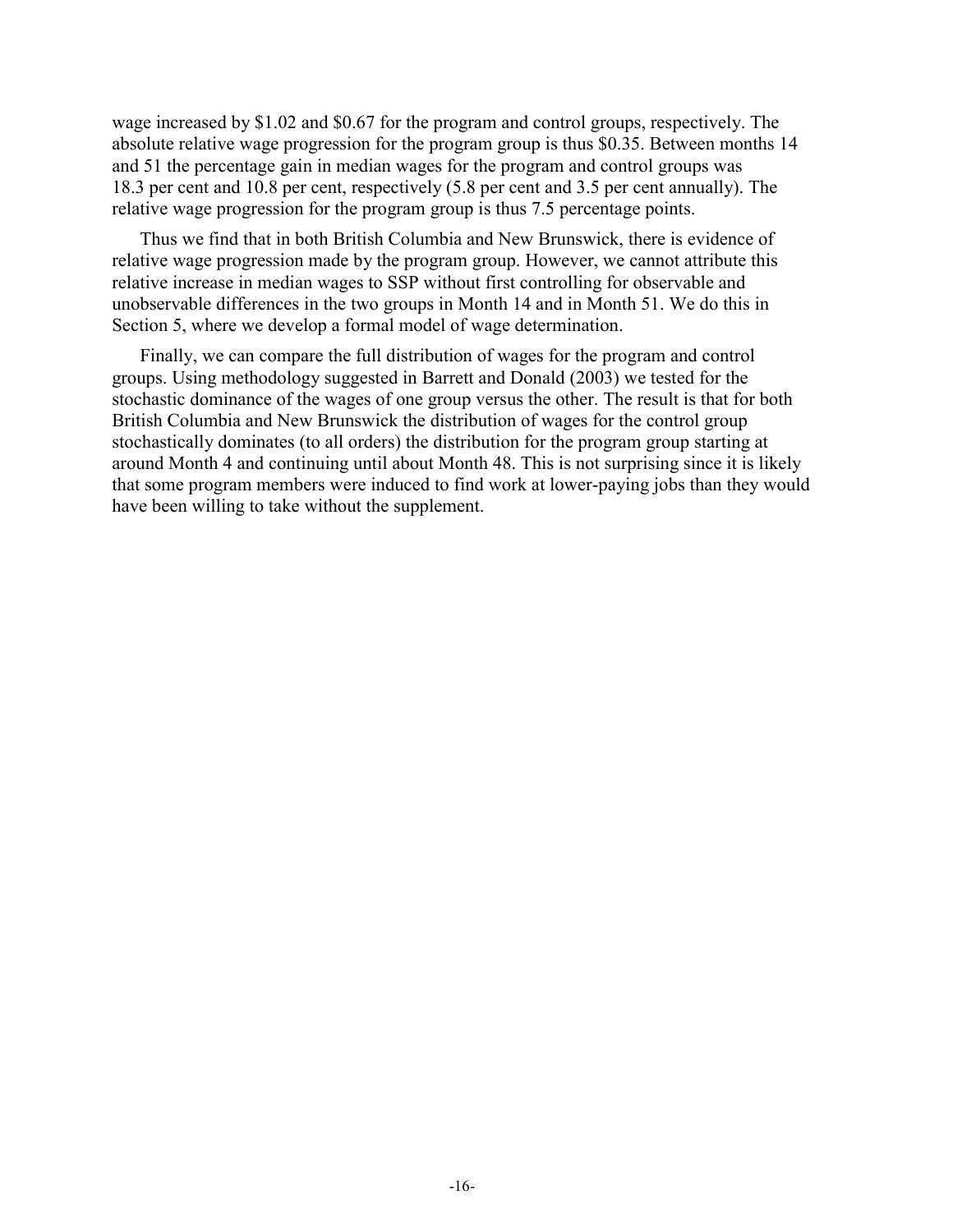## **4. A Simple Estimate of the Effect of the Treatment on the Treated: Identifying the "Incentivized" and "Non-incentivized" Groups**

In Section 3, we looked at the change, over time, in the median wages of all program and control group members who worked full time. This allowed us to get a measure of the treatment effect of the Self-Sufficiency Project (SSP) and, like previous analyses, we found that the effect on median wages was essentially zero over the full 52-month follow-up period. When we confined the analysis to the months between the beginning of the SSP supplement period and the end of the 52-month follow-up period, we did find some evidence of relative wage progression by the program group. Another interesting measure of the effectiveness of SSP is its impact on those who were treated — the effect of the treatment on the treated (TOT) — which is the impact of SSP on those who took up the program and received the SSP supplement. Of the 2,415 program group members, 849 (35 per cent) found a full-time job in the first 13 months with a reported wage that was at least the minimum wage, and hence constitute the take-up group.<sup>11</sup> Note that this includes 159 individuals who were working full time at baseline and who automatically qualified for the SSP supplement. Estimating the TOT is complicated by the fact that the take-up group represents a nonrandom sub-sample of the program group. Thus, any unbiased estimate of TOT must control for this non-random selection into the take-up group.

For a comparison with the take-up group, we might consider the subset of the control group who found full-time work in the first 13 months with a reported wage that was at least the minimum wage. We denote this group the "non-incentivized control group" since they found work in the first 13 months without the SSP incentive. Of the 2,354 control group members, 465 (20 per cent) are in this group. The take-up group is larger than the nonincentivized control group, however, because SSP induced some members of the program group to find a full-time job when they would not otherwise have done so. On average, the take-up group members received significantly higher income assistance (IA) benefits at baseline and spent more months on IA in the three years prior to baseline than did the members of the non-incentivized control group. Thus, a direct comparison of the wages of the take-up and the non-incentivized control group groups will not provide an accurate estimate of TOT because these groups differ in observable and unobservable ways.

We therefore seek to construct a subset of the take-up group that is comparable to the non-incentivized control group. Note that even in the absence of any program such as SSP, some members of the program group would leave IA and work full time. We denote this group the "non**-**incentivized program group." One immediate effect of the offer of the SSP earnings supplement, however, might be to induce some individuals who would not otherwise have worked full time to take up full-time work within the 12-month SSP eligibility window. We denote this group the "incentivized program group."<sup>12</sup> The

 $\overline{a}$ 

<sup>&</sup>lt;sup>11</sup>There are several ways to define a "take-up group." Administrative data from the demonstration identify those who actually received supplement payments. Comparisons of program and control groups cannot use this information, however, because no similar information is available for the control group. We therefore define the "take-up group" as any program group members who reported working full time in the first 13 months after random assignment.

<sup>&</sup>lt;sup>12</sup>As previously noted, Card, Michalopoulos, and Robins (2001) refer to these individuals as the "induced" program group.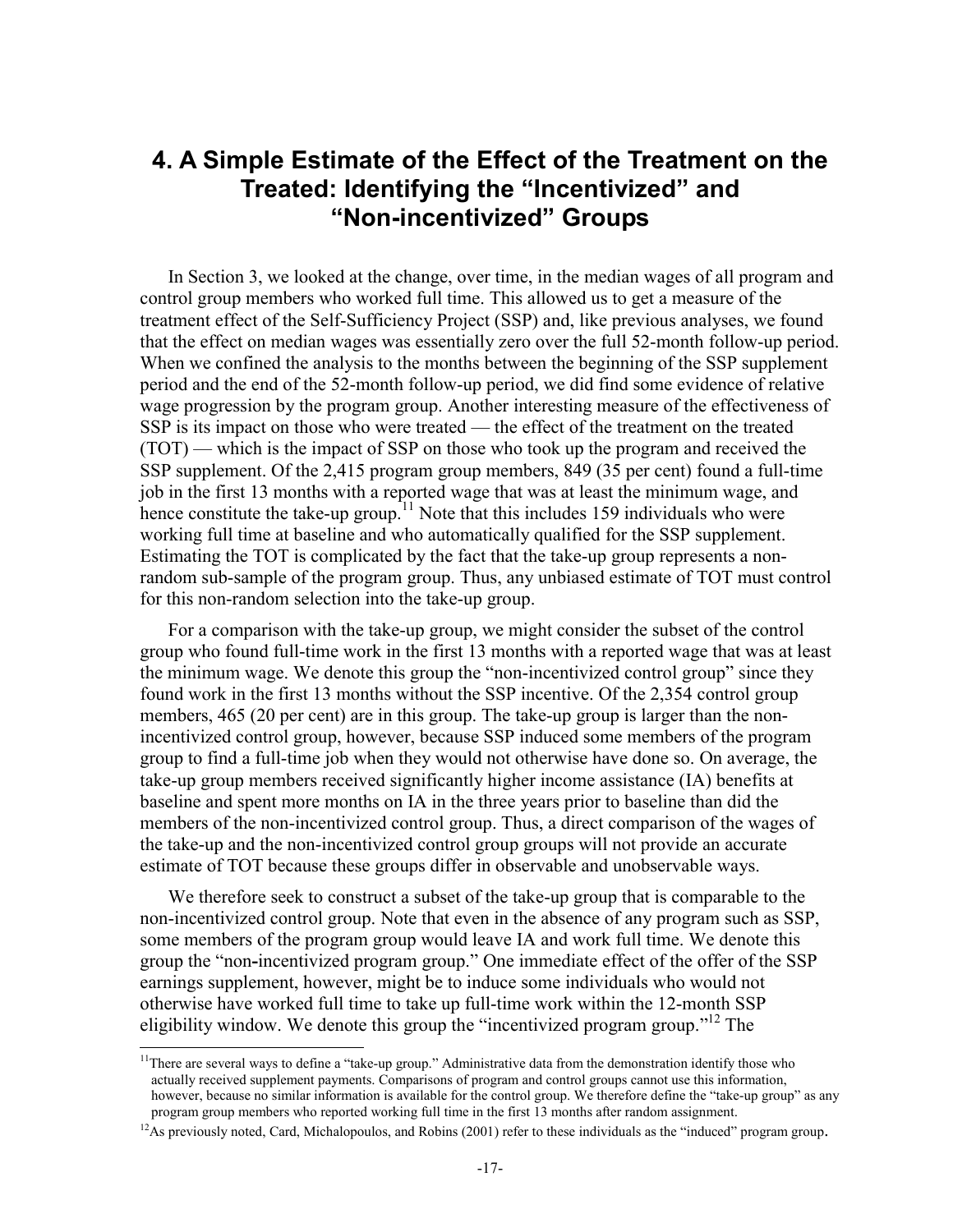comparison of the non-incentivized program group and the non-incentivized control group will give an estimate of TOT for the non-incentivized program group. We will also compare the incentivized program group with a similar subset of control group members (to be discussed later in this section) to get a separate estimate of TOT for that subgroup. Note that the fact that we have two estimates of TOT for the two different subgroups means that we are allowing for heterogeneity in the response to SSP across these subgroups.

While the incentivized and non-incentivized program groups are subsets of the take-up group, they cannot be directly identified. Thus, we must develop a means of indirectly identifying them. One way of doing this is to use propensity score matching. Specifically, we use nearest neighbour (NN) matching to link members of the take-up group with the members of the non-incentivized control group. The first step is to estimate an equation, using the entire control group, in which the dependent variable indicates whether or not the individual found a full-time job in the first 13 months after random assignment. Full-time work is assumed to be determined by a latent variable, WFT13\*

$$
WFT13_i^* = X_{ic}\pi_c + \varepsilon_{ic}
$$
 (1)

where X*ic* is a vector of demographic and IA variables measured at baseline (including the constant term) and  $\varepsilon_{ic}$  is a standard normal random variable. If WFT13<sup>\*</sup> is positive, we assume the individual chose to work full time within 13 months of random assignment; if it is less than zero, we assume that the person decided not to work full time in that period. We actually observe

WFT13<sub>i</sub> = 
$$
\begin{cases} 0; \text{ not employed full - time in the first 13 months if WFT13i* ≤ 0 \\ 1; \text{ employed full - time in the first 13 months if WFT13i* > 0 \end{cases}
$$
 (2)

We estimate equations (1) and (2) separately for British Columbia and New Brunswick using probit. Using the resulting coefficient estimates for British Columbia, we calculate predicted probabilities of working full time within the first 13 months after random assignment,  $P(X_{i,c} \hat{\pi}_c^{BC})$  for the 209 members of the non-incentivized control group (where  $\hat{\pi}_{c}^{BC}$  is the vector of coefficient estimates from Equation (1) obtained from the British Columbia sub-sample). We do the same thing for the 256 members of the non-incentivized control group from New Brunswick to generate  $P(X_{ic} \hat{\pi}_c^{NB})$ . We then use  $\hat{\pi}_c^{BC}(\hat{\pi}_c^{NB})$ , and the relevant values of the independent variables to obtain (out-of-sample) predicted probabilities for all 415 (434) members of the take-up group from British Columbia (New Brunswick).

The propensity score method uses these probabilities to pair each member of the nonincentivized control group with a member of the take-up group. Both groups are sorted, in descending order, by their predicted probabilities. Then, starting with the first (and highest) value for the control group, we find the closest probability among the take-up group members. We do the same for each of the remaining members of the control group that worked full time in the first 13 months, following this procedure separately for the 209 British Columbia pairs and the 256 New Brunswick pairs. The resulting matched set of 465 take-up group members constitutes the non-incentivized program group; the remaining 384 members of the take-up group constitute the incentivized program group.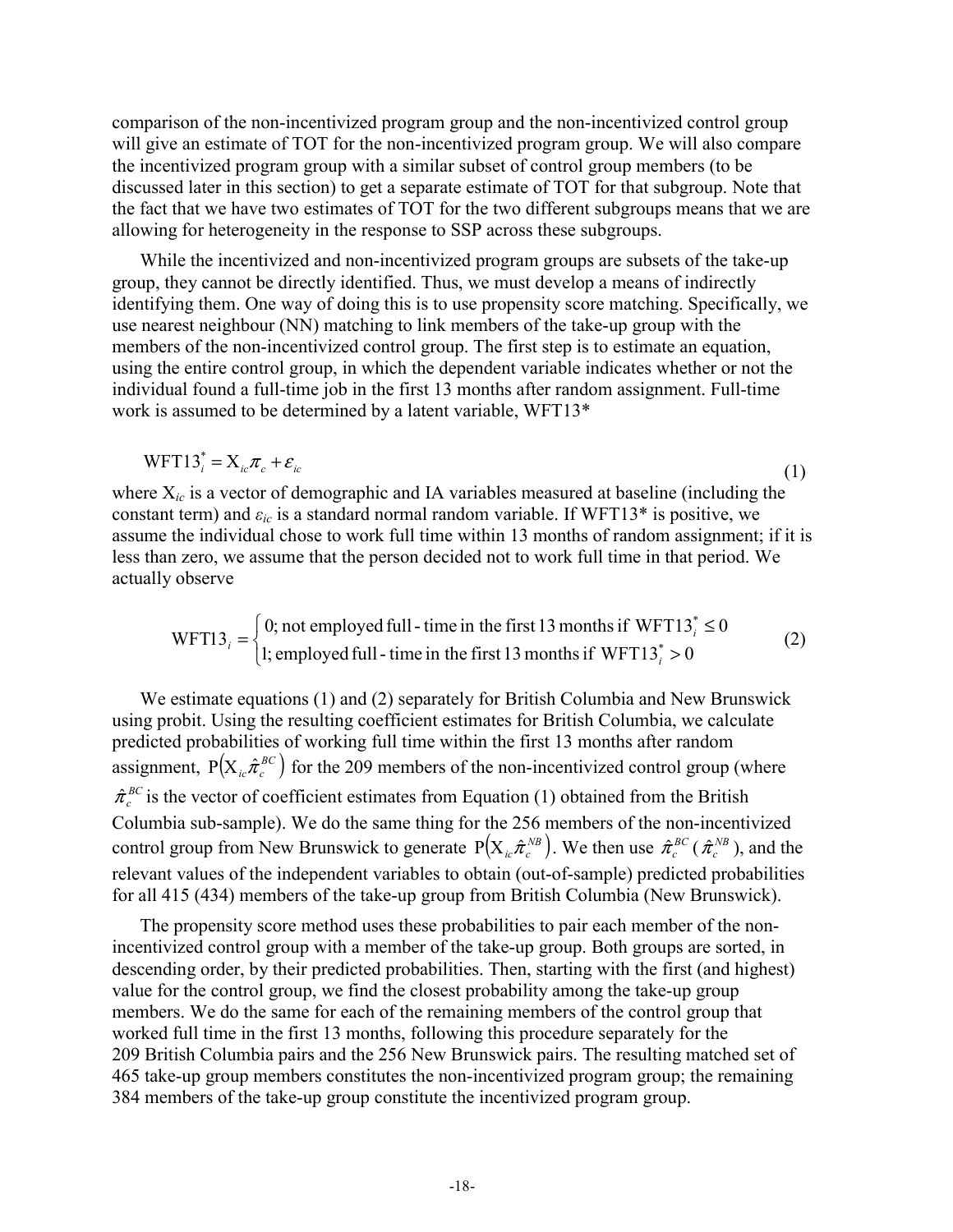Caliendo and Kopeinig (2005) recommend a number of different methods for assessing the quality of the NN match. The simplest is a visual comparison of the density distributions of the propensity scores (i.e. the predicted probabilities) for the 465 non-incentivized program group members and the corresponding 465 control group members. Looking at figures A.1 to A.4 in the Appendix, we see that the densities look quite similar for both the 209 British Columbia pairs and the 256 New Brunswick pairs. A second method is a comparison of the maxima and minima of the two supports. These values, along with the mean and standard deviation of the propensity scores, are given for the non-incentivized program and control groups by province in Table 5. Generally, the program and control subgroups match up well according to these statistics. In British Columbia, the mean is slightly larger for the control subgroups, but the difference is not significant at the 10 per cent level. Finally, one can test for the difference in population means for the observable variables included in the propensity score regression (the means are given in columns 3 and 6 of Table 3). None of these means are significantly different at the five per cent level when comparing the non-incentivized control group with the proposed non-incentivized program group, suggesting that, by this criterion, the propensity score matching "worked."

|                           |               |       | <b>Standard</b>  |                |                |
|---------------------------|---------------|-------|------------------|----------------|----------------|
|                           | <b>Number</b> | Mean  | <b>Deviation</b> | <b>Minimum</b> | <b>Maximum</b> |
| <b>British Columbia</b>   |               |       |                  |                |                |
| Non-incentivized Group    |               |       |                  |                |                |
| Program                   | 209           | 0.240 | 0.135            | 0.022          | 0.651          |
| Control                   | 209           | 0.251 | 0.151            | 0.003          | 0.700          |
| <b>Incentivized Group</b> |               |       |                  |                |                |
| Program                   | 206           | 0.151 | 0.067            | 0.020          | 0.292          |
| Control                   | 206           | 0.152 | 0.067            | 0.021          | 0.292          |
| <b>New Brunswick</b>      |               |       |                  |                |                |
| Non-incentivized Group    |               |       |                  |                |                |
| Program                   | 256           | 0.390 | 0.145            | 0.077          | 0.757          |
| Control                   | 256           | 0.388 | 0.148            | 0.068          | 0.786          |
| <b>Incentivized Group</b> |               |       |                  |                |                |
| Program                   | 178           | 0.204 | 0.103            | 0.033          | 0.650          |
| Control                   | 178           | 0.205 | 0.105            | 0.036          | 0.656          |

### **Table 5: Summary Statistics for the Propensity Scores**

Turning to the incentivized program group members, we see that they tended to have a lower educational attainment (significantly fewer had high school degrees), more months on IA prior to baseline, more emotional problems, and a higher benefit amount than either the non-incentivized program or control group members (see Table 3). Thus, the matching produced the expected results, at least in terms of observables, for the non-incentivized and incentivized groups.

We need a separate subset of the control group to match with the incentivized program group that we have just identified. Since, by definition, the incentivized program group would not have found a full-time job in the first 13 months in the absence of the SSP supplement, we need to match them with members of the control group who did not find fulltime work in the same time period. We again employ NN matching to generate the subset of the control group that matches the incentivized program group. We denote this group the incentivized control group.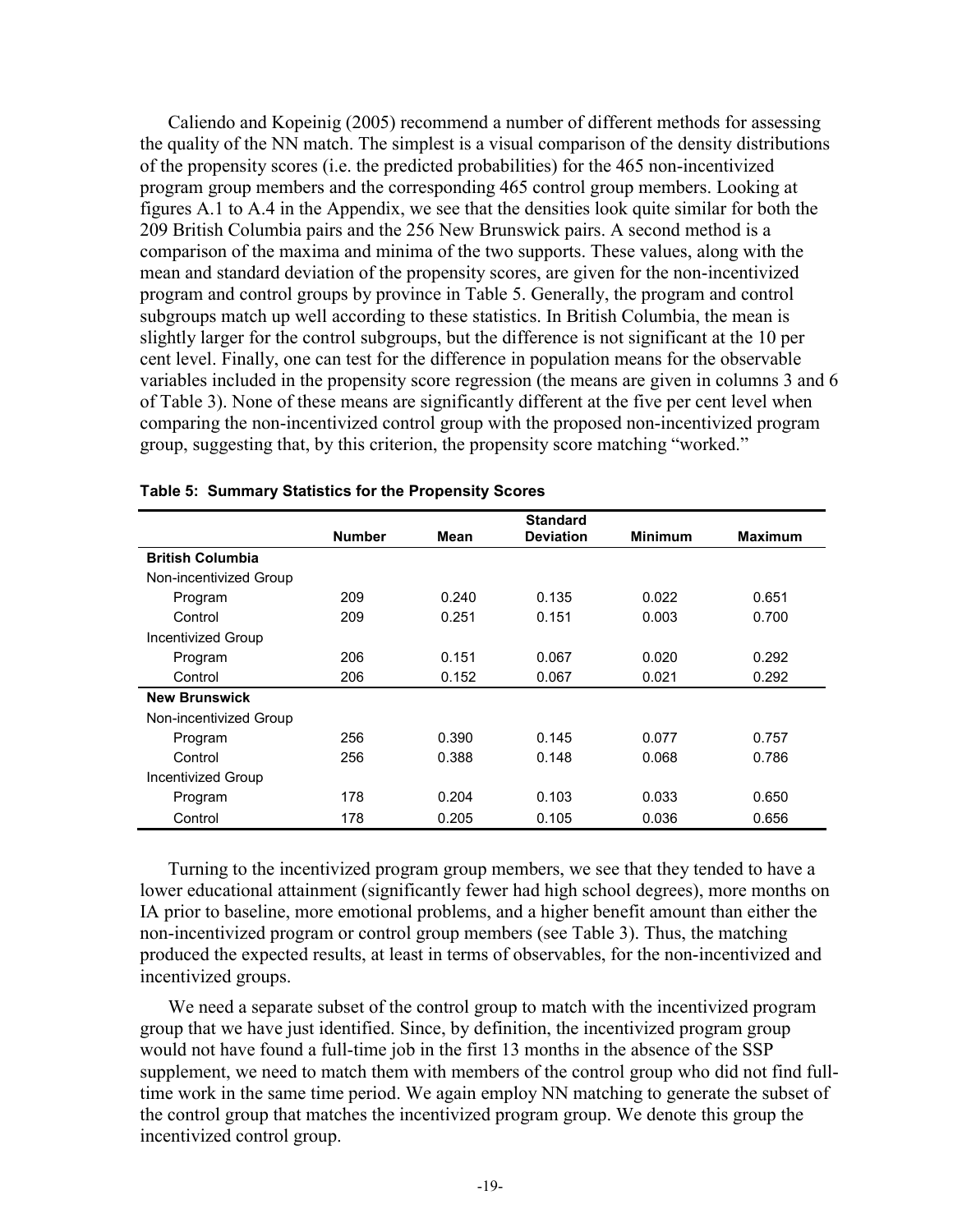We then carry out the same three tests for the quality of match that we applied to the nonincentivized groups. Once again, visual inspection of the distribution of the probabilities suggests a good match (see figures A.5 to A.8 in the Appendix). The summary statistics for the propensity scores are given in Table 5. These statistics are very similar for the incentivized program and control groups in both provinces. Finally, when we test for the difference in population means for the observable variables included in the propensity score regression (given in columns 4 and 7 of Table 3), the only variable where the means are significantly different (at the five per cent level) is the proportion of individuals 30 to 34 years of age in New Brunswick. None of the means for the other age categories is significantly different at the five per cent level. We therefore conclude that the matching was successful.

Having identified the non-incentivized program and control groups, we can compare their median wages to get an estimate of TOT for this group. The median wages for these two groups by province are given in Figure 2 for months 14 to 51. In British Columbia, there is a consistent gap over the 38-month period. In New Brunswick, the gap initially widens and then narrows to almost zero by Month 51.





In New Brunswick, in Month 14 the median wages for the 193 non-incentivized program group workers and the 136 non-incentivized control group workers were \$5.66 and \$6.21, respectively. In Month 51 the median wages for the 137 non-incentivized program group workers and the 116 non-incentivized control group workers were \$7.04 and \$7.16, respectively. Overall, the median real wage increased by \$1.38 and \$0.95 for the nonincentivized program and control groups, respectively. The absolute relative wage progression for the non-incentivized program group is the difference in these values or \$0.43. Between months 14 and 51 the per cent gain in median real wages for the non-incentivized program and control groups was 24.4 per cent and 15.3 per cent, respectively (7.9 per cent and 5.0 per cent annually). The relative wage progression for the non-incentivized program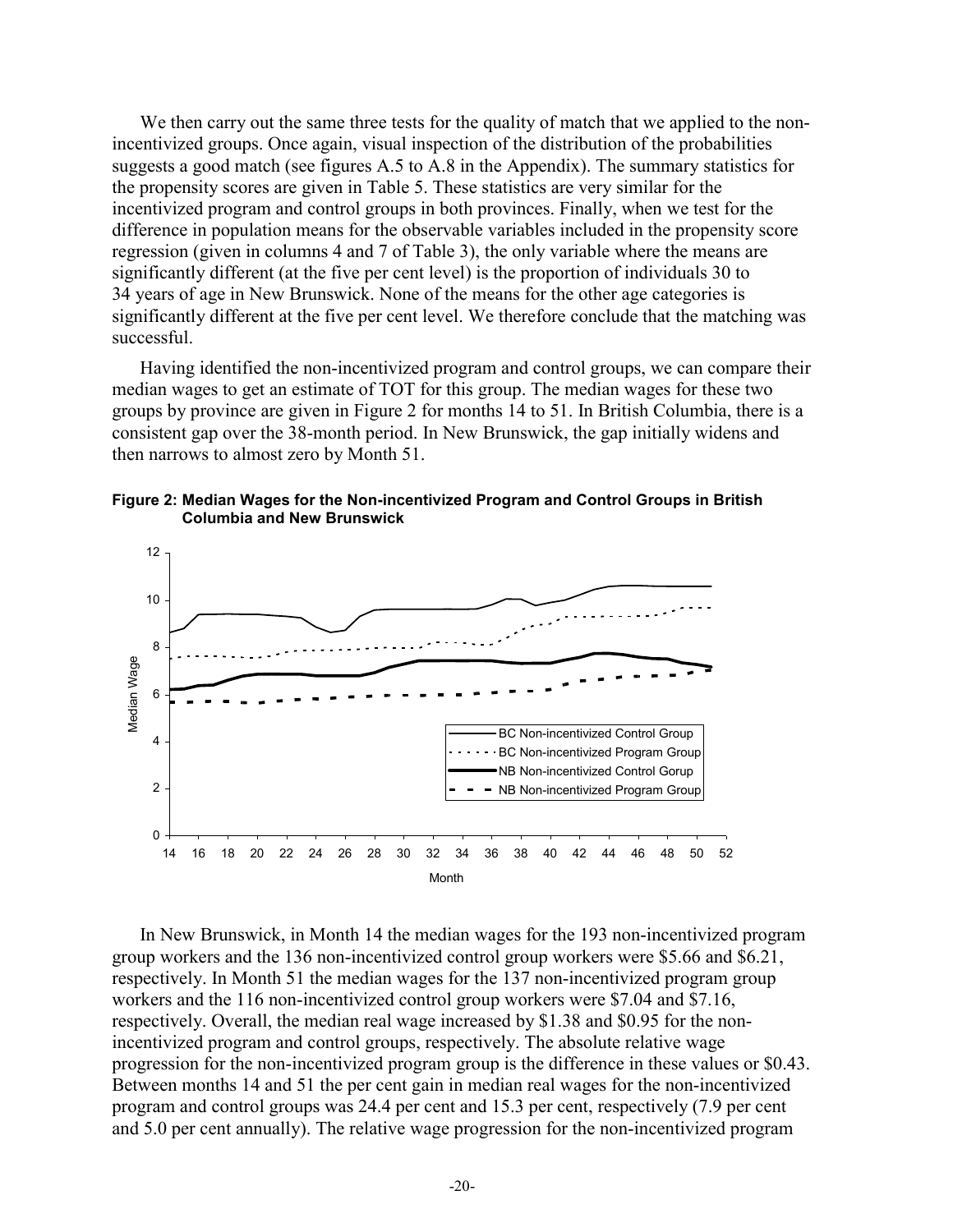group is the difference in these values, which represents 9.1 percentage points (this information is also presented in Table 4). It is important to note that while the nonincentivized program and control groups are the same size, the subsets of each group that work in a given month can differ. Typically, as in the case in both months 14 and 51 above, there are more non-incentivized program group members working in a given month than non-incentivized control group members. This is expected, since for a given wage offer, the effective wage is higher for a member of the program group than for a member of the control group, because the former also receives the SSP supplement. It is thus not surprising that the median wage for the non-incentivized program group is lower than the median wage for the non-incentivized control group.

In British Columbia, in Month 14, the median wages for the 154 non-incentivized program group workers and the 140 non-incentivized control group workers were \$7.51 and \$8.63, respectively. In Month 51 the median wages for the 81 non-incentivized program group workers and the 91 non-incentivized control group workers were \$9.69 and \$10.59, respectively. Overall, the median real wage had increased by \$2.18 and \$1.96 for the nonincentivized program and control groups, respectively. The absolute relative wage progression for the non-incentivized program group is thus \$0.22. Between months 14 and 51 the per cent gain in median real wages for the non-incentivized program and control groups was 29.0 per cent and 22.7 per cent, respectively (9.4 per cent and 7.4 per cent annually). The relative wage progression for the non-incentivized program group is thus 6.3 percentage points.

A simple comparison of the median wages of the incentivized program and control subgroups is not very meaningful since the latter group did not work during the first 13 months. For that reason, there are only a small number of incentivized control group members who worked in the first few months after that. We therefore postpone this comparison of the relative wage progression of the incentivized groups until the next section where we develop and estimate a model of wage behaviour that enables us to predict the wages of workers and non-workers and hence allows a comparison of the full sets of incentivized program and control group members.

In the context of this simple comparison of means, we can do the best job of controlling for observable (including wages) and unobservable characteristics by focusing the analysis on those who were working full time at baseline, since they were randomly assigned to the program and control groups and thus do not systematically differ in their observable and unobservable characteristics. Note that, by definition, those working at baseline are subgroups of the non-incentivized program and control groups. There are 150 control group members and 122 program group members who were working full time at baseline with a wage greater than or equal to the minimum wage. A comparison of their observed characteristics shows that none of the mean values is significantly different at the five per cent level. The baseline median wages for these program and control group members were 6.53 and 6.51, respectively so the median wages were essentially the same for both groups to start. This is also true when the same calculations are made in each province.

Figure 3 presents the median wages over the life of the demonstration for the program and control group members in British Columbia and New Brunswick who were employed at baseline. What is interesting is that these program group members actually had lower median wages than the comparable control group members over the 36 months when the former group members were receiving SSP supplements. After the supplement period the program group then caught up to the control group and their median wage actually ended at a higher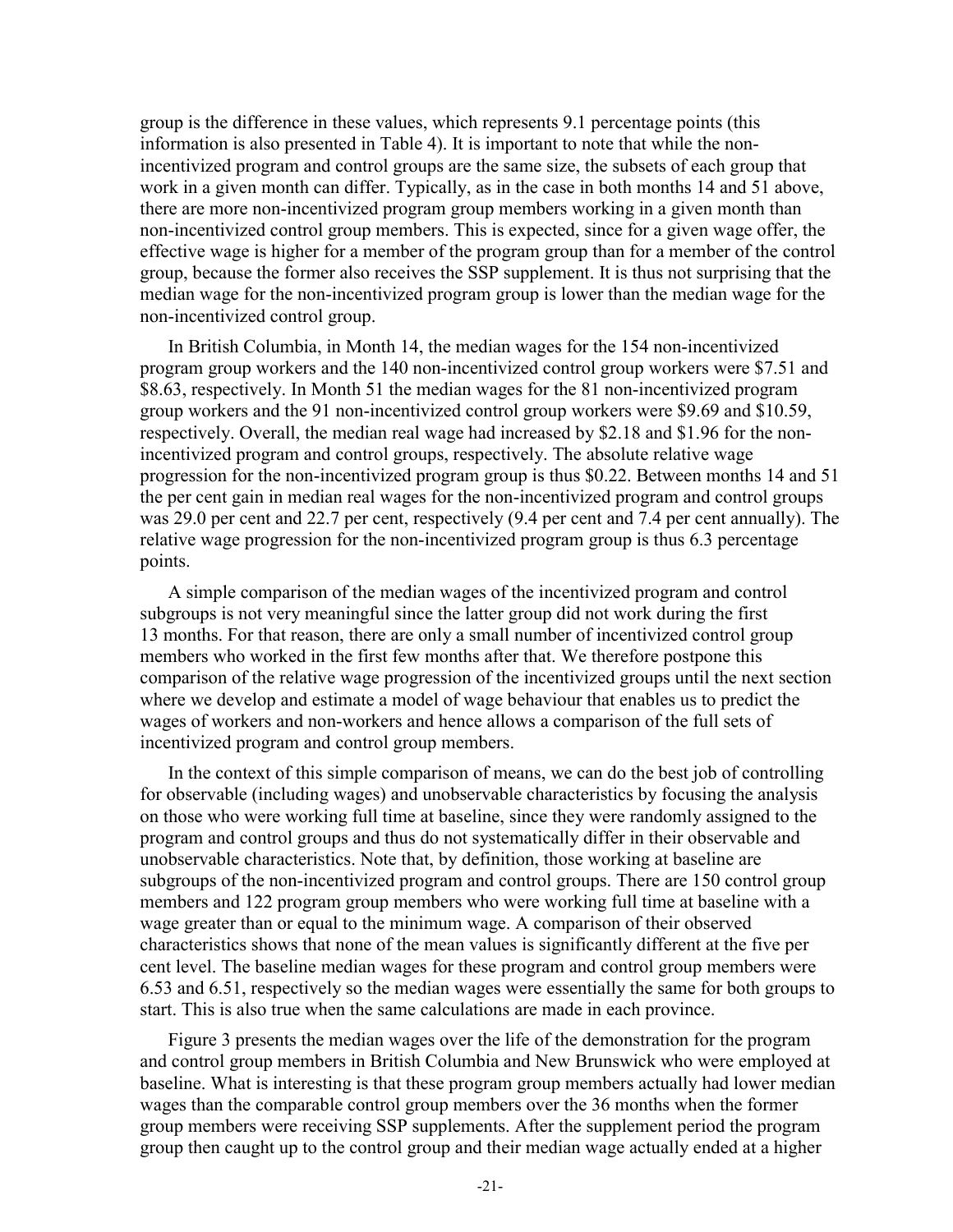level than that for the control group in British Columbia. One explanation for this is that program group members were willing to work for lower wages given that they also received the supplement. In fact, in both provinces, there was a higher percentage of these program group members working during the supplement period than control group members. Overall, there does not appear to be much evidence of relative wage progression for the program group members who were working full time at baseline. This result is similar to Card et al. (2001) who found no difference in the wage growth between program and control group members who were employed either full time or part time at baseline. On the other hand, Connolly and Gottschalk (2004) find both higher within-job and between-job wage growth for the program group as compared with the control group for individuals who were employed at baseline.



**Figure 3: Median Wages for Program and Control Group Members Who Were Employed at Baseline in British Columbia and New Brunswick**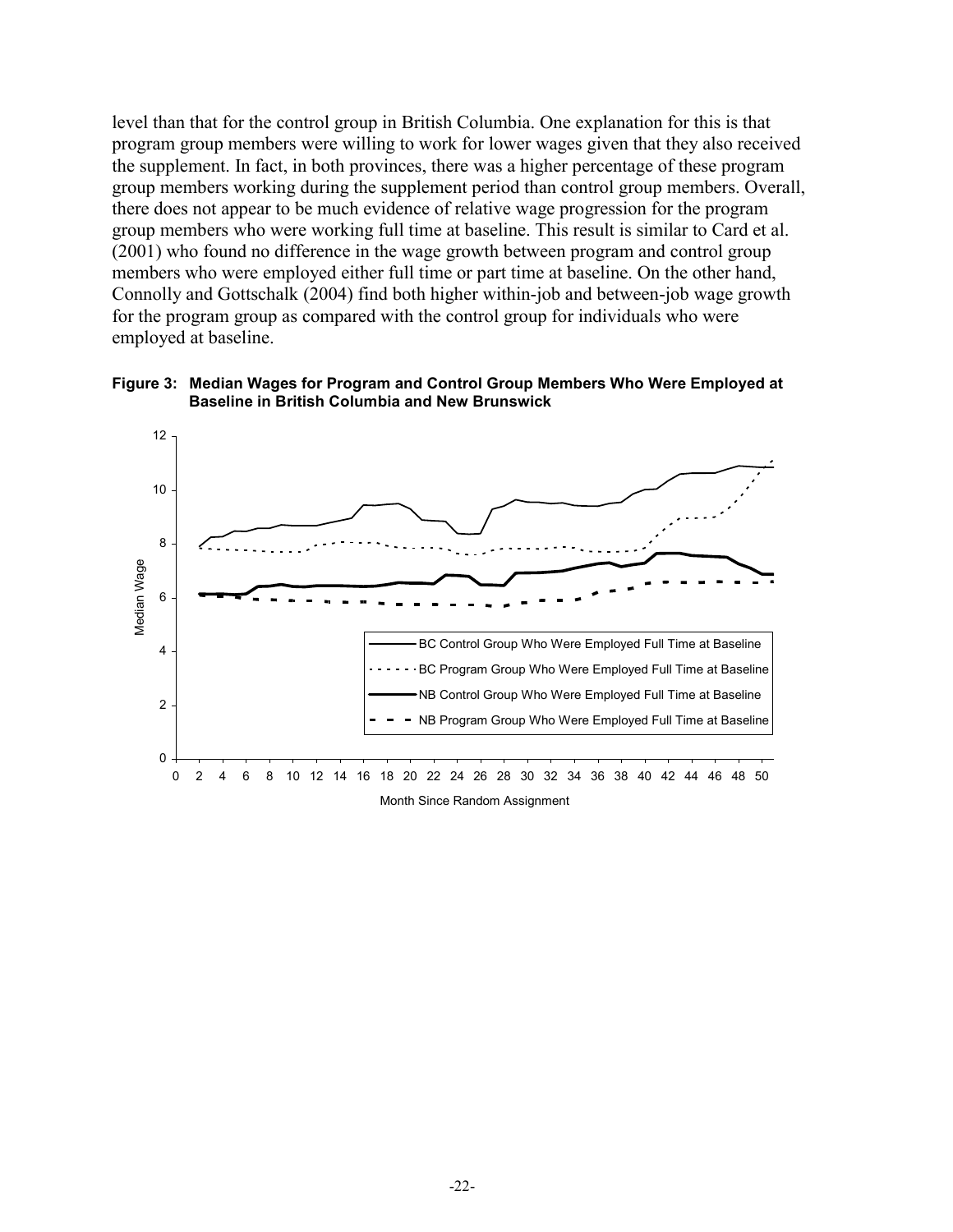### **5. Measuring the Impact of SSP on Wages**

In this section we provide a framework for calculating a consistent estimate of the impact of being in the Self-Sufficiency Project (SSP) program group on wage progression. Our strategy is to begin by estimating an equation for which the dependent variable is the individual-level observed wages of SSP participants who worked full time during the 52 month follow-up period. One of the right-hand side variables in this equation is the number of months of full-time work experience accumulated to date during the 52-month follow-up period. Estimating this wage model will provide a measure of the return to experience. To estimate the treatment effect, we first calculate individual wage progression as the return to accumulated full-time experience in Month 52. The mean returns for the program and control groups are measures of absolute wage progression for each group. The difference in these mean returns will then give a measure of relative wage progression for the program group. This is what we refer to as the "treatment effect" of SSP. We can apply the same procedure to the non-incentivized and incentivized program groups to estimate the effect of the treatment on the treated (TOT) for these two groups. We will also apply this procedure to subgroups such as those women who do and do not have a high school degree and those women who do and do not have young children present to see if there are some subgroups that showed comparatively greater relative wage progression.

The advantage of this approach over the simple comparison of median wages that was used in the previous two sections is that the results are not a function of who is working in a given month (i.e. there is no composition bias). Once we have estimated the wage equation, we can predict a person's wage in each month regardless of whether or not they actually worked in that month. Thus our measures of relative wage progression are based on the full sample of program and control group members. This is highlighted by the analysis of the incentivized group. As we mentioned in the previous section, there are so few members of the incentivized control group who were working at the beginning of the follow-up period that it is not possible to get a reliable estimate of the median monthly wages for this group using the simpler method.

There are at least two complications in implementing this strategy. One is the standard problem that arises in estimating wage equations — individuals select themselves into work non-randomly so we must control for observable and unobservable differences of workers. The other is that the labour market experience variable on the right-hand side of the wage equation is likely to be endogenous and estimates of the return to experience will be biased unless we account for this endogeneity.

We deal with the self-selection issue by estimating a wage equation that not only includes the observable characteristics of workers, but also accounts for the difference in unobservable variables using a framework based on the standard sample selection model. The standard labour supply framework specifies both a reservation wage equation (in logs)

$$
lnWAGE_{it}^* = \beta_0 + V_{it}\beta_1 + f(EXP_{it}; \beta_2) + \beta_{3t} PROGRAM_i + \theta_{1i}^* + \varepsilon_{1it}^*
$$
(3)

and a market wage equation (in logs)

$$
lnWAGE_{ii} = \alpha_0 + Z_{ii}\alpha_1 + f(EXP_{ii}; \alpha_2) + \theta_{2i} + \varepsilon_{2it}
$$
\n<sup>(4)</sup>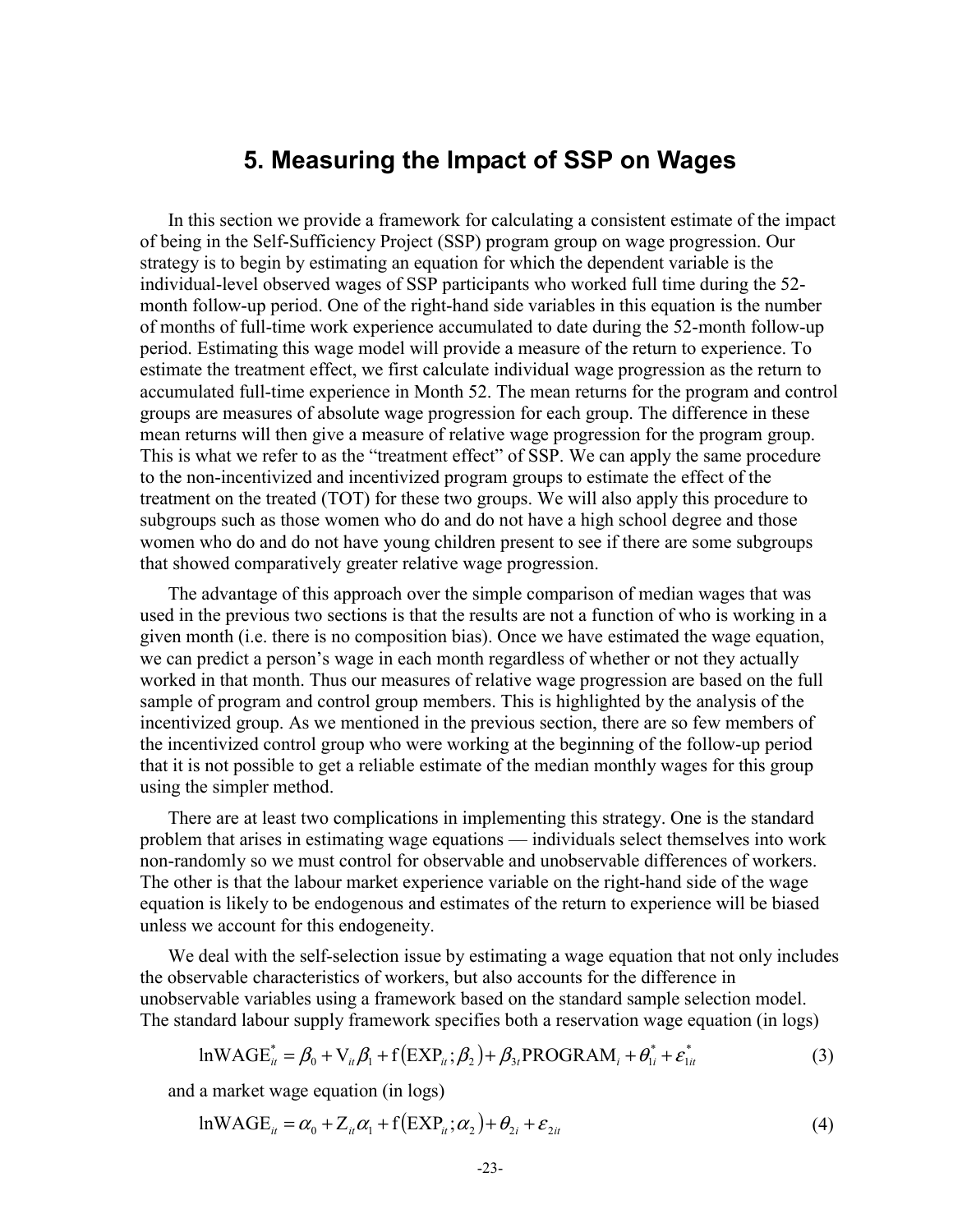where  $V_{it}$  and  $Z_{it}$  are vectors of observable covariates,  $f(\cdot)$  is a general function of experience (EXP<sub>*it*</sub>),  $\theta_{1i}^*$  and  $\theta_{2i}$  represent unobserved heterogeneity and  $\epsilon_{1it}^*$  and  $\epsilon_{2it}$  are unobserved error terms.

The reservation wage is the minimum wage offer that an individual would accept to work. The specification of Equation (3) reflects one of the ideas underlying the design of SSP, that the offer of an earnings supplement would lower the reservation wages of those in the program group. The variable PROGRAM is "1" if the individual is a program group member and "0" if the individual is a control group member. Note that the coefficient for PROGRAM<sub>i</sub> is time varying since the incentives of the SSP program change over time.

In the market wage Equation (4), we do not include PROGRAM as a regressor. That is, in this specification we have allowed program participation to affect the reservation wage but not the market wage faced by the individual. While program members knew that they were eligible for the SSP supplement, their employers knew about supplement eligibility only if their employees told them. In general, therefore, we expect that actual wages should not be affected by SSP.

Our specification reflects the assumption that the SSP program directly affects the decision about whether or not to work full time (see Equation (5) below) but that its effect on wages works only through the greater experience that program group members acquire. Since experience plays an important role in our model, we consider two specifications. First, Gladden and Taber (2000) point out that during the first 10 years of participation in the labour force, log-wages are approximately a linear function of experience. This scenario is true for many of the individuals in our sample. Second, most models of market wages assume that the return to experience is nonlinear, so we also consider a model that includes the square of experience. In the linear specification,  $EXP_{it}$  in equations (3) and (4) represents the months of full-time work experience, measured from baseline, in month *t*. In the quadratic specification, it is important to also account for pre-baseline experience since the monthly return depends on the total amount of full-time experience accrued by that point in time. The available data include whether or not each individual was working full time in the 12 months prior to baseline, so we can add this to experience since baseline.<sup>13</sup>

Note that we assume that the return to experience is the same for all individuals. Thus relative wage progression can only occur via a differential in work experience. One might allow the return to experience to vary by type of job, level of education, or other observable factors, but the evidence in Gladden and Taber (2000) indicates that there is little such variation across subgroups of low- and medium-skilled workers that make up the bulk of this sample. One might also be inclined to allow the return to experience to vary for the incentivized and non-incentivized groups, but this is not an exogenous variation since membership in these two groups is not random.

l

 $13$ The data also include a variable that measures years of experience since baseline. At least three problems exist with this variable that can lead to measurement error bias. First, the unit of observation is months, not years, so there is likely to be a measurement error problem if we include it in the wage model. Second, this variable does not distinguish between fulltime and part-time experience. Third, individuals are asked how many years they had worked at a paid job or business since the age of 16. There will undoubtedly be some recall bias in the responses. Note that, since we use the fixed effects estimator to estimate the wage model, if we were to add this as a separate explanatory variable, it would be subsumed into the fixed effect, since it is time-invariant. Hence, we use the first option where we add the number of months of full-time experience in the 12 months prior to baseline to post-baseline experience.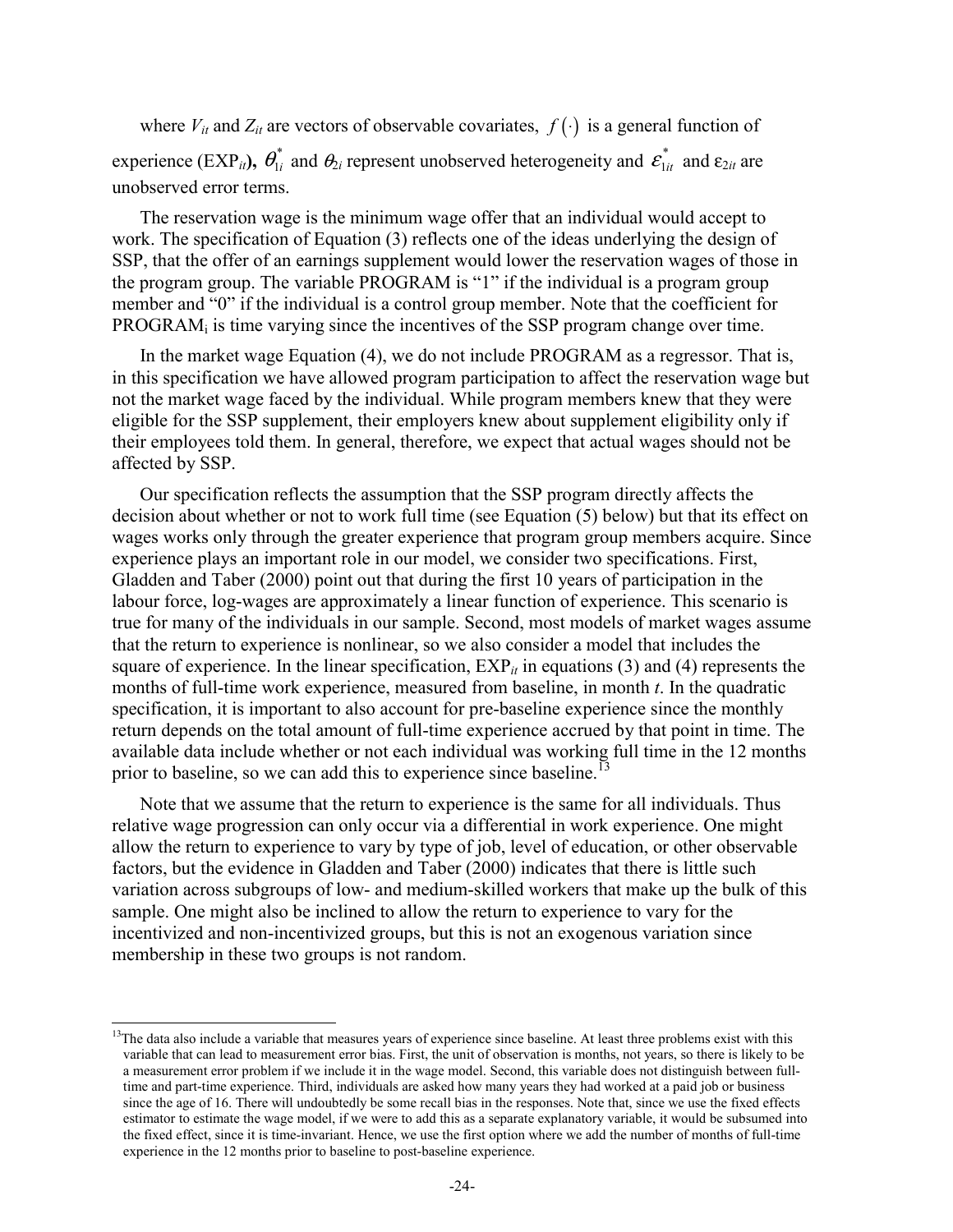An individual will work full time if

$$
\text{lnWAGE}_{it} \geq \text{lnWAGE}_{it}^*
$$

 $\overline{a}$ 

Letting  $WFT_{it}^*$  be a continuous latent indicator of an individual's propensity to enter the full-time labour force and WFT*it* be an observed 0-1 indicator of whether or not the individual works full time in period *t*, we have that

$$
WFT_{it}^* = \gamma_0 + X_{it}\gamma_1 + \gamma_{2t} PROGRAM_i + \theta_{1i} + \varepsilon_{1it}
$$
\n<sup>(5)</sup>

where individual *i* is observed to work full time in period *t* (WFT<sub>*it*</sub> = 1) if WFT<sup>\*</sup><sub>*it*</sub> ≥ 0, individual *i* is observed to not work full time in period *t* (WFT<sub>*it*</sub> = 0)</sub> if WFT<sub>*it*</sub> < 0, and where  $X_{it} = (V_{it}, Z_{it})$ ,  $\theta_{1i} = \theta_{2i} - \theta_{1i}^*$  and  $\varepsilon_{1it} = \varepsilon_{2it} - \varepsilon_{1i}^*$  $\theta_{1i} = \theta_{2i} - \theta_{1i}^*$  and  $\varepsilon_{1ii} = \varepsilon_{2ii} - \varepsilon_{1ii}^*$ . Observed wages are given by

$$
lnWAGE_{ii} = \begin{cases} \alpha_0 + Z_{ii}\alpha_1 + f(EXP_{ii}; \alpha_2) + \theta_{2i} + \varepsilon_{2ii} \text{ if } WFT_{ii} = 1\\ \text{unobserved otherwise} \end{cases}
$$
(6)

The two complications mentioned above can now be explained in the context of the model summarized in equations (3) to (6). First, experience is likely to be endogenous in both equations (5) and (6). Experience reflects previous labour market choices and thus is likely to be correlated with the individual-specific effects  $\theta_{1i}$  and  $\theta_{2i}$  that represent unobserved time-invariant factors that affect those previous choices. We propose to deal with the issues of endogeneity using instrumental variables type procedures.<sup>14</sup> Given the experimental nature of the data, we will use the variable PROGRAM*i* to instrument for EXP*it*. Note that we do not include experience in Equation (5) because of its endogeneity. For this analysis, we will only need a consistent estimate of the probability that  $WFT_{it} = 1$  so we can estimate a reduced form version of the WFT Equation (5) and thus avoid endogeneity bias.

Second, since the wage Equation (6) can only include observations for individuals who have self-selected themselves into full-time work, estimation by ordinary least squares (OLS) is not consistent. This is the standard self-selection issue that any model of wages must address. We assume that  $\theta_1 + \epsilon_{1it}$  and  $\theta_2 + \epsilon_{2it}$  are bivariate normal. Then

$$
E[\theta_{2i} + \varepsilon_{2it} | \theta_{1i} + \varepsilon_{1it} > -Y_{it}\gamma] = \alpha_3 \frac{\phi(Y_{it}\gamma)}{\Phi(Y_{it}\gamma)} = \alpha_3 \lambda(Y_{it}\gamma)
$$
\n(7)

where  $Y_{ii}\gamma = \gamma_0 + X_{ii}\gamma_1 + \gamma_2$ <sub>*t*</sub>PROGRAM<sub>*i*</sub> and  $\lambda(Y_{ii}\gamma)$  is known as the inverse Mills ratio. It follows that

$$
E[\ln WAGE_{it} | LFP_{it} = 1] = E[\ln WAGE_{it} | \theta_{1i} + \varepsilon_{1it} > -Y_{it}\gamma]
$$
  
=  $\alpha_0 + Z_{it}\alpha_1 + f(EXP_{it}; \alpha_2) + E[\theta_{2i} + \varepsilon_{2it} | \theta_{1i} + \varepsilon_{1it} > -Y_{it}\gamma]$   
=  $\alpha_0 + Z_{it}\alpha_1 + f(EXP_{it}; \alpha_2) + \alpha_3\lambda(Y_{it}\gamma)$  (8)

Hence, a consistent estimator of the wage equation can be obtained by estimating the model with only the observed wage data and including the inverse Mills ratio on the right hand side of the equation.

<sup>&</sup>lt;sup>14</sup>See Grogger (2005) and Gladden and Taber (2000) for examples of papers that instrument for endogenous experience.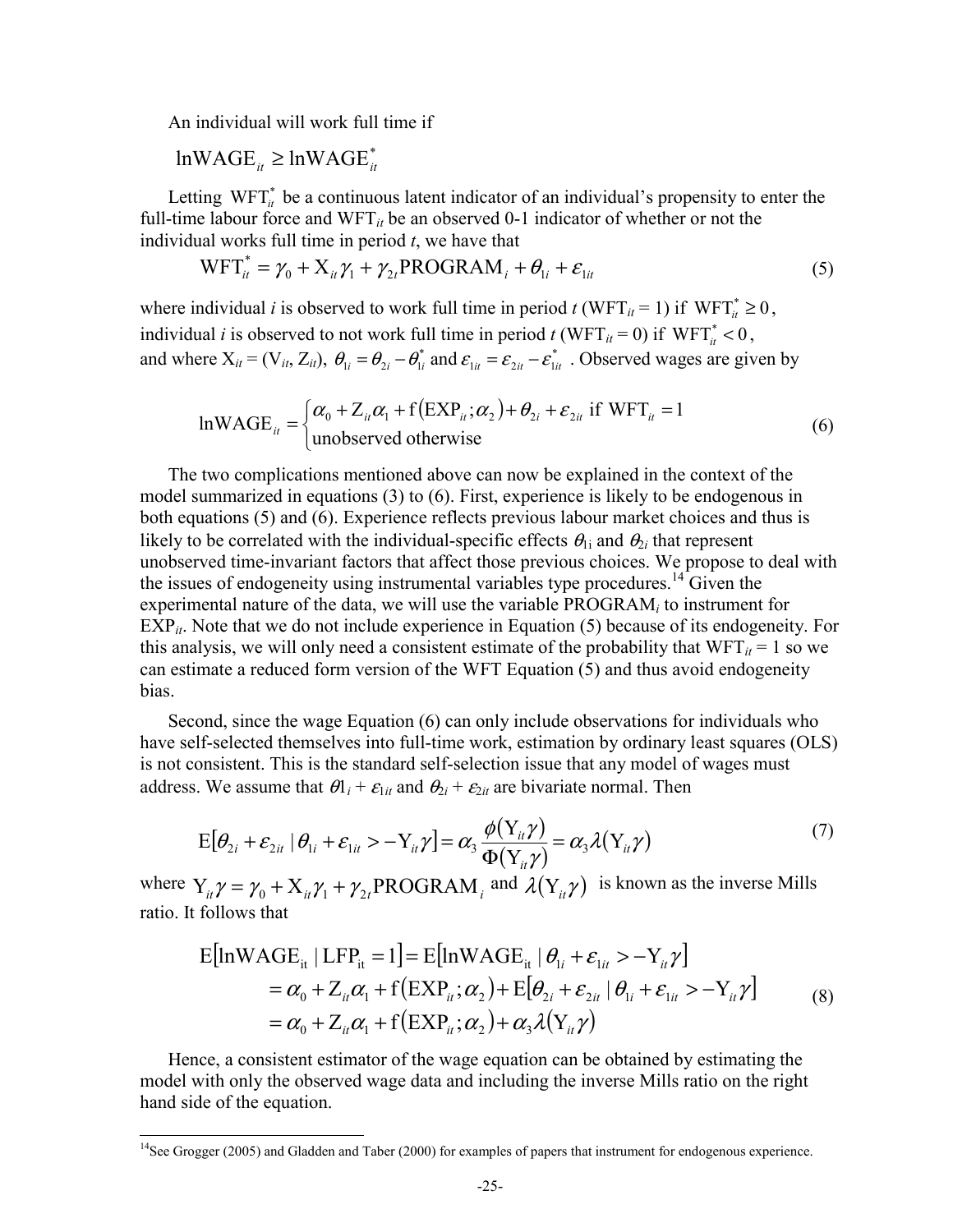Note that  $\lambda(Y_i, \gamma)$  must be estimated since it is not directly observed. It is therefore necessary to first estimate the WFT Equation (5) and then use the results to calculate  $\lambda(Y_i \hat{y})$  as an estimate of the inverse Mills ratio. We include a set of exogenous explanatory variables, measured in the baseline survey, in the WFT Equation  $(5)$ .<sup>15</sup> We estimate the WFT Equation (5) separately for British Columbia and New Brunswick using random effects probit (results available from the authors upon request). One variable that is left out of the wage equation that is included in the WFT equation is the level of benefits received. This is because we assume that employers do not observe the benefits level of the individuals when hiring and offering wages to the individuals in the sample. The exclusion of the benefits variable identifies the augmented wage equation.

The second step is to estimate the wage equation including  $\lambda(Y_i, \hat{\gamma})$  as a regressor and instrumenting for  $\text{EXP}_{it}$  and  $\text{EXP}_{it}^2$ . Note that even though we include both  $\text{EXP}_{it}$  and  $\text{EXP}_{it}^2$ in the quadratic specification of the wage equation, we only need one instrument: the variable PROGRAM<sub>*i*</sub>. The reason for this is that  $E(EXP_{it}^{2} | Z_{it}$ , PROGRAM<sub>*i*</sub>) is not linear in  $Z_{it}$  and PROGRAM<sub>i</sub> and hence other functions of  $Z_{it}$  and PROGRAM<sub>i</sub> will appear in the first-step instrument equation for  $\text{EXP}_{it}^2$  (and  $\text{EXP}_{it}$  as well). This means that we can include PROGRAM<sub>*i*</sub>  $\cdot$  Z<sub>it</sub> and Z<sup>2</sup><sub>it</sub></sub> as instruments (see Wooldridge, 2002, for a discussion of this point). Hence the first-stage equation for EXP*it* is

$$
EXP_{it} = \delta_0 + Z_{it}\delta_1 + \delta_{2t} PROGRAM_i + \delta_3 MONTH_t + \delta_4 \lambda(Y_{it}\hat{\gamma})
$$
  
+  $Z_{it}^2 \delta_5 + Z_{it} \cdot PROGRAM_i \delta_{6t} + \dots + V_{it}$  (9)

The same regressors are in the first-stage equation for  $\text{EXP}_{it}^2$ . We include month since baseline (MONTH*t*), since we expect experience to increase with time since baseline. We also allow the coefficient for PROGRAM*i* to vary over time, since the experience differential between program and control group members should increase over time and because the incentive structure of SSP changes over time. The program variable is highly significant in the first-stage experience regressions, validating it as an instrument for experience (results available from the authors on request).

Note that the wage Equation (8) includes the unobserved individual effect  $\theta_{2i}$ . This will likely include unobserved time-invariant individual factors (such as ability) that affect wages and are correlated with the regressors. If such correlated effects exist, the fixed effects estimator is required to obtain consistent parameter estimates. We test for correlated effects in the wage equation using the Hausman test and reject the null hypothesis of uncorrelated effects. Thus, we estimate the wage Equation (8) using fixed effects. We estimate separate wage equations for the two provinces. The results are given in Table 6. For the linear specification, the monthly return to experience is roughly half a percentage point per month (0.515 per cent and 0.439 per cent in British Columbia and New Brunswick, respectively).

 $\overline{a}$ 

<sup>&</sup>lt;sup>15</sup>We include dummy variables that indicate if the individual was single and not previously married (NVRMAR); did not have at least a high school degree (BLTHS); had limited activity due to a long term emotional, psychological, nervous, or mental health condition or problem (EMOPROB); had a child at baseline who was four years of age or younger (YGCHLE4); if age was between 23 and 25, 26 and 29, 30 and 34, 35 and 39, or 40 and older (BAGE2325, …); the number of children (NKIDS); the number of months on income assistance (IA) in the three years prior to the baseline interview (MONTHIA); the average monthly IA amount received in four quarters prior to baseline interview (BENEFIT); and the monthly unemployment rate (UNRATE). See Table 1 for complete definitions.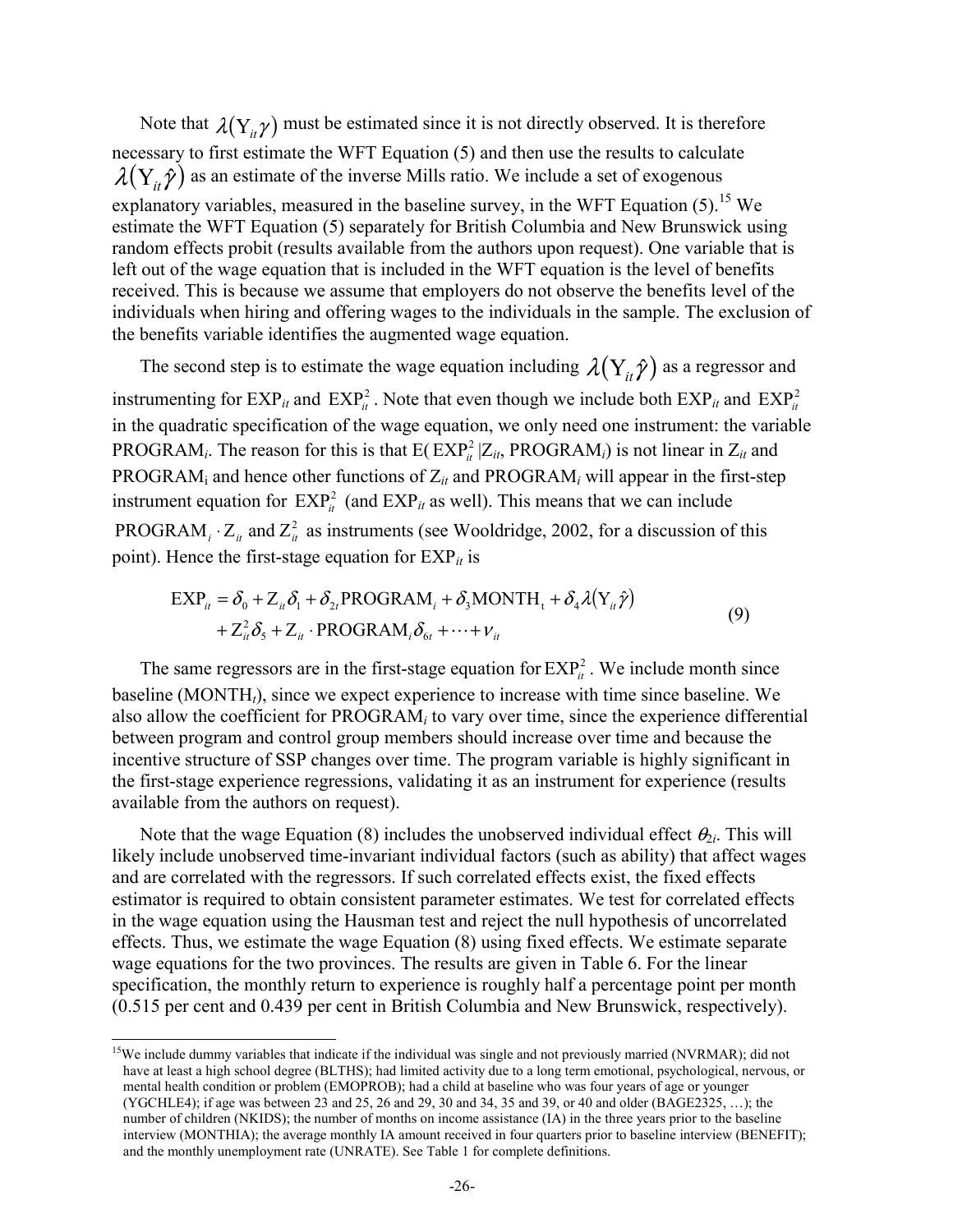For the quadratic specification,  $EXP<sub>i</sub><sup>2</sup>$  is positive and highly significant in both regressions. The positive sign indicates that the wage function exhibits increasing returns to experience. This result is somewhat counter-intuitive since most evidence indicates that wages exhibit decreasing returns to experience over the life cycle. Recall that our measure of experience includes only full-time experience gained since one year prior to baseline. Hence this underestimates total full-time experience since first entering the labour market. The positive sign for the coefficient for  $\text{EXP}_{it}^2$  means that the quadratic specification will underestimate the returns to experience. Generally, the estimated returns to experience from the linear specification are greater than those from the quadratic specification. For these reasons, we follow Gladden and Taber (2000) and use the linear specification to estimate wage progression. The unemployment rate is positive and significant in three of the four regressions. This result is the opposite of what was expected. The sample selection bias correction term  $(\lambda)$  is only significant in the linear specification for British Columbia.

|                              | <b>British Columbia</b> |              |            | <b>New Brunswick</b> |
|------------------------------|-------------------------|--------------|------------|----------------------|
| <b>EXP</b>                   | 0.005153**              | $-0.00036$   | 0.004391** | 0.001862**           |
|                              | (0.000107)              | (0.000683)   | (0.000096) | (0.000552)           |
| EXP <sup>2</sup>             | --                      | $0.000124**$ |            | 0.000055**           |
|                              |                         | (0.000015)   |            | (0.000012)           |
| <b>UNRATE</b>                | 0.006630**              | 0.003315**   | 0.019279** | $-0.000787$          |
|                              | (0.001155)              | (0.001234)   | (0.006199) | (0.000830)           |
| λ                            | 0.042388**              | 0.009532     | 0.000789   | 0.00421              |
|                              | (0.007196)              | (0.008297)   | (0.000756) | (0.006916)           |
| <b>Observations</b>          | 21,755                  | 21,755       | 24,152     | 24,152               |
| <b>Number of individuals</b> | 1,103                   | 1,103        | 1,200      | 1,200                |

**Table 6: Fixed Effects Regression Results for Wage Equation Dependent Variable: ln(Wage)**

**Notes:** Standard errors are in parentheses.

\*indicates significant at the five per cent level, \*\* indicates significant at the one per cent level.

The impact of SSP on wage progression manifests itself through the difference in the months of experience accumulated by the program and control group members over the course of the follow-up period. In British Columbia, program group members had accumulated an average of 11.6 months of experience by Month 52, while control group members had gained an average of 8.2 months of experience. To calculate relative wage progression, we first determine each individual's percentage increase in wages based on his or her accumulated full-time experience at Month 52, using the coefficient estimates from Table 6. The mean percentage wage increase for the program and control group members is the (absolute) wage progression for each group. The difference in these wage progressions, measured in percentage points, is our estimate of relative wage progression. The estimated absolute wage progression for the British Columbia program group was 6.4 per cent; for the British Columbia control group, the estimated absolute wage progression was 4.5 per cent (Table 7). Thus the British Columbia program group experienced a relative wage progression of 1.9 percentage points.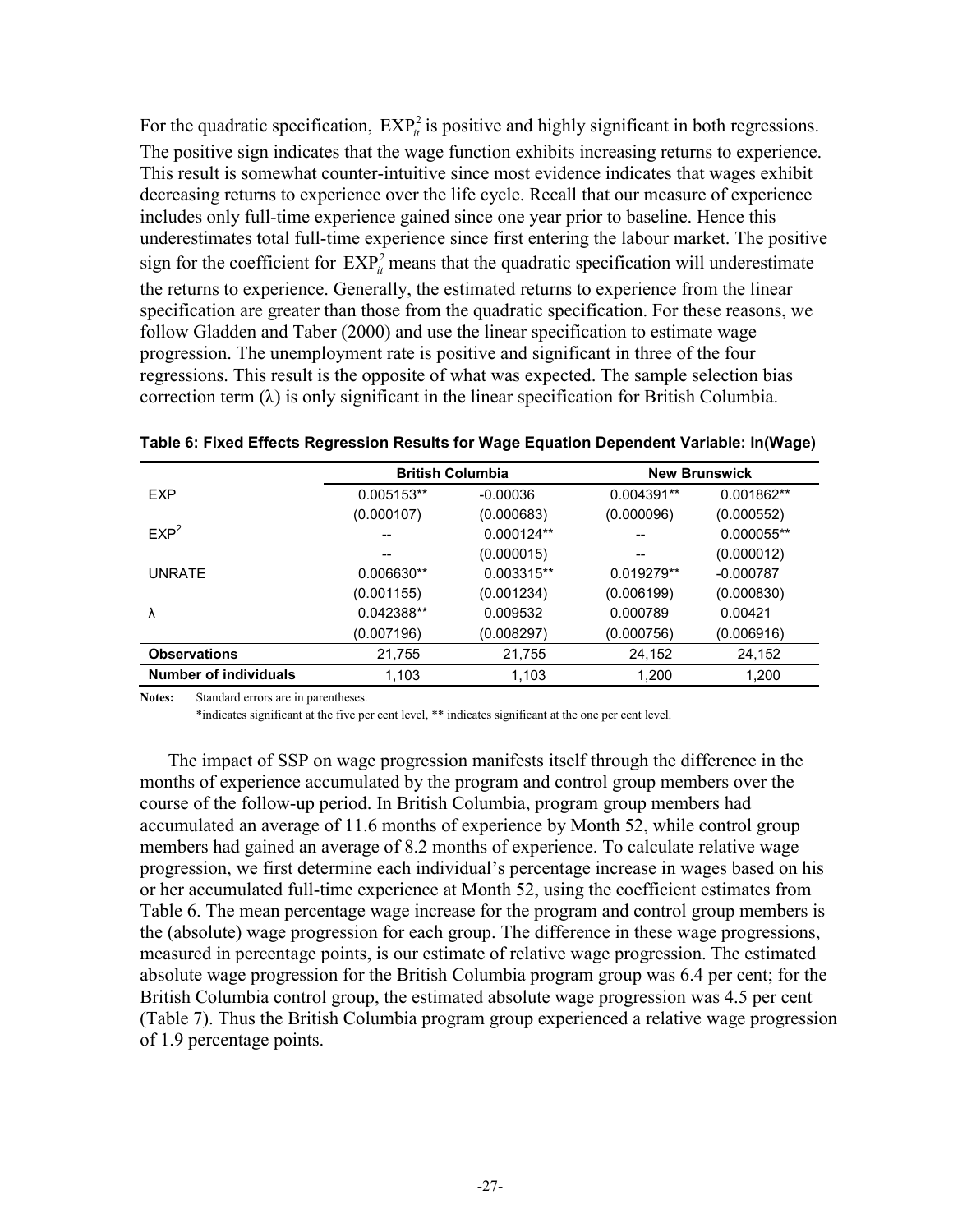### **Table 7: Estimates of Relative Wage Progression Based on Linear Wage Model**

|                                                    | <b>British Columbia</b> |              | <b>New Brunswick</b>                 |              |
|----------------------------------------------------|-------------------------|--------------|--------------------------------------|--------------|
|                                                    |                         | All          | All                                  |              |
|                                                    | (1)                     | (2)          | (3)                                  | (4)          |
|                                                    |                         |              | 52-month follow-up period            |              |
|                                                    | 11.589                  |              | 14.163                               |              |
| Mean experience, program group (months)            | (15.091)                |              | (16.293)                             | --           |
|                                                    | 8.157                   |              | 8.897                                |              |
| Mean experience, control group (months)            | (13.164)                | --           | (12.862)                             | --           |
|                                                    | 3.432                   |              | 5.266                                |              |
| Difference in mean experience (months)             | (0.568)                 |              | (0.616)                              | --           |
| Mean return to wages, program group (%), AWP       | 6.484                   |              | 6.694<br>(0.157)                     |              |
|                                                    | (0.145)<br>4.542        | $-$          | 4.155                                |              |
| Mean return to wages, control group (%), AWP       | (0.101)                 |              | (0.096)                              | --           |
| Difference in mean return to wages in              | 1.942                   |              | 2.539                                |              |
| percentage points, RWP                             | (0.177)                 | $-$          | (0.184)                              | --           |
|                                                    | Non-                    |              | Non-                                 |              |
|                                                    | incentivized            | Incentivized | incentivized                         | Incentivized |
|                                                    |                         |              | 36-month supplement period           |              |
| Mean experience, program group (months)            | 21.947                  | 20.879       | 23.918                               | 23.174       |
|                                                    | (11.268)                | (11.108)     | (10.57)                              | (10.746)     |
| Mean experience, control group (months)            | 20.943                  | 4.015        | 17.672                               | 4.208        |
|                                                    | (11.086)                | (9.184)      | (11.291)                             | (7.535)      |
| Difference in mean experience (months)             | 1.005                   | 16.864       | 6.246                                | 18.966       |
|                                                    | (1.093)                 | (1.004)      | (0.967)                              | (0.984)      |
| Mean return to wages, program group (%), AWP       | 12.161                  | 11.540       | 11.191                               | 10.833       |
|                                                    | (0.270)                 | (0.256)      | (0.260)                              | (0.251)      |
| Mean return to wages, control group (%), AWP       | 11.576                  | 2.209        | 8.201                                | 1.922        |
|                                                    | (0.256)                 | (0.043)      | (0.189)                              | (0.0440)     |
| Difference in mean return to wages (percentage     |                         |              |                                      |              |
| points), RWP                                       | 0.585                   | 9.331        | 2.990                                | 8.911        |
|                                                    | (0.372)                 | (0.260)      | (0.321)                              | (0.255)      |
|                                                    |                         |              | 6th month of post-supplement period  |              |
| Number with six months of post-supplement          |                         |              |                                      |              |
| data, program group                                | 166                     | 153          | 208                                  | 141          |
| Number with six months of post-supplement          |                         |              |                                      |              |
| data, control group                                | 178                     |              | 222                                  | --           |
| Net change in mean experience* (months)            | $-0.013$<br>(0.300)     | 2.817        | 0.557<br>(0.261)                     | 3.206        |
|                                                    |                         |              |                                      |              |
| Net change in mean return to wages* (%) ( $\Delta$ | 0.006                   |              | 0.315                                |              |
| RWP)                                               | (0.576)                 | 1.693        | (0.500)                              | 1.619        |
|                                                    |                         |              |                                      |              |
|                                                    |                         |              | 12th month of post-supplement period |              |
| Number with 12 months of post-supplement           |                         |              |                                      |              |
| data, program group                                | 95                      | 82           | 128                                  | 86           |
| Number with 12 months of post-supplement           |                         |              |                                      |              |
| data, control group                                | 130                     |              | 156                                  |              |
|                                                    | $-0.038$                |              | 1.627                                |              |
| Net change in mean experience* (months)            | (0.725)                 | 5.402        | (0.604)                              | 6.547        |
| Net change in mean return to wages* (%) ( $\Delta$ | 0.019                   |              | 0.900                                |              |
| RWP)                                               | (0.656)                 | 3.301        | (0.500)                              | 3.320        |

**Notes:** Numbers in parentheses are standard deviations for mean experience and are standard errors for mean returns.

\*For the non-incentivized groups, rows give the change in mean experience/return since the end of the supplement period for the program group minus this value for the control group. For the incentivized groups, rows give the increase in mean experience/return since the end of the supplement period for the program group only.

"AWP" stands for "absolute wage progression" and "RWP" stands for "relative wage progression."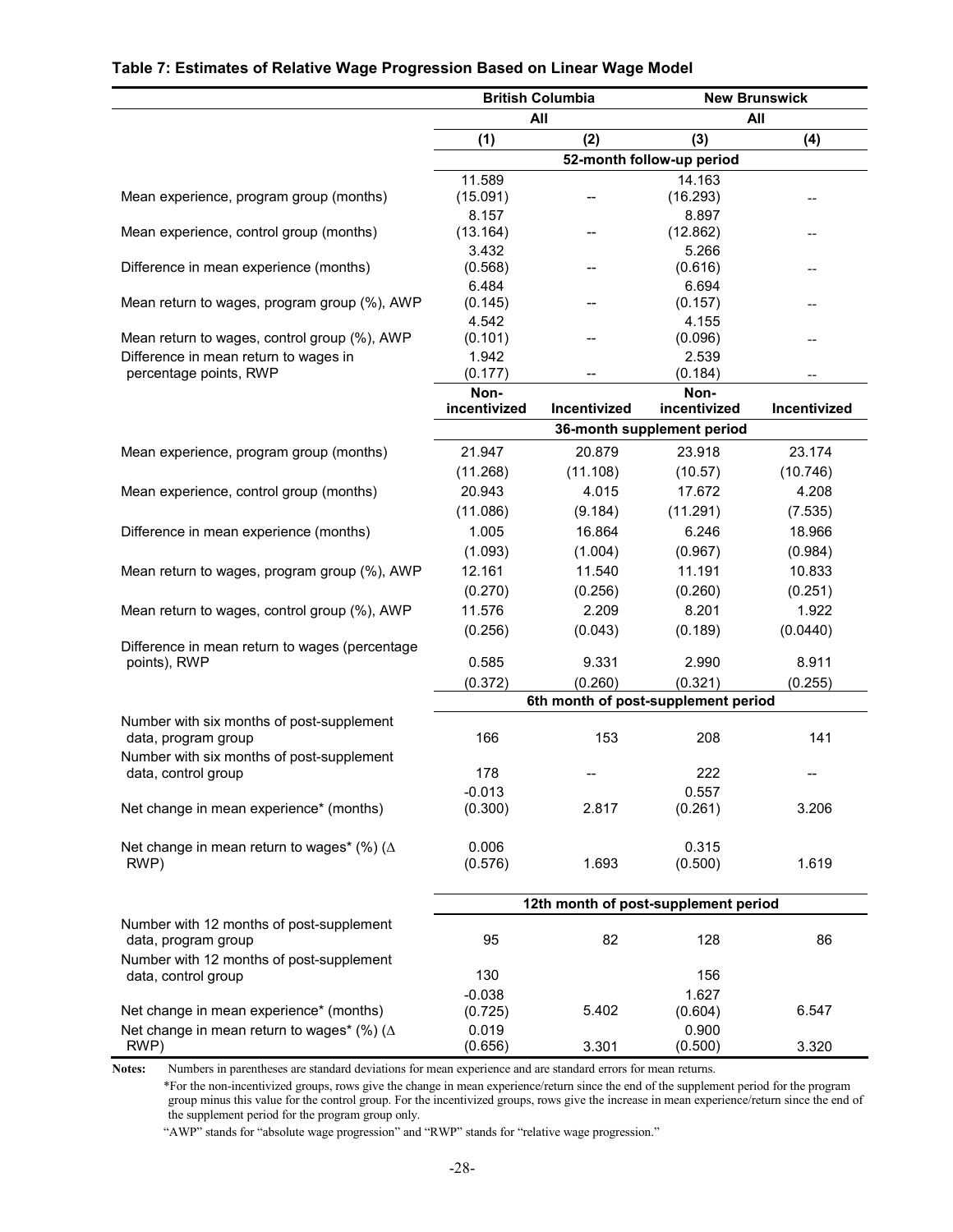In New Brunswick, by Month 52 program group members had accumulated an average of 14.2 months of experience while control group members had gained 8.9 months. Using the same procedure as we used for British Columbia, we calculate that the program group exhibited a relative wage progression of 2.5 percentage points compared with the control group (the above estimates and their standard errors are included in Table 7). In both provinces, the estimates of the relative wage progression for the program groups are smaller than those obtained from the simple comparison of median wages for months 14 to 51 in Section 3. This implies that not controlling for observable and unobservable differences between the program and control group members who work — which is not done in the simple comparison of median wages — leads to an upward bias in the impact of SSP on wages.

Next we estimate TOTs for the non-incentivized and incentivized program groups. We do this both over the 36-month supplement period and over the 12 months following the supplement period. This will allow us to differentiate between the relative wage progression that occurred during the period of supplement eligibility and any additional wage progression that occurred after the supplement eligibility of the take-up group members had ended. The latter information will provide some evidence about whether SSP continued to affect labour market behaviour after the supplement period ended and thus whether one of the long-term goals of SSP was met.

To distinguish between the supplement eligibility period and the period after eligibility had ended, we must have starting and ending dates for supplement eligibility for all individuals. The eligibility of all take-up group members starts in the month in which they first found a fulltime job after baseline. Following the same logic, we define the supplement period for the nonincentivized control group to be the 36-month period starting when they find their first fulltime job. Defining the supplement period for the incentivized control group is more complicated since they did not find a full-time job in the first 13 months. For them, we define the 36-month supplement period to start in Month 13 and run until Month 48. Thus, to estimate wage progression during the supplement period, we will determine the experience gained for all incentivized control group members at Month 48. If anything, this will overstate the experience gained since some members of this group would have found a full-time job prior to Month 13 given that they were eligible to receive the SSP supplement.

With these decisions in place, we begin with the calculation of the TOT using the 256 nonincentivized program and control group members in New Brunswick. Their mean months of experience were 23.9 and 17.7, respectively, at the end of the supplement period. Using the coefficients from the wage model, we estimate that the non-incentivized program group experienced a mean return to experience of 11.2 per cent over three years or an annual increase of 3.8 per cent. This is slightly higher than the 2.5 to 3 per cent annual increase found by Card et al. (2001). The analogous absolute wage progression for the non-incentivized control group was 8.2 per cent. We therefore estimate that the relative wage progression for the nonincentivized program group was 3.0 percentage points over the three years. This value is significantly greater than zero. Table 7 shows these estimates and their standard errors.

To see if this relative wage progression continued after supplement eligibility ended, we look at the evidence at 6 and 12 months after the supplement period ended. To have data for six months after the end of the supplement period, it must have ended in Month 46 or earlier. There are 208 non-incentivized program group members and 222 non-incentivized control group members in New Brunswick for whom this is the case. With these subgroups, we can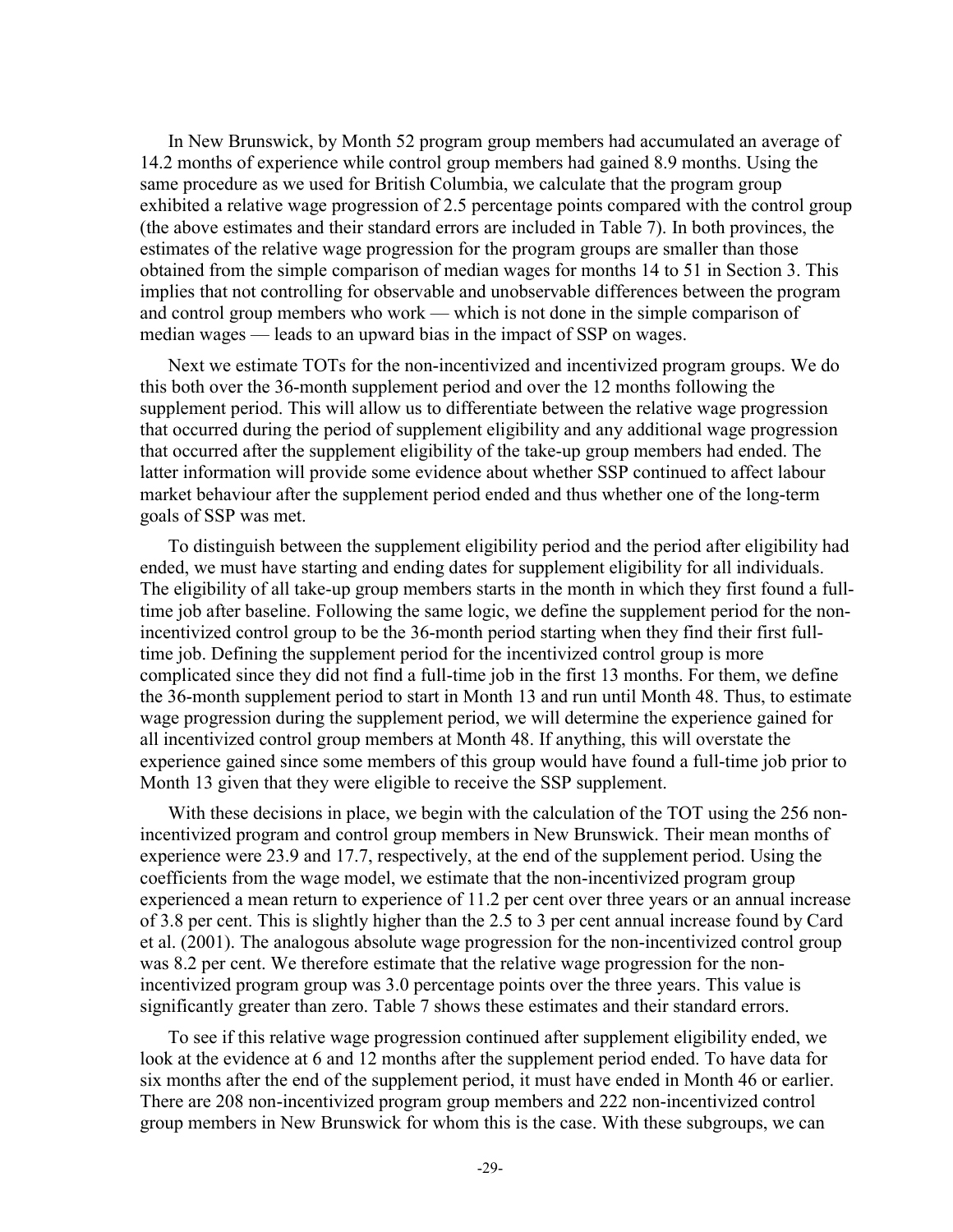make the same calculations as in the last paragraph, both at the end of the supplement period and six months later. The difference in those calculations will tell us if the impact of SSP persisted after the supplement period had ended. These results show that the non-incentivized program group members whose eligibility ended in Month 46 or before gained, on average, 0.6 months of experience relative to the comparable non-incentivized control group members over the subsequent six months. The relative wage progression is estimated to have been 0.3 percentage points over these six months.

We make the same calculations for the 12 months after the supplement period ended. There are 128 non-incentivized program group members and 156 non-incentivized control group members in New Brunswick for whom this calculation can be made.<sup>16</sup> The results in Table 7 show a net increase of 1.6 months of experience and a relative wage progression of 0.9 percentage points for the non-incentivized program group as compared with the nonincentivized control group in the 12 months after the supplement ended. The latter value is significant at the 10 per cent level.

For the 209 non-incentivized program and control group members in British Columbia, the mean months of experience were 21.9 and 20.9, respectively, at the end of the supplement period. This implies a 12.2 per cent wage progression over three years or an annual increase of 4.1 per cent for the non-incentivized program group and an 11.6 per cent three-year wage progression for the non-incentivized control group. As is evident from the relatively small one-month differential in mean experience between the two groups, the relative wage progression for the non-incentivized program group is minimal; 0.6 percentage points for three years or 0.2 percentage points annually. Further, over the 12-month postsupplement period, the relative wage progression experienced by the non-incentivized program group was only 0.02 percentage points. Overall, there is not much evidence of relative wage progression for the non-incentivized program group in British Columbia either during the supplement period or in the 12 months after the supplement period had ended.

We now turn to the incentivized groups. For the 178 incentivized program and control group members in New Brunswick, the mean months of experience were 23.2 and 4.2, respectively, at the end of the supplement period. For the incentivized program group, there was a 10.8 per cent wage progression over three years, which represents an annual increase of 3.6 per cent and a 1.9 per cent three-year wage progression for the incentivized control group. As is indicated by the relatively large 19.0-month differential in mean experience between the two groups, the relative wage progression for the incentivized program group is substantial: 8.9 percentage points over the 36-month supplement period.

It is not possible to determine the impact of SSP on the incentivized program group after the end of the supplement period. We defined the supplement period for the incentivized control group so that it ended in Month 48, hence their post-supplement period could last only for four months. We therefore have no control group comparison for 6 and 12 months after the end of the eligibility period. Looking only at the incentivized program group, we find that they increased their mean months of experience by 6.5 and their mean wages by 3.3 per cent in the 12 months after the supplement period ended. These are similar to the corresponding increases for the non-incentivized program group (6.7 months and 3.5 per cent). Further, recall that the relative wage progression of the incentivized program

l

<sup>&</sup>lt;sup>16</sup>To make sure that these two subgroups are comparable, we tested whether there were any differences in the mean values of the demographic characteristics. In every case, we did not reject the equality of means at the five per cent significance level (this was true for British Columbia as well).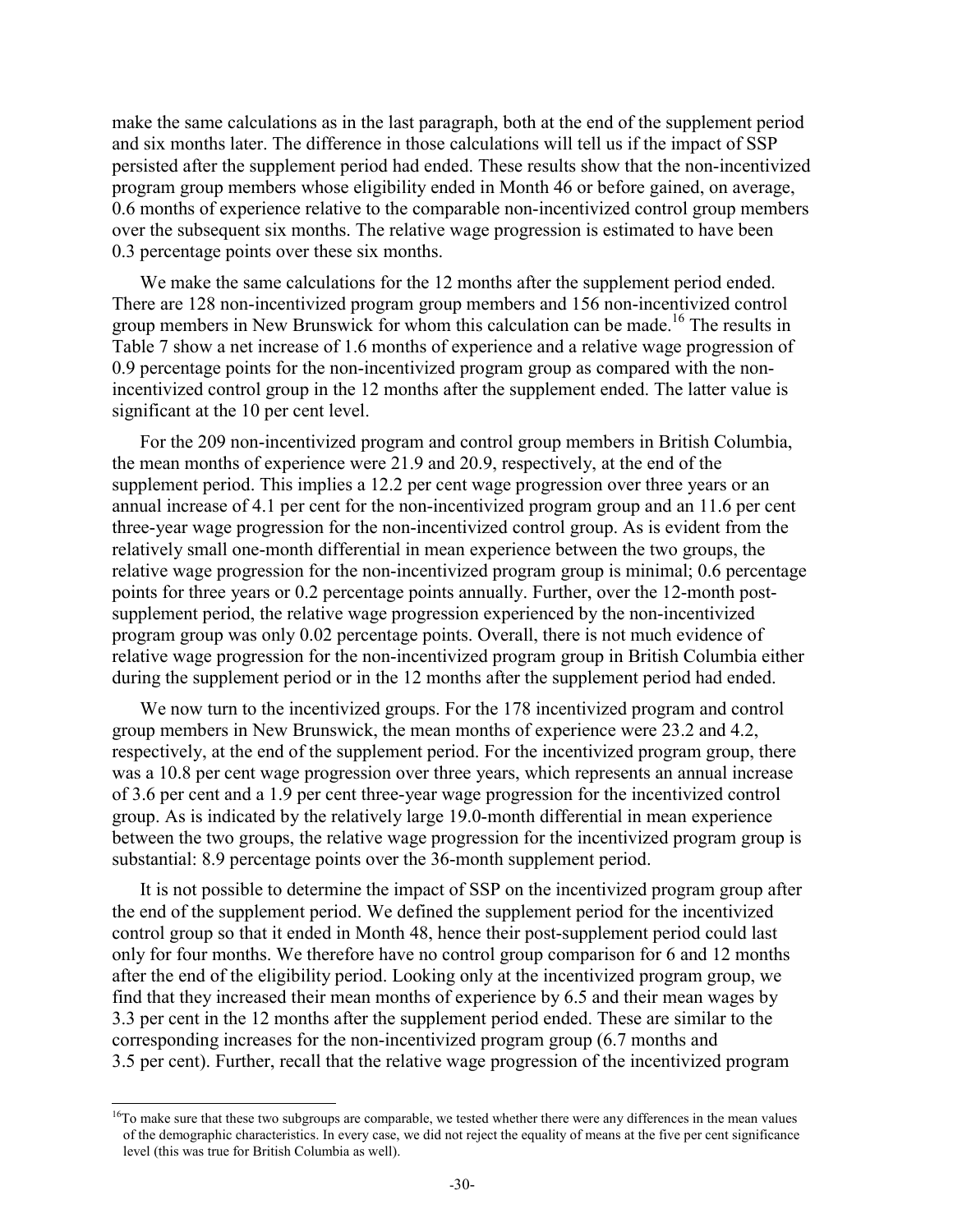group during the 36-month supplement period was significantly greater than that for the nonincentivized program group (8.9 versus 3.0 percentage points). Thus it seems likely that relative wage progression for the incentivized program group during the 12 months after the supplement period would be at least as large as that for the non-incentivized program group: 0.9 percentage points. Hence, a conservative estimate of the relative wage progression during the 12-month post-supplement period for the incentivized program group would be 0.9 percentage points. This implies that the overall relative wage progression was 9.8 percentage points for the incentivized program group over the 48-month period that includes both the 36-month supplement period and the 12 months that follow.

For the 206 incentivized program and control group members in British Columbia, the mean months of experience were 20.9 and 4.0, respectively, at the end of the supplement period. There was an 11.5 per cent wage progression over three years, which represents an annual increase of 3.8 per cent for the incentivized program group and a 2.2 per cent threeyear wage progression for the incentivized control group. As indicated by the relatively large 16.9-month differential in mean experience between the two groups, the relative wage progression for the incentivized program group over the 36-month supplement period is a significant 9.3 percentage points. In the 12 months after the supplement period ended, the incentivized program group increased its mean months of experience by 5.4 and its mean wages by 3.3 percentage points. The increase in wages is the same as for the incentivized program group in New Brunswick, to whom we attributed a relative wage progression of 0.9 percentage points. Thus, we speculate that the relative wage progression during this period for the incentivized program group in British Columbia was approximately 0.9 percentage points. This implies an overall relative wage progression of 10.2 percentage points for this group.

To sum up the calculations from the last few paragraphs, we find evidence of relative wage progression of approximately nine percentage points during the supplement period for the incentivized program groups in both provinces. Further, there is (indirect) evidence of a sustained impact of SSP on the incentivized program groups in the 12 months after the supplement period had ended in both provinces. For the non-incentivized program groups, there is evidence of a relative wage progression of three percentage points during the supplement period in New Brunswick but no evidence of such an impact in British Columbia. In New Brunswick there is also direct evidence of a sustained impact of SSP during the 12 months that follow and, again, no such evidence in British Columbia.

We also look at wage progression for a number of subgroups: those with and without a high school degree, those with and without young children, those in each of the four quartiles of the IA benefits, and those in each of the four quartiles of the wage distribution. Table 8 gives the differences in average months of experience and relative wage progression at the end of the supplement period and the additional relative wage progression for 12 months after the supplement period had ended for the non-incentivized and incentivized program subgroups compared with the non-incentivized and incentivized control subgroups. The incentivized and non-incentivized program subgroups with high school degrees exhibited greater relative wage progression than those without high school degrees. Further, the nonincentivized program subgroup with young children present experienced greater relative wage progression than the non-incentivized program subgroup with children. The reverse is true for the incentivized program subgroup; those program subgroup members with no young children did better than those with young children. For the subgroups defined by the benefits quartiles, the largest relative wage progression occurred for the incentivized program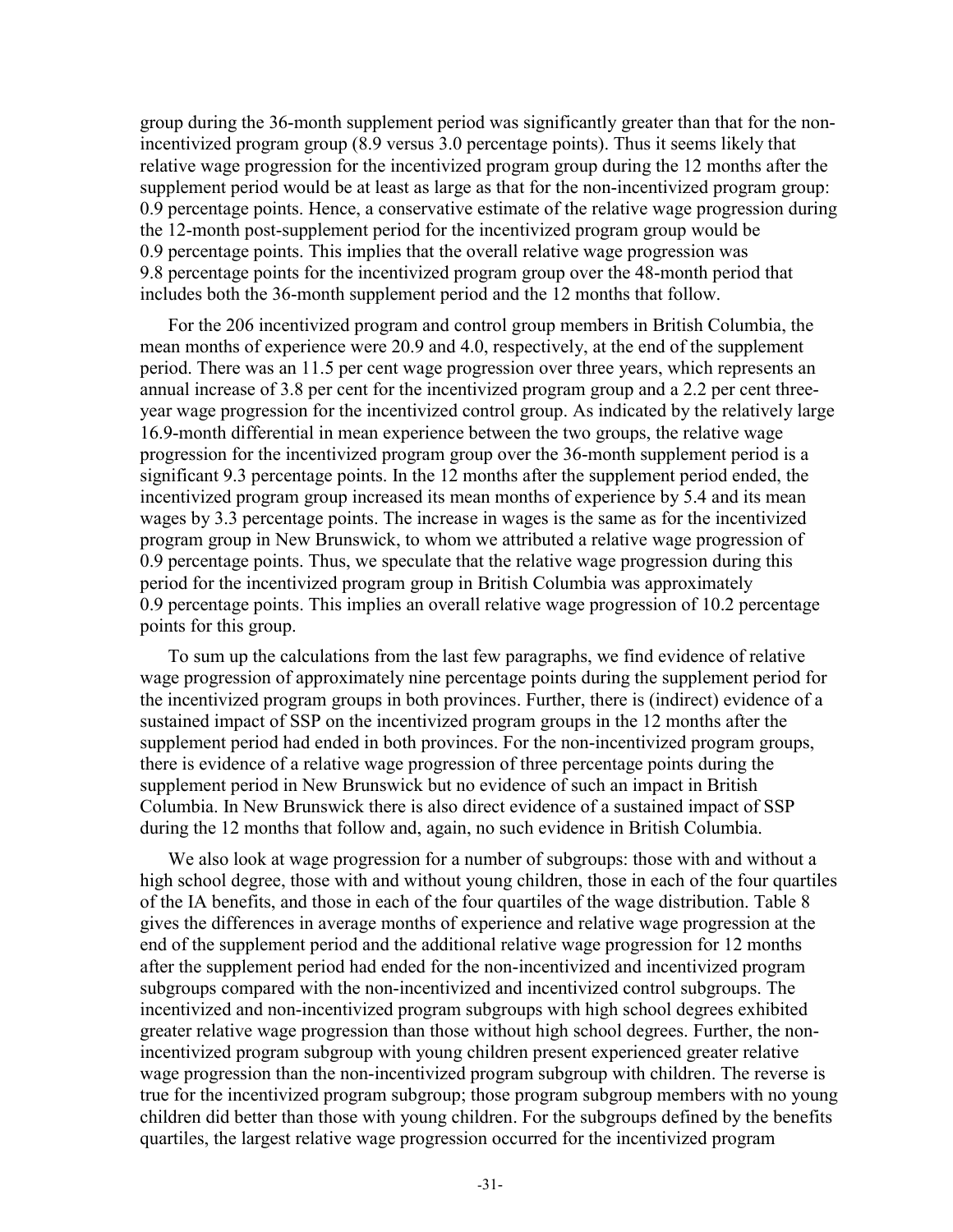subgroup in the lowest quartile of the benefits distribution. This subgroup tended to have the greatest number of months of experience since baseline, since there was less of an incentive to stay on IA, given the lower benefits level. To determine if there was any difference in relative wage progression across the wage distribution, we divided the distribution of the wages obtained in the month of first full-time employment into the four quartiles for both the non-incentivized program and control groups in both provinces. We then compared the wage progression of the members of the non-incentivized program group in the first quartile of their own wage distribution with the members of the non-incentivized control group in the first quartile of their own wage distribution. We made the same comparison for the other three quartiles. One result is that the non-incentivized program group members in the fourth quartile of the wage distribution did comparatively worse than those members in the other three quartiles. Thus, SSP had a bigger impact on those who needed the most help in attaining self-sufficiency — those not at the upper end of the wage distribution.

| Table 8: Estimates of Relative Wage Progression for Different Subgroups Based on Linear Wage |
|----------------------------------------------------------------------------------------------|
| Model                                                                                        |

|                                                                               | <b>British Columbia</b> |              | <b>New Brunswick</b> |              |
|-------------------------------------------------------------------------------|-------------------------|--------------|----------------------|--------------|
|                                                                               | Non-incentivized        | Incentivized | Non-incentivized     | Incentivized |
|                                                                               | (1)                     | (2)          | (3)                  | (4)          |
| No high school degree                                                         |                         |              |                      |              |
| Difference in mean experience                                                 |                         |              |                      |              |
| (supplement period)                                                           | 0.827                   | 15.764       | 5.386                | 17.416       |
|                                                                               | (1.387)                 | (1.638)      | (1.153)              | (1.460)      |
| Relative wage progression                                                     |                         |              |                      |              |
| (supplement period)                                                           | 0.483                   | 8.696        | 2.589                | 8.201        |
|                                                                               | (0.382)                 | (0.275)      | (0.340)              | (0.257)      |
| Net change in relative wage progression<br>(12 months after end of supplement |                         |              |                      |              |
| period*)                                                                      | $-0.163$                | 3.007        | 0.610                | 3.576        |
|                                                                               | (0.617)                 |              | (0.528)              |              |
| <b>High school degree</b>                                                     |                         |              |                      |              |
| Difference in mean experience                                                 |                         |              |                      |              |
| (supplement period)                                                           | 1.347                   | 17.479       | 7.536                | 20.805       |
|                                                                               | (1.775)                 | (1.225)      | (1.698)              | (1.285)      |
| Relative wage progression                                                     |                         |              |                      |              |
| (supplement period)                                                           | 0.780                   | 9.689        | 3.590                | 9.754        |
|                                                                               | (0.358)                 | (0.248)      | (0.287)              | (0.253)      |
| Net change in relative wage progression                                       |                         |              |                      |              |
| (12 months after end of supplement                                            |                         |              |                      |              |
| period*)                                                                      | 0.399                   | 3.568        | 1.336                | 3.026        |
|                                                                               | (0.625)                 |              | (0.488)              |              |
| No young children present                                                     |                         |              |                      |              |
| Difference in mean experience                                                 |                         |              |                      |              |
| (supplement period)                                                           | $-0.432$                | 18.429       | 5.966                | 19.897       |
|                                                                               | (1.414)                 | (1.292)      | (1.330)              | (1.278)      |
| Relative wage progression                                                     |                         |              |                      |              |
| (Supplement period)                                                           | $-0.217$                | 10.228       | 2.856                | 9.345        |
|                                                                               | (0.386)                 | (0.273)      | (0.337)              | (0.256)      |
| Net change in relative wage progression<br>(12 months after end of supplement |                         |              |                      |              |
| period*)                                                                      | $-0.618$                | 3.396        | 0.817                | 2.948        |
|                                                                               | (0.662)                 |              | (0.518)              |              |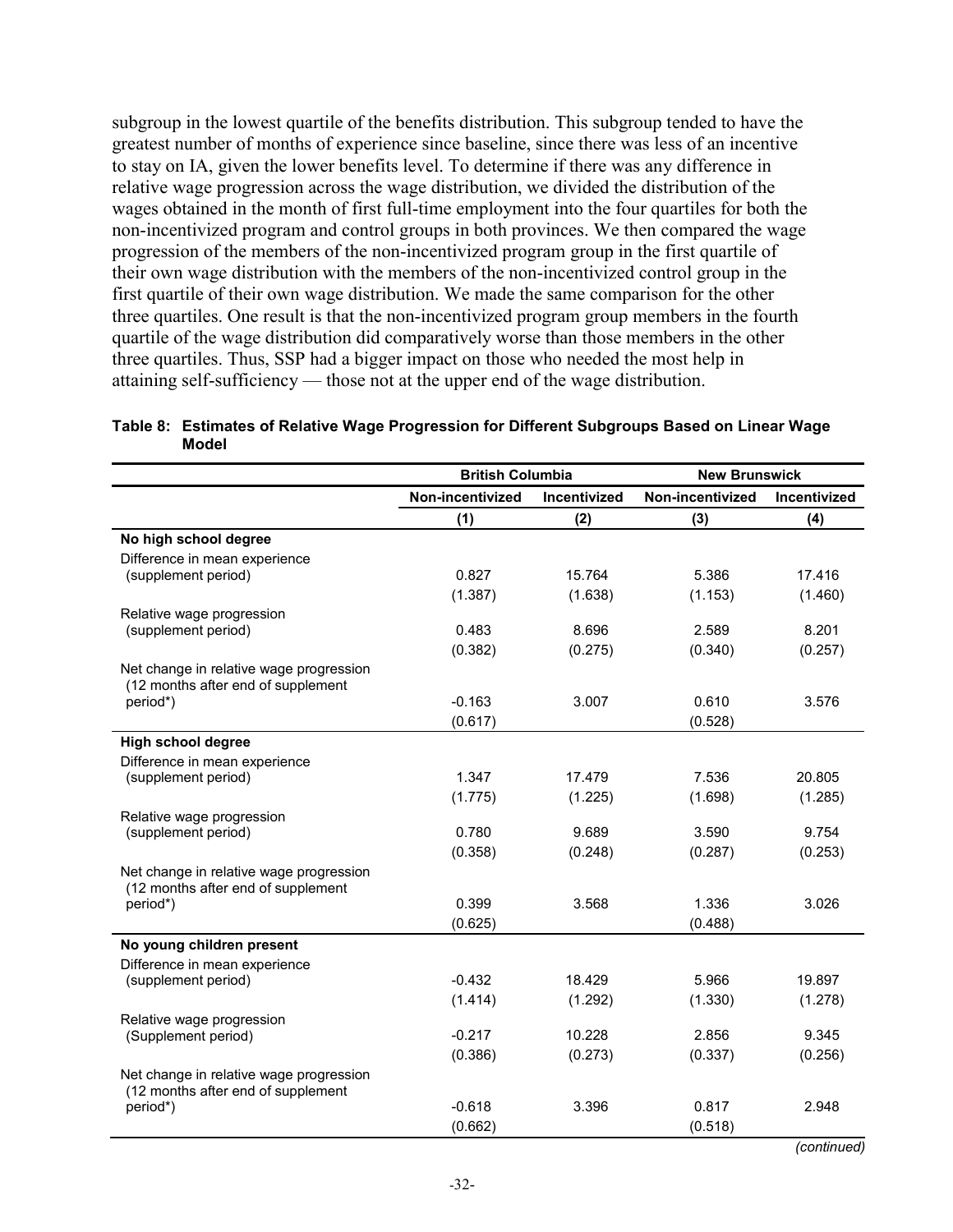|                                                      | <b>British Columbia</b> |              | <b>New Brunswick</b> |              |
|------------------------------------------------------|-------------------------|--------------|----------------------|--------------|
|                                                      | Non-incentivized        | Incentivized | Non-incentivized     | Incentivized |
|                                                      | (1)                     | (2)          | (3)                  | (4)          |
| Young children present                               |                         |              |                      |              |
| Difference in mean experience                        |                         |              |                      |              |
| (supplement period)                                  | 2.862                   | 15.217       | 6.599                | 17.958       |
| Relative wage progression                            | (1.710)                 | (1.547)      | (1.398)              | (1.508)      |
| (supplement period)                                  | 1.621                   | 8.386        | 3.159                | 8.444        |
|                                                      | (0.355)                 | (0.248)      | (0.304)              | (0.254)      |
| Net change in relative wage progression              |                         |              |                      |              |
| (12 months after end of supplement                   |                         |              |                      |              |
| period*)                                             | 0.972                   | 3.185        | 1.024                | 3.676        |
|                                                      | (0.654)                 |              | (0.478)              |              |
| <b>Benefits: 1st quartile</b>                        |                         |              |                      |              |
| Difference in mean experience<br>(supplement period) | 1.868                   | 17.105       | 6.259                | 19.679       |
|                                                      | (1.571)                 | (2.312)      | (1.348)              | (2.332)      |
| Relative wage progression                            |                         |              |                      |              |
| (supplement period)                                  | 1.084                   | 9.480        | 2.998                | 9.256        |
|                                                      | (0.379)                 | (0.293)      | (0.350)              | (0.259)      |
| Net change in relative wage progression              |                         |              |                      |              |
| (12 months after end of supplement<br>period*)       | 0.118                   | 3.543        | 1.378                | 3.751        |
|                                                      | (0.663)                 |              | (0.551)              |              |
| <b>Benefits: 2nd quartile</b>                        |                         |              |                      |              |
| Difference in mean experience                        |                         |              |                      |              |
| (supplement period)                                  | 2.671                   | 18.094       | 5.688                | 18.919       |
|                                                      | (2.231)                 | (1.656)      | (1.955)              | (1.541)      |
| Relative wage progression                            |                         |              |                      |              |
| (supplement period)                                  | 1.523                   | 8.783        | 2.742                | 8.872        |
| Net change in relative wage progression              | (0.359)                 | (0.214)      | (0.294)              | (0.257)      |
| (12 months after end of supplement                   |                         |              |                      |              |
| period*)                                             | 1.394                   | 2.887        | 0.675                | 4.126        |
|                                                      | (0.615)                 |              | (0.425)              |              |
| <b>Benefits: 3rd quartile</b>                        |                         |              |                      |              |
| Difference in mean experience                        |                         |              |                      |              |
| (supplement period)                                  | $-3.589$                | 15.921       | 7.738                | 18.475       |
|                                                      | (2.470)                 | (1.760)      | (2.434)              | (2.218)      |
| Relative wage progression<br>(supplement period)     | $-2.050$                | 10.059       | 3.678                | 8.698        |
|                                                      | (0.393)                 | (0.283)      | (0.296)              | (0.258)      |
| Net change in relative wage progression              |                         |              |                      |              |
| (12 months after end of supplement                   |                         |              |                      |              |
| period*)                                             | $-0.445$                | 2.836        | 0.472                | 0.255        |
|                                                      | (0.713)                 |              | (0.425)              |              |

### **Table 8: Estimates of Relative Wage Progression for Different Subgroups Based on Linear Wage Model (Cont'd)**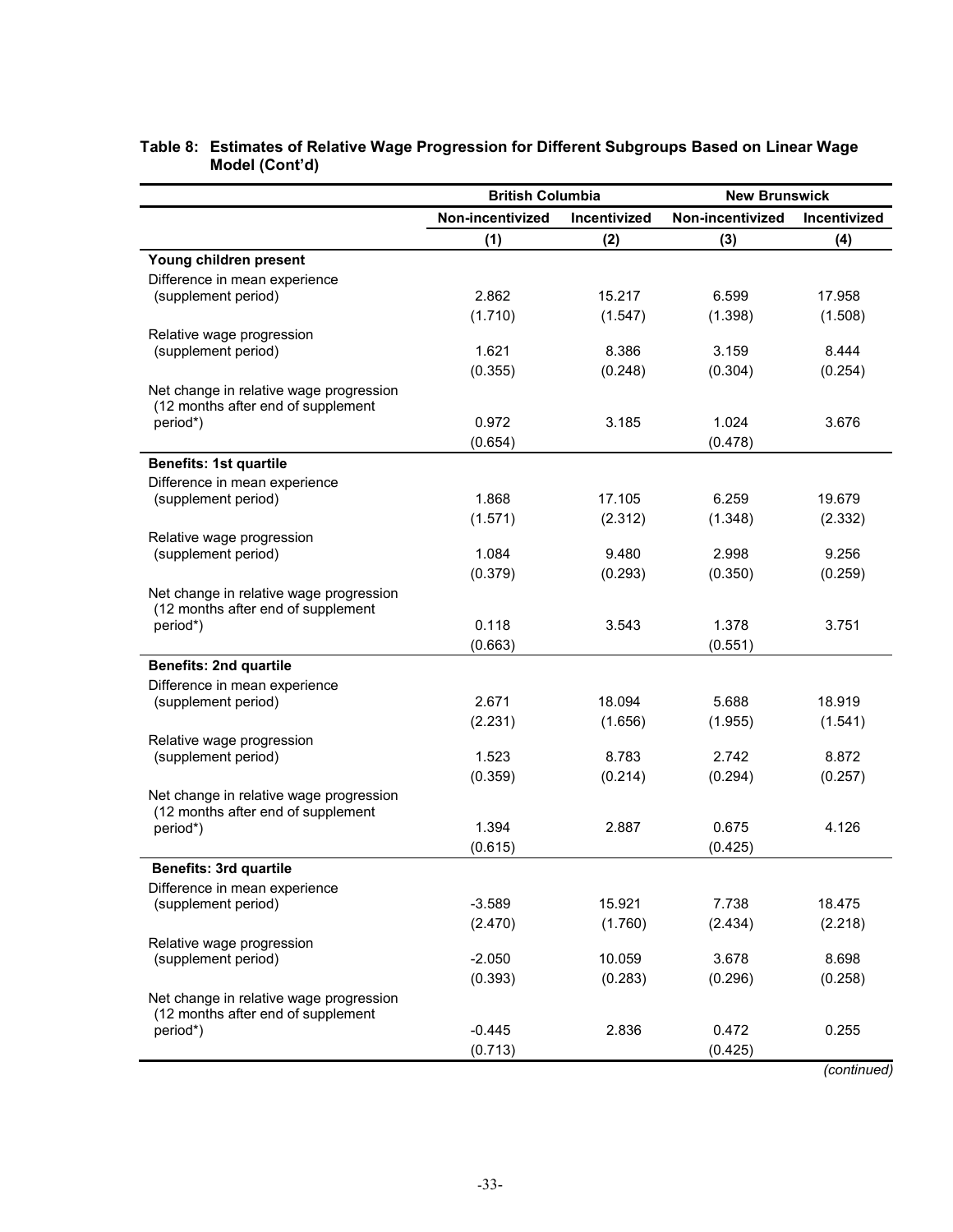|                                                  | <b>British Columbia</b> |              | <b>New Brunswick</b> |              |
|--------------------------------------------------|-------------------------|--------------|----------------------|--------------|
|                                                  | Non-incentivized        | Incentivized | Non-incentivized     | Incentivized |
|                                                  | (1)                     | (2)          | (3)                  | (4)          |
| <b>Benefits: 4th quartile</b>                    |                         |              |                      |              |
| Difference in mean experience                    |                         |              |                      |              |
| (supplement period)                              | 3.071                   | 16.773       | 6.307                | 18.412       |
|                                                  | (3.757)                 | (2.350)      | (2.867)              | (2.277)      |
| Relative wage progression                        | 1.810                   | 9.223        | 2.997                | 8.653        |
| (supplement period)                              |                         |              |                      |              |
| Net Change in Relative Wage Progression          | (0.317)                 | (0.249)      | (0.304)              | (0.237)      |
| (12 months after end of Supplement               |                         |              |                      |              |
| Period*)                                         | 1.164                   | 4.226        | (0.020)              | 5.337        |
|                                                  | (0.604)                 |              | (0.500)              |              |
| <b>Wages: 1st quartile</b>                       |                         |              |                      |              |
| Difference in mean experience                    |                         |              |                      |              |
| (Supplement period)                              | 1.887                   |              | 5.743                |              |
|                                                  | (2.213)                 |              | (1.979)              |              |
| Relative Wage Progression                        |                         |              |                      |              |
| (supplement Period)                              | 1.132                   |              | 2.752                |              |
|                                                  | (0.334)                 |              | (0.314)              |              |
| Net change in relative wage progression          |                         |              |                      |              |
| (12 months after end of supplement<br>period*)   | $-1.136$                |              | 0.606                |              |
|                                                  | (0.617)                 |              | (0.54)               |              |
| <b>Wages: 2nd quartile</b>                       |                         |              |                      |              |
| Difference in mean experience                    |                         |              |                      |              |
| (supplement period)                              | 0.011                   |              | 8.260                |              |
|                                                  | (2.289)                 |              | (1.76)               |              |
| Relative wage progression                        |                         |              |                      |              |
| (supplement period)                              | 0.005                   |              | 3.952                |              |
|                                                  | (0.358)                 |              | (0.326)              |              |
| Net change in relative wage progression          |                         |              |                      |              |
| (12 months after end of supplement               |                         |              |                      |              |
| period*)                                         | $-0.316$                |              | 1.252                |              |
|                                                  | (0.629)                 |              | (0.565)              |              |
| <b>Wages: 3rd quartile</b>                       |                         |              |                      |              |
| Difference in mean experience                    | 4.596                   |              | 10.466               |              |
| (Supplement period)                              |                         |              |                      |              |
|                                                  | (1.993)                 |              | (1.868)              |              |
| Relative wage progression<br>(supplement period) | 2.620                   |              | 4.996                |              |
|                                                  | (0.417)                 |              | (0.266)              |              |
| Net change in relative wage progression          |                         |              |                      |              |
| (12 months after end of supplement               |                         |              |                      |              |
| period*)                                         | 0.722                   |              | 1.703                |              |

### **Table 8: Estimates of Relative Wage Progression for Different Subgroups Based on Linear Wage Model (Cont'd)**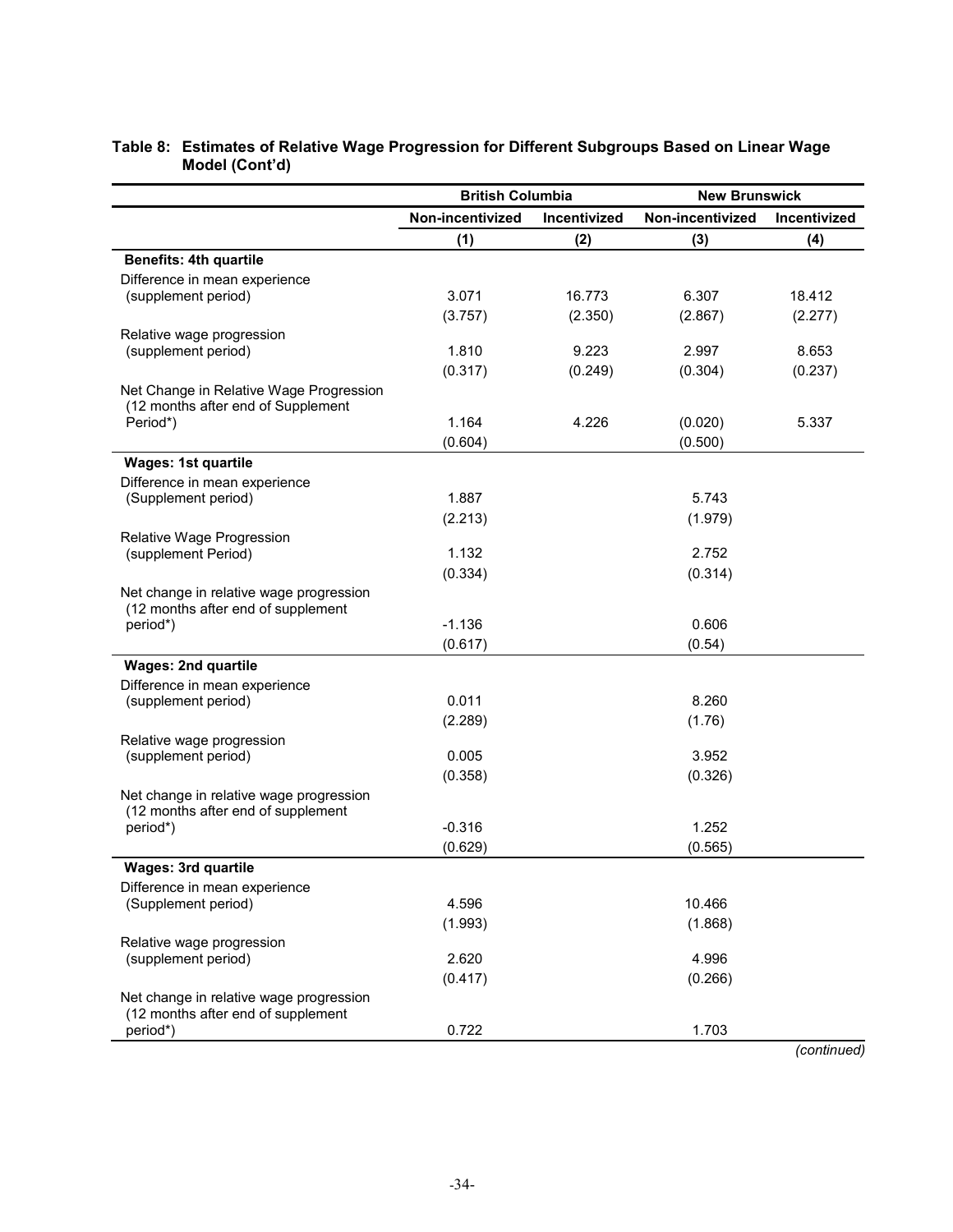|                                                                               | <b>British Columbia</b> |              | <b>New Brunswick</b> |                     |
|-------------------------------------------------------------------------------|-------------------------|--------------|----------------------|---------------------|
|                                                                               | Non-incentivized        | Incentivized | Non-incentivized     | <b>Incentivized</b> |
|                                                                               | (1)                     | (2)          | (3)                  | (4)                 |
|                                                                               | (0.739)                 |              | (0.445)              |                     |
| <b>Wages: 4th quartile</b>                                                    |                         |              |                      |                     |
| Difference in mean experience                                                 |                         |              |                      |                     |
| (supplement period)                                                           | $-2.462$                |              | 1.094                |                     |
|                                                                               | (2.148)                 |              | (1.826)              |                     |
| Relative wage progression                                                     |                         |              |                      |                     |
| (supplement period)                                                           | $-1.414$                |              | 0.535                |                     |
|                                                                               | (0.385)                 |              | (0.38)               |                     |
| Net change in relative wage progression<br>(12 months after end of supplement |                         |              |                      |                     |
| period*)                                                                      | 0.495                   |              | 0.062                |                     |
|                                                                               | (0.627)                 |              | (0.681)              |                     |

### **Table 8: Estimates of Relative Wage Progression for Different Subgroups Based on Linear Wage Model (Cont'd)**

**Notes:** Numbers in parentheses are standard deviations for mean experience and are standard errors for mean returns. \*For the non-incentivized groups, rows give the change in mean experience/return since the end of the supplement period for the program group minus this value for the control group. For the incentivized groups, rows give the increase in mean experience/return since the end of the supplement period for the program group only.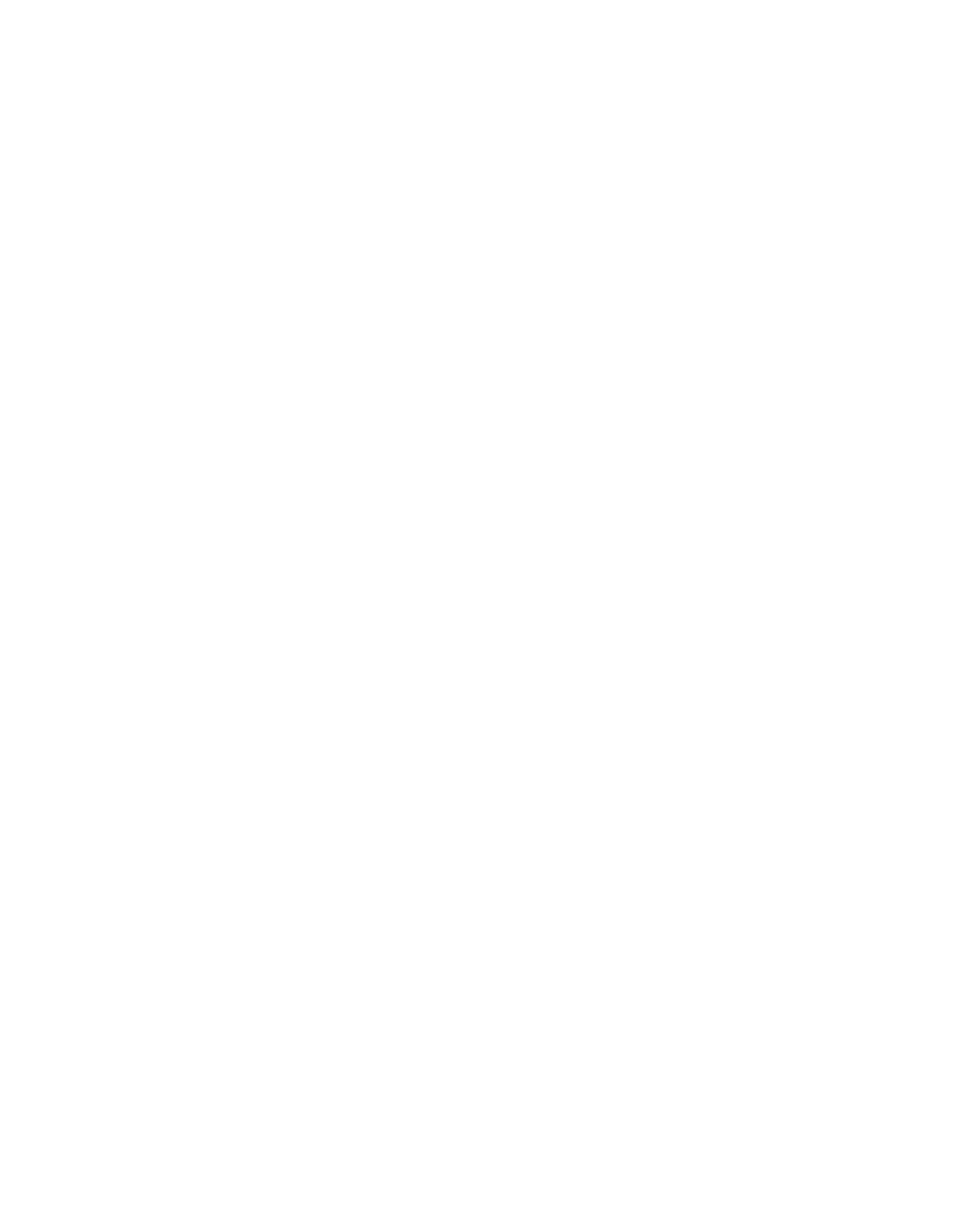## **6. Conclusion**

In this study, we empirically examined one theoretical explanation for the existence of a long-term impact of the Self-Sufficiency Project (SSP) on employment — relative wage progression. We calculated the relative wage progression for the program group as a whole, a quantity we call the "treatment effect." We also calculated the relative wage progression for two subgroups of the take-up group: those who would have found full-time work within one year since baseline (even without the incentive of qualifying for the SSP supplement) and those who would not have found full-time employment in the first year without such an incentive — the non-incentivized and incentivized program groups, respectively. We are able to calculate the relative wage progression of these two groups for the 36-month supplement period and for the 12 months that followed.

We found evidence of a relative wage progression of approximately 10 percentage points for the incentivized program groups in both provinces. This includes a relative wage progression of nine percentage points during the 36-month supplement period. Further, there is (indirect) evidence of a sustained impact of SSP on the incentivized groups in the 12 months after the supplement period had ended in both provinces; this amounts to an additional relative wage progression of approximately one percentage point. For the nonincentivized program groups, there is evidence of relative wage progression of three percentage points during the supplement period in New Brunswick but no evidence of such an impact in British Columbia. In New Brunswick there is also direct evidence of a sustained impact of SSP during the 12 months that follow (approximately one percentage point) and, again, no such evidence in British Columbia.

It is encouraging to see that SSP had its biggest impact where it mattered most. That is, it was able to induce a number of individuals who otherwise would not have done so to take up full-time work, and then motivated them to continue working. What is surprising is that these incentivized program group workers gained as much full-time experience as their nonincentivized counterparts. Hence, their labour market behaviour mimicked that of the nonincentivized program group. Further, the comparable set of incentivized control group individuals gained very little full-time experience and hence showed little wage progression over the follow-up period. This is why the incentivized program group members exhibited significant relative wage progression compared with the incentivized control group.

We provided two approaches to evaluating the treatment effect and the treatment on the treated. First, we carried out a simple comparison of the median wages of program and control group members. We calculated wage progression as the difference in median wages at the beginning and end of the 52-month follow-up period. This analysis showed little difference between the median wages of the program and control groups at the beginning and end of the follow-up period. Hence, there was no evidence of relative wage progression over this period. When we restricted the comparison period to begin in Month 14, the median wage of the control group begins at a higher level than that of the program group. Hence, there is evidence of relative wage progression, as the median wages of the program group caught up to those of the control group by Month 52. While this simple analysis has its appeal, the major drawback is that the estimates of relative wage progression are sensitive to who is working in the first and last months of the comparison of median wages.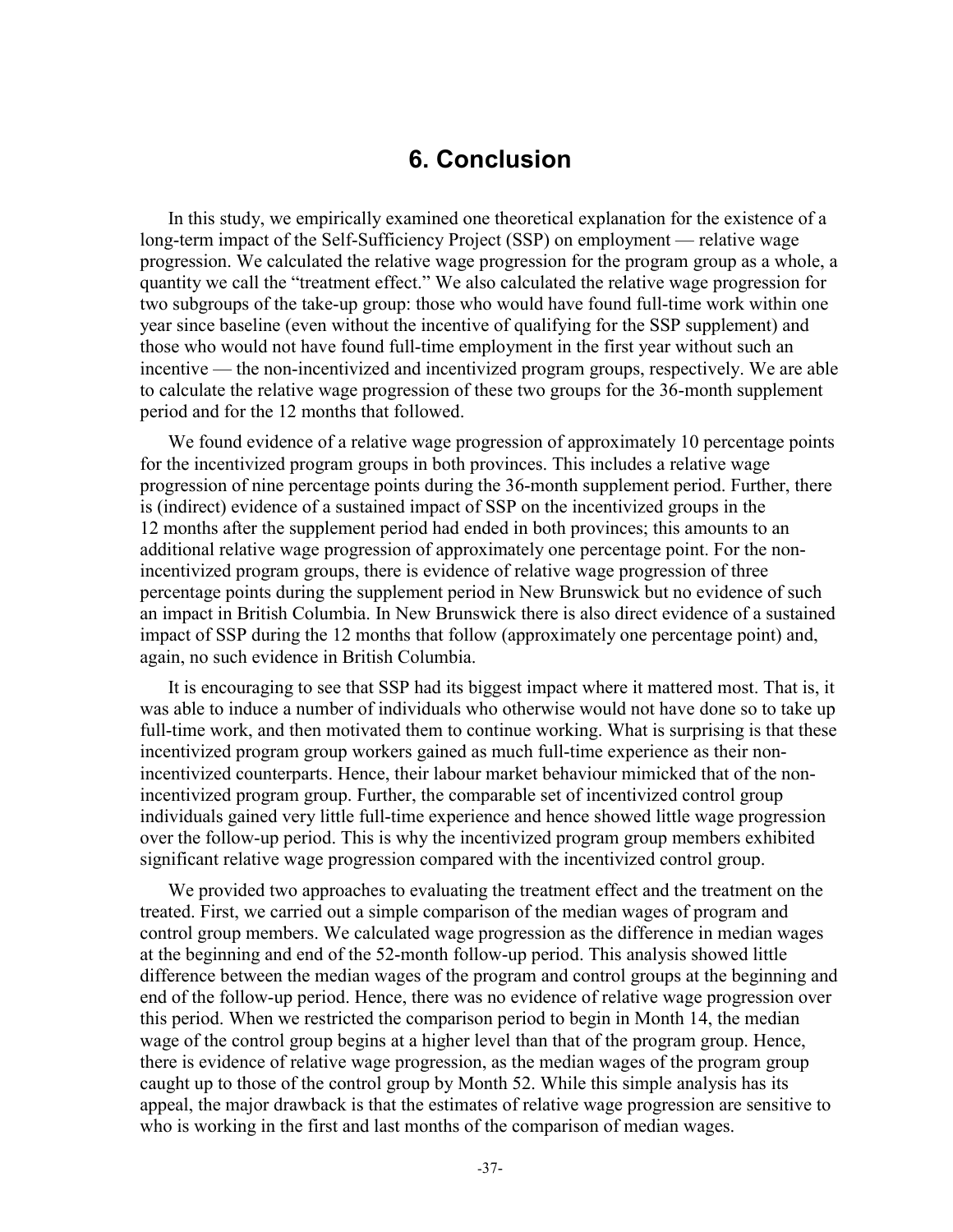We addressed this deficiency by developing a formal model of wages that includes experience as one of its determinants. Wage progression in that model occurs because of the increase in experience over the duration of the follow-up period. The effect of SSP operates through the differential impact on the extent of full-time work experience in the program and control groups. This structural approach is able to control for the endogeneity of experience and the non-random selection into work. It is not subject to the problem of the first procedure, because we can use the results of the wage model to predict the wages for each individual in every month of the 52-month follow-up period. Using this approach, we found little evidence of relative wage progression over the follow-up period for the nonincentivized program groups (three percentage points in New Brunswick and zero percentage points in British Columbia) and 10 percentage points of relative wage progression for the incentivized program groups.

Our work directly addresses a major policy question under consideration at Human Resources and Skills Development Canada (HRSDC): "How can low-income Canadians escape poverty?" SSP provides evidence to answer this question. By analyzing the SSP data, we can determine if generous earning supplements can lead to relative wage progression through increased labour force participation and then to self-sufficiency after the supplement period ended. Our results indicate that the biggest impact of SSP was on the wages of the incentivized program group. We also find evidence that this impact was sustained after the supplement period ended.

Since it is those who would not have worked full time without the SSP supplement who benefited the most from receiving it, the most effective program is one that provides the greatest incentive for this group to leave income assistance (IA). An idealized experiment might include eligibility periods of different lengths to see how this affects take-up of the supplement. To fully examine the usefulness of even having an eligibility period, one such option could be to exclude the eligibility period, so that all program group members would be given the supplement for full-time work during a fixed period of time. Also, given our evidence that SSP actually continued to have an impact during the 12-month post-supplement period, our idealized experiment would include continuing to collect information for more than a year after the supplement ended. This data would allow one to ascertain if the benefits program truly had a long-term (more than one year post-supplement) impact on IA recipients. Further, it would be interesting to allow the length of the supplement period to vary to see how this affects the long-term impact of the SSP-style experiment.

We believe that our analysis of relative wage progression in SSP has made substantial contributions not only to the specific study of SSP, but also to the analysis of relative wage progression in general. The SSP-specific contributions include the following:

- 1. We calculate wage progression over both the 36-month supplement period and the 12 months that follow.
- 2. We estimate both the treatment effect for the full program group and the effect of the treatment on the treated for the non-incentivized and incentivized program subgroups.
- 3. We carry out separate analyses for British Columbia and New Brunswick.
- 4. We estimate the relative wage progression for specific subgroups of the program group. Included are those with and without a high school degree, those with and without young children present, those in each of the four quartiles of the IA benefits, and those in each of the four quartiles of the wage distribution. The latter allows us to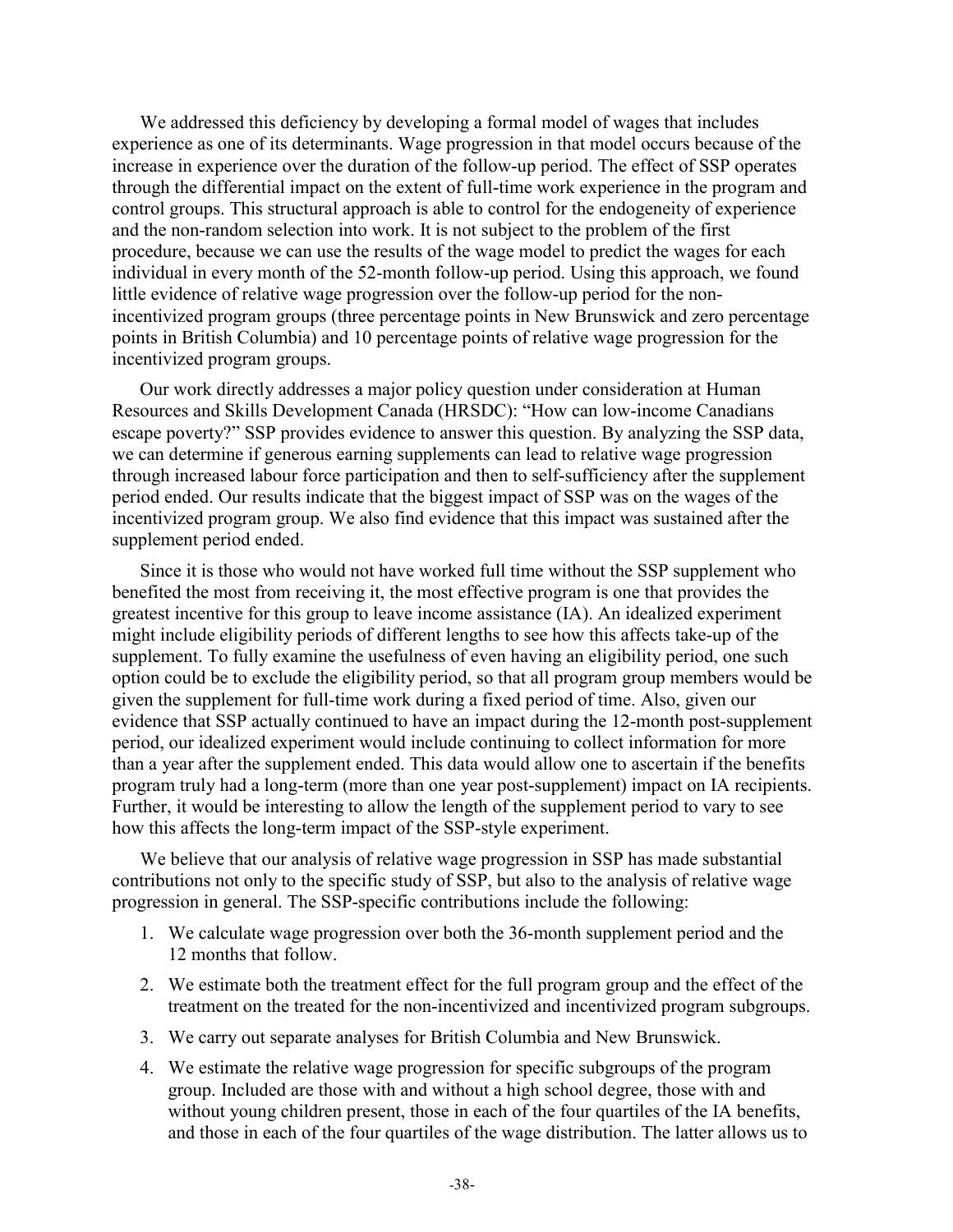look at relative wage progression at points of the wage distribution other than just the mean.

With regard to wage progression in general:

- 1. We developed a formal model of wages that includes experience as one of its determinants. Wage progression in our model occurs because of the increase in experience over the duration of the follow-up period. The treatment effect operates through the differential impact on the extent of full-time work experience in the treatment and control groups. This structural approach is able to control for the endogeneity of experience and the non-random selection into work. Further, we can easily calculate estimated wages (and hence wage progression) at any month and for various subgroups of the full-sample using all members of these groups and hence avoid the composition bias that plagues other methods.
- 2. We implement a procedure to directly identify the incentivized and non-incentivized program group members. Specifically, we use the nearest neighbour algorithm of the propensity score matching procedure to link members of the take-up group with comparable members of the control group. This not only enables us to divide the take-up group into the incentivized and non-incentivized program groups, but it also results in comparable subsets of the control group. This means that we measure relative wage progression of the incentivized and non-incentivized program groups against equally sized and matched subsets of the control group.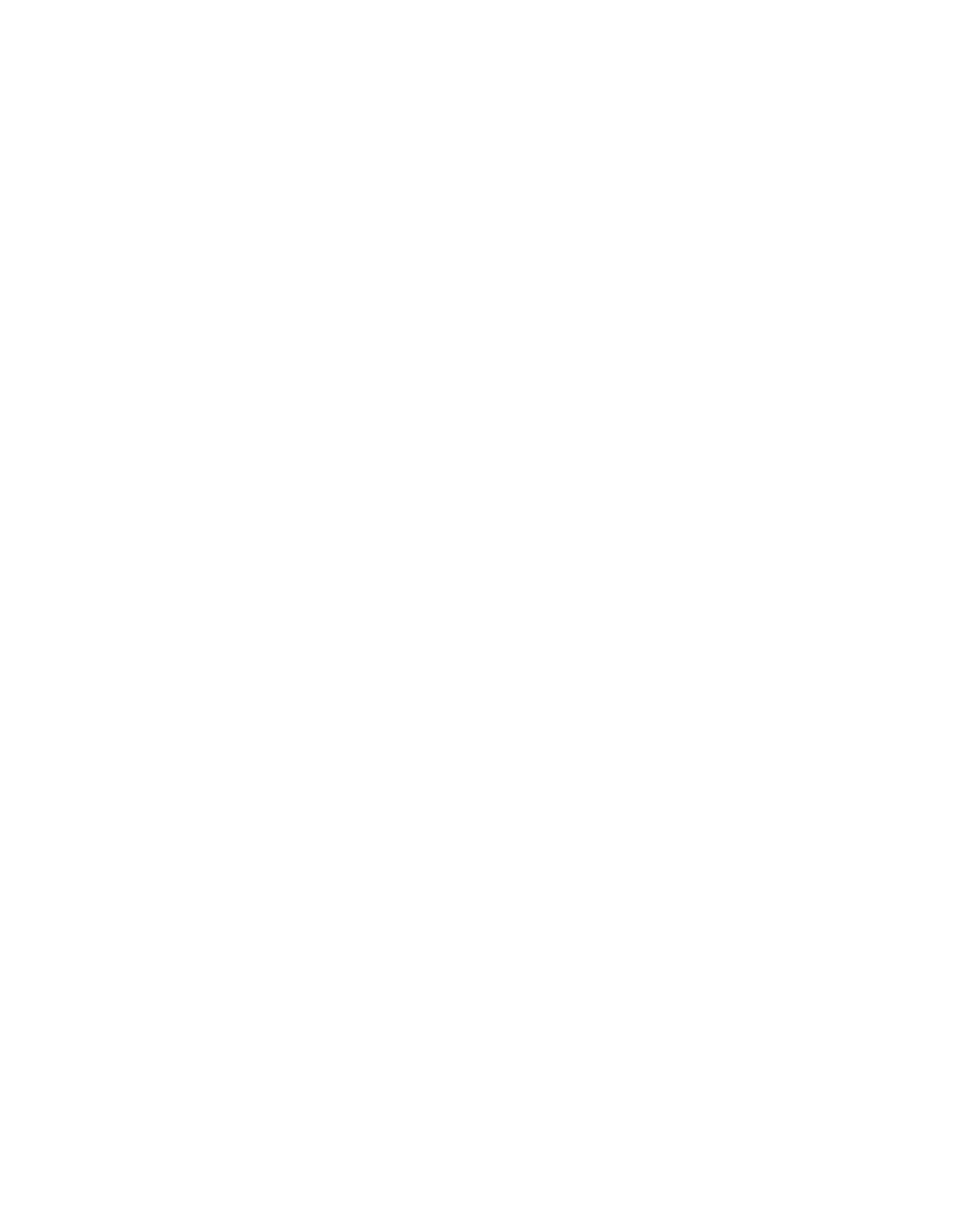# **Appendix**



**Figure A.1: Propensity Scores for the Non-incentivized Program Group (British Columbia)** 

**Figure A.2: Propensity Scores for the Non-incentivized Control Group (British Columbia)** 

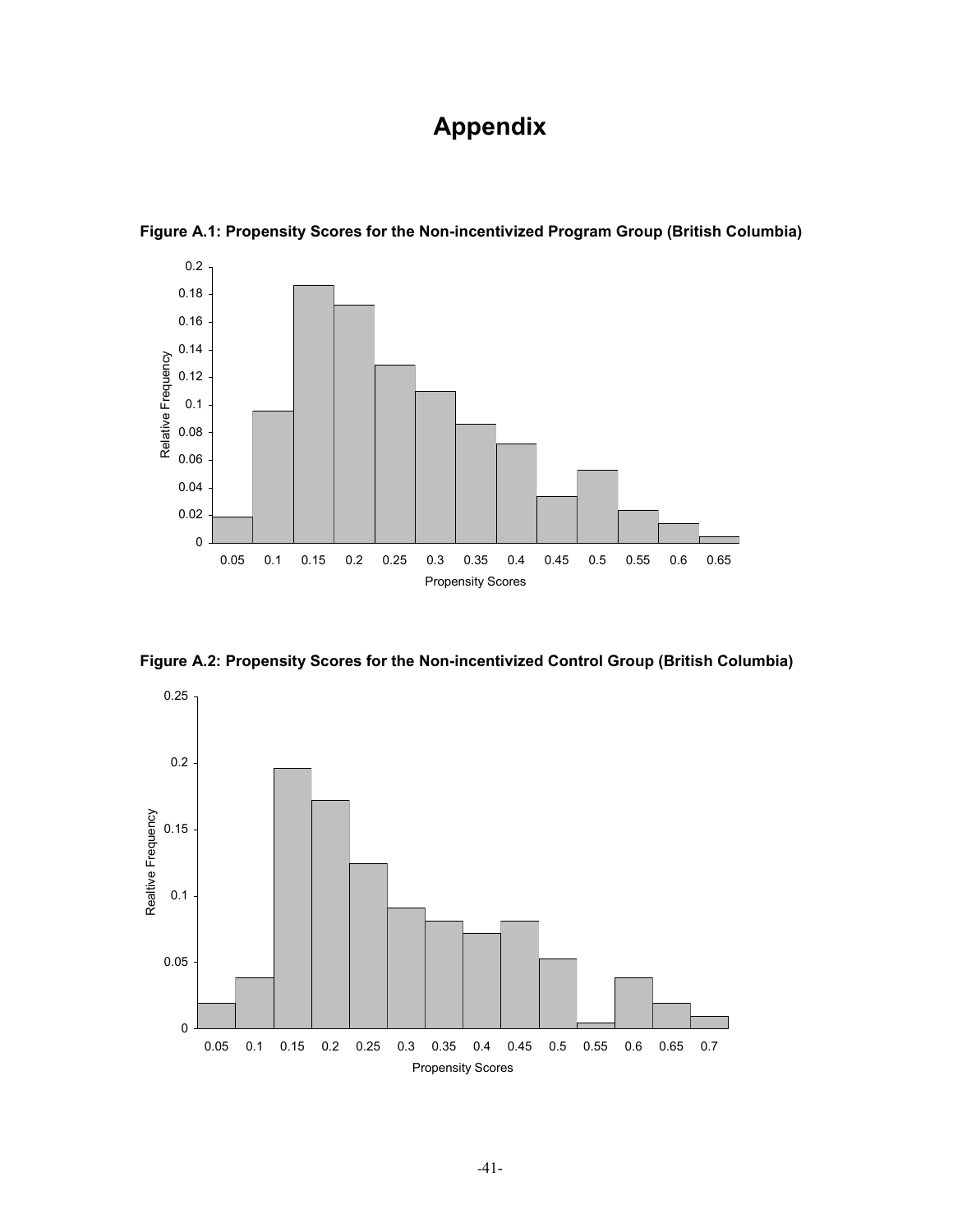

**Figure A.3: Propensity Scores for the Non-Incentivized Program Group, (New Brunswick)** 

**Figure A.4: Propensity Scores for the Non-incentivized Control Group (New Brunswick)** 

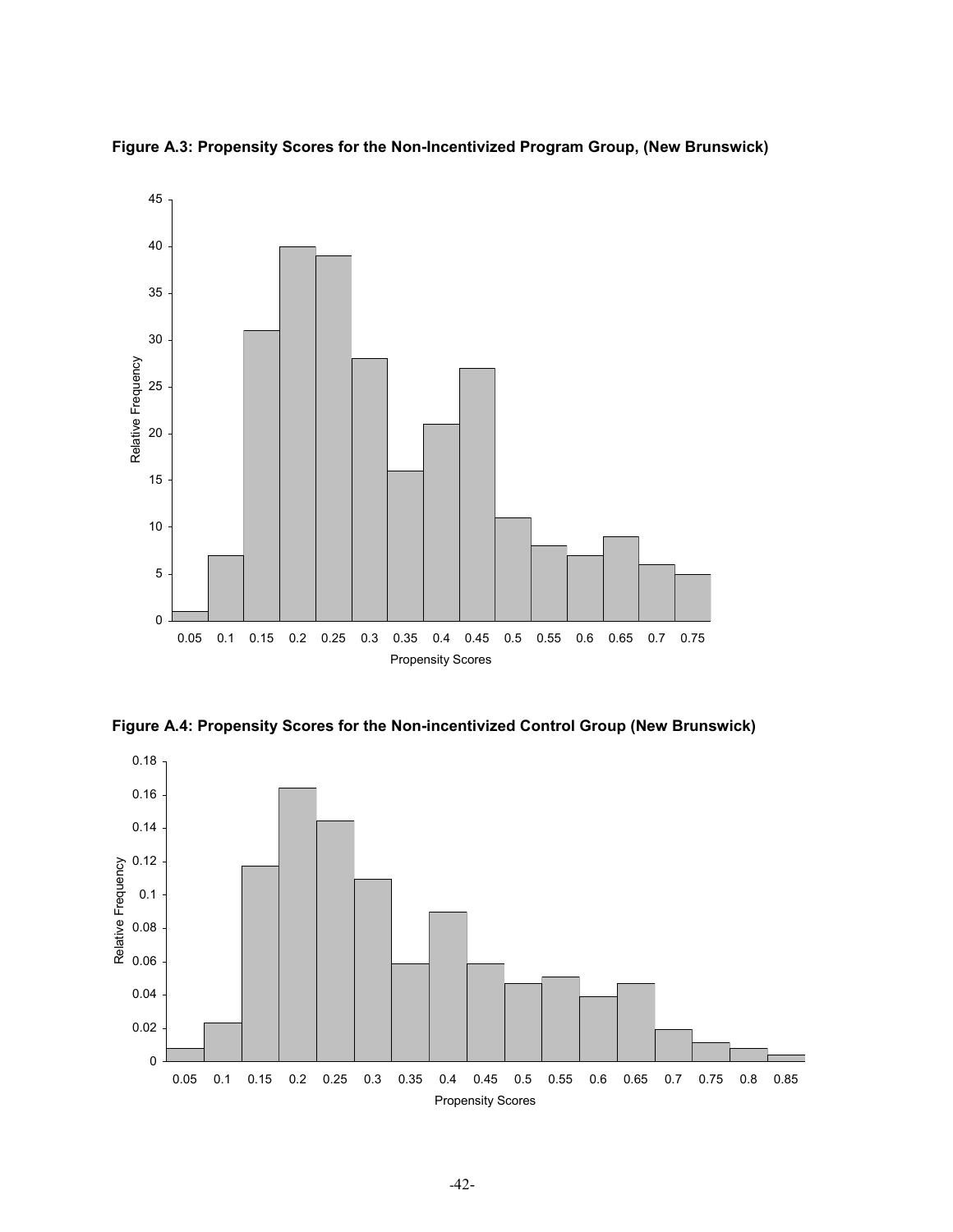**Figure A.5: Propensity Scores for the Incentivized Program Group (British Columbia)** 



**Figure A.6: Propensity Scores for the Incentivized Control Group (British Columbia)** 

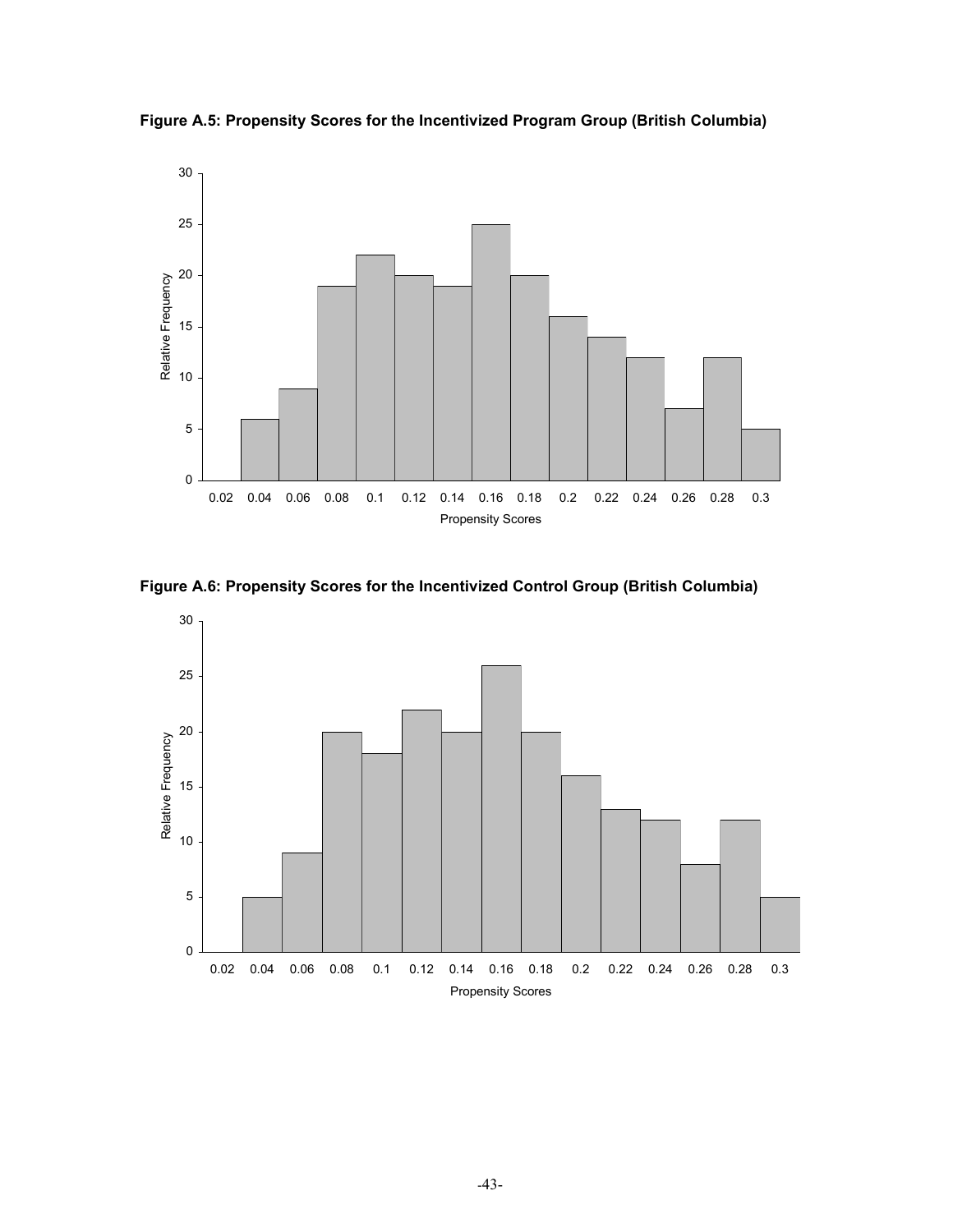

**Figure A.7: Propensity Scores for the Incentivized Program Group (New Brunswick)** 

**Figure A.8: Propensity Scores for the Incentivized Control Group (New Brunswick)**